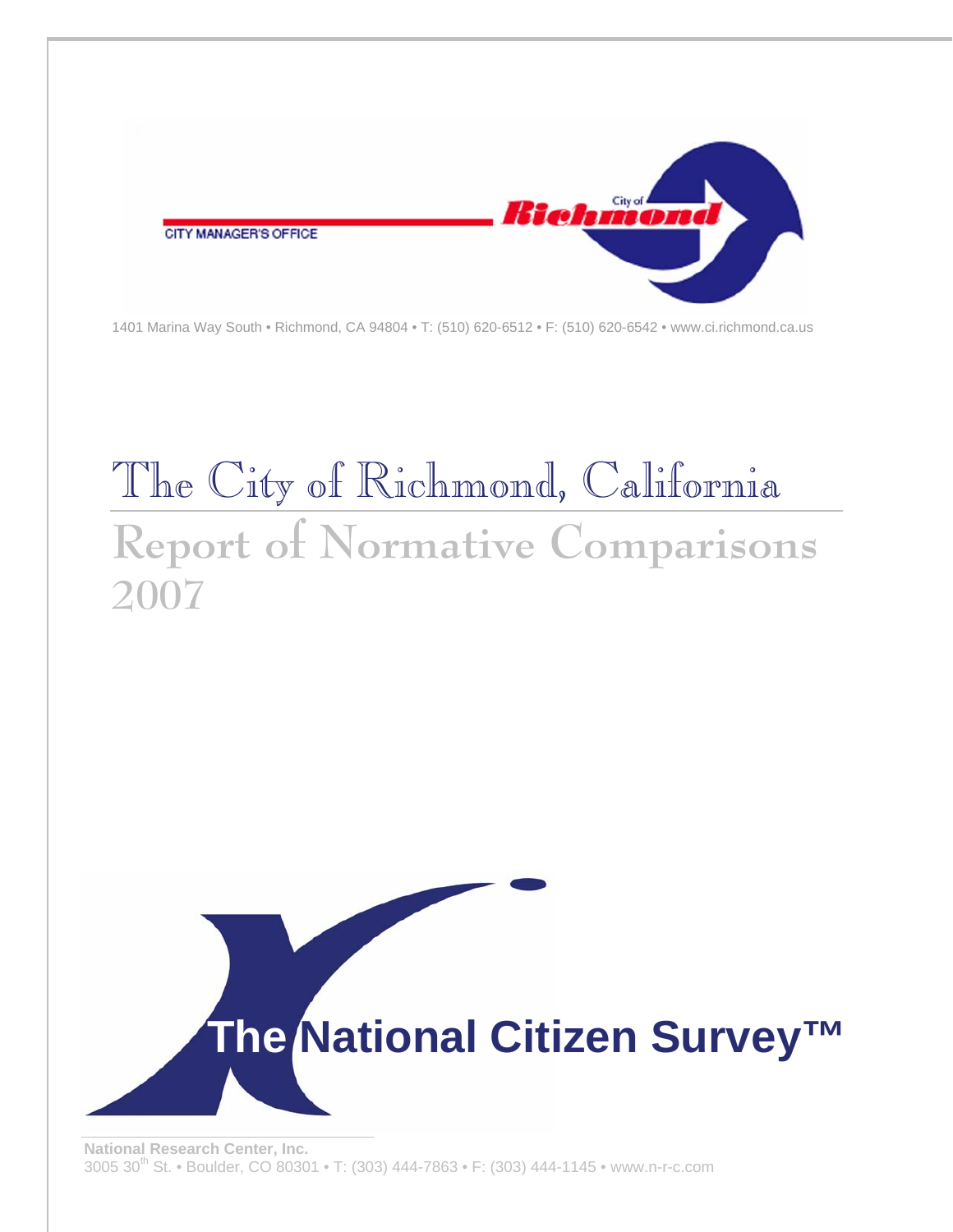# TABLE OF CONTENTS

| Appendix A: List of Jurisdictions Included in Normative Comparisons          |
|------------------------------------------------------------------------------|
| Appendix B: List of Jurisdictions Included in Normative Comparisons (All     |
| Appendix C: Frequently Asked Questions about the Citizen Survey Database  42 |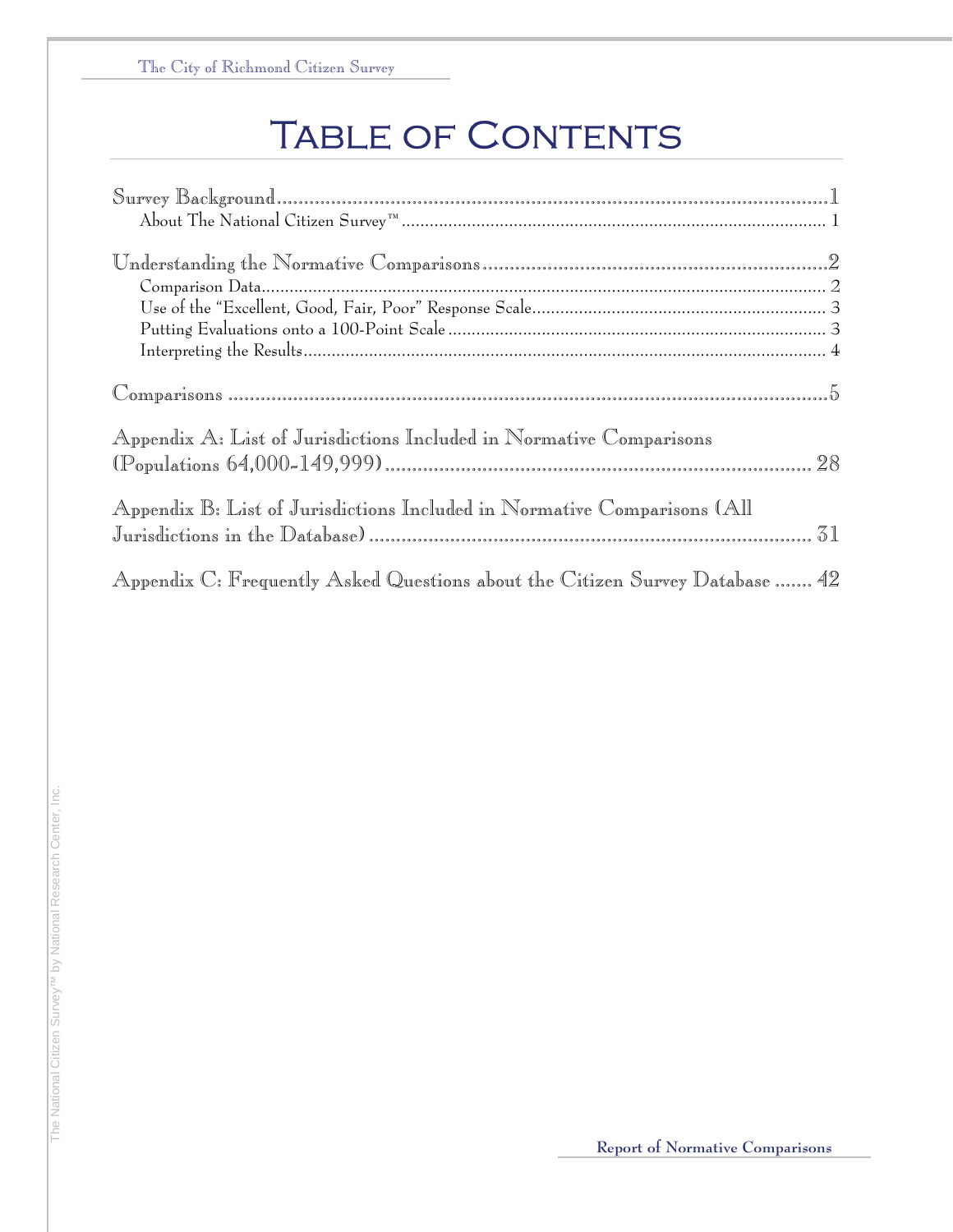# Survey Background

# About The National Citizen Survey™

The National Citizen Survey™ (The NCS™) is a collaborative effort between National Research Center, Inc. (NRC) and the International City/County Management Association (ICMA).

The survey and its administration are standardized to assure high quality survey methods and comparable results across The National Citizen Survey™ jurisdictions. Participating households are selected at random and the household member who responds is selected without bias. Multiple mailings give each household more than one chance to participate with self-addressed and postage paid envelopes. Results are statistically weighted to reflect the proper demographic composition of the entire community.

The National Citizen Survey™ customized for this jurisdiction was developed in close cooperation with local jurisdiction staff. The City of Richmond staff selected items from a menu of questions about services and community problems; they defined the jurisdiction boundaries NRC used for sampling; and they provided the appropriate letterhead and signatures for mailings. City of Richmond staff also determined local interest in a variety of add-on options to The National Citizen Survey™ Basic Service.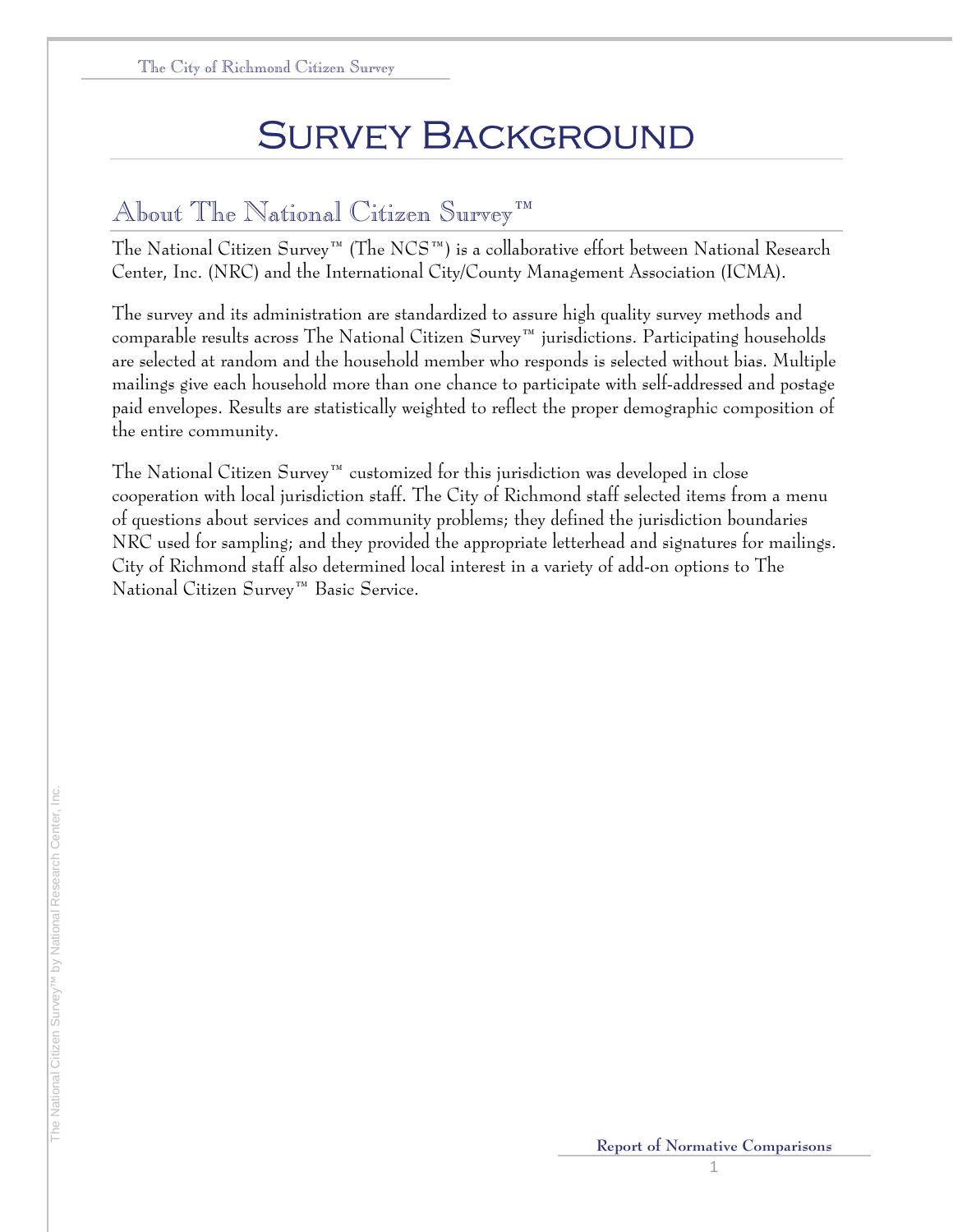# Understanding the Normative **COMPARISONS**

# Comparison Data

National Research Center, Inc. has collected citizen surveys conducted in over 500 jurisdictions in the United States. Responses to thousands of survey questions dealing with resident perceptions about the quality of community life and services provided by local government were recorded, analyzed and stored in an electronic database.

The jurisdictions in the database represent a wide geographic and population range as shown in the table below.

| <b>Jurisdiction Characteristic</b> | <b>Percent of Jurisdictions</b> |
|------------------------------------|---------------------------------|
| Region                             |                                 |
| West Coast <sup>1</sup>            | 16%                             |
| West <sup>2</sup>                  | 21%                             |
| North Central West <sup>3</sup>    | 12%                             |
| North Central East <sup>4</sup>    | 12%                             |
| South Central <sup>5</sup>         | 9%                              |
| South <sup>6</sup>                 | 25%                             |
| Northeast West <sup>7</sup>        | 3%                              |
| Northeast East <sup>8</sup>        | 2%                              |
| <b>Population</b>                  |                                 |
| Less than 40,000                   | 38%                             |
| 40,000 to 74,999                   | 21%                             |
| 75,000 to 149,000                  | 17%                             |
| 150,000 or more                    | 24%                             |

l <sup>1</sup> Alaska, Washington, Oregon, California, Hawaii

<sup>&</sup>lt;sup>2</sup> Montana, Idaho, Wyoming, Colorado, Utah, Nevada, Arizona, New Mexico

<sup>&</sup>lt;sup>3</sup> North Dakota, South Dakota, Nebraska, Kansas, Iowa, Missouri, Minnesota

<sup>4</sup> Illinois, Indiana, Ohio, Michigan, Wisconsin

<sup>5</sup> Oklahoma, Texas, Louisiana, Arkansas

 $^6$  West Virginia, Virginia, Kentucky, Tennessee, Mississippi, Alabama, Georgia, Florida, South Carolina, North Carolina, Maryland, Delaware, Washington DC

<sup>7</sup> New York, Pennsylvania, New Jersey

<sup>&</sup>lt;sup>8</sup> Connecticut, Rhode Island, Massachusetts, New Hampshire, Vermont, Maine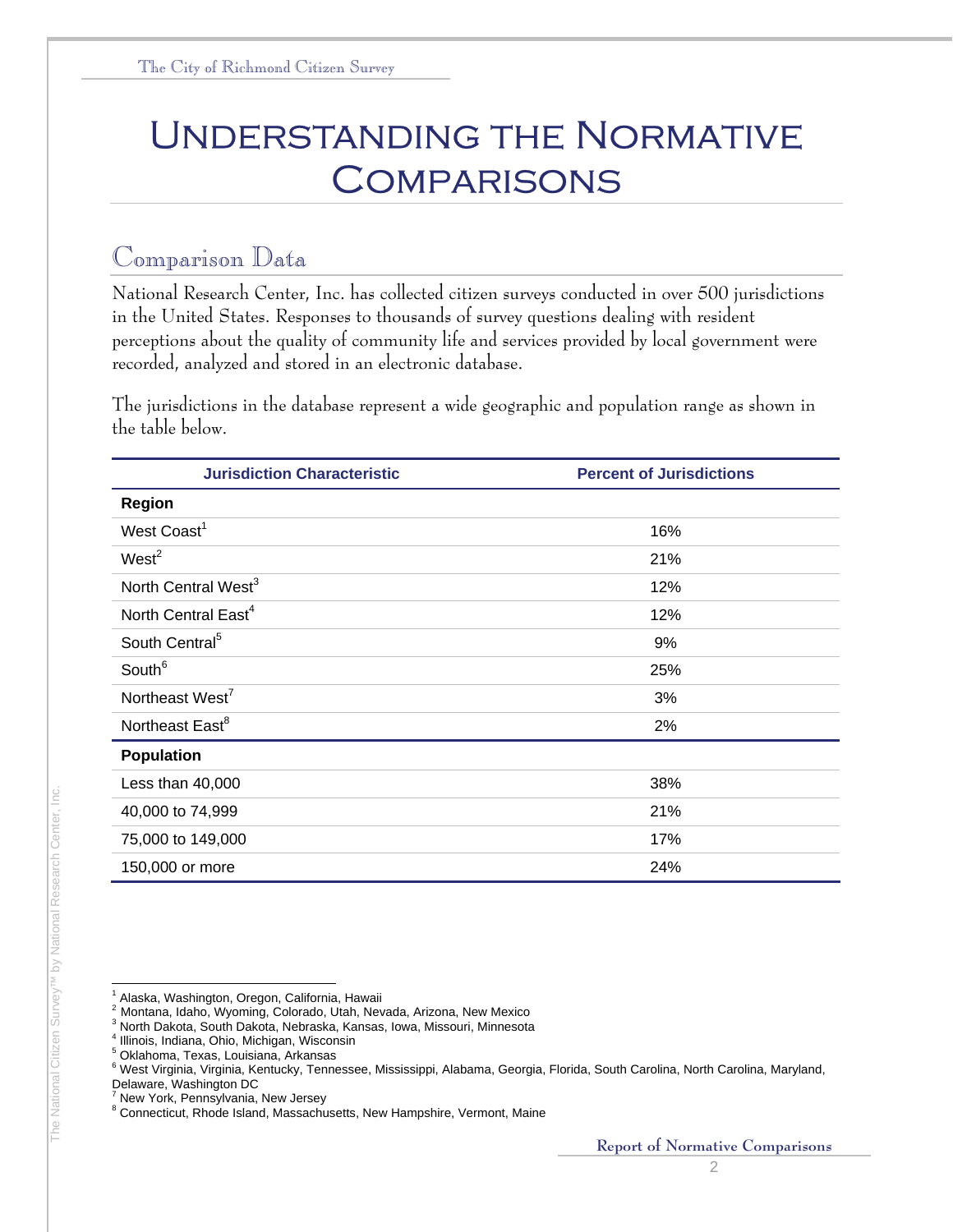Local Government

# Use of the "Excellent, Good, Fair, Poor" Response Scale

The scale on which respondents are asked to record their opinions about service and community quality is "excellent," "good," "fair" or "poor" (EGFP). This scale has important advantages over other scale possibilities (very good to very bad; very satisfied to very dissatisfied; strongly agree to strongly disagree, as examples). EGFP is used by the plurality of jurisdictions conducting citizen surveys across the U.S. The advantage of familiarity is one we did not want to dismiss because elected officials, staff and residents already are acquainted with opinion surveys measured this way. EGFP also has the advantage of offering three positive options, rather than only two, over which a resident can offer an opinion. While symmetrical scales often are the right choice in other measurement tasks, we have found that ratings of almost every local government service in almost every jurisdiction tend, on average, to be positive (that is, above the scale midpoint). Therefore, to permit finer distinctions among positively rated services, EGFP offers three options across which to spread those ratings. EGFP is more neutral because it requires no positive statement of service quality to judge (as agree-disagree scales require) and, finally, EGFP intends to measure absolute quality of service delivery or community quality (unlike satisfaction scales which ignore residents' perceptions of quality in favor of their report on the acceptability of the level of service offered).

# Putting Evaluations onto a 100-Point Scale

Although responses to many of the evaluative questions were made on a 4 point scale with 1 representing the best rating and 4 the worst, many of the results in this summary are reported on a common scale where 0 is the worst possible rating and 100 is the best possible rating. If everyone reported "excellent," then the result would be 100 on the 100-point scale. Likewise, if all respondents gave a "poor" rating, the result would be 0 on the 100-point scale. If the average rating for quality of life was "good," then the result would be 67 on a 100-point scale; "fair" would be 33 on the 100-point scale. The 95 percent confidence interval around an average score on the 100-point scale is no greater than plus or minus 2 points based on all respondents.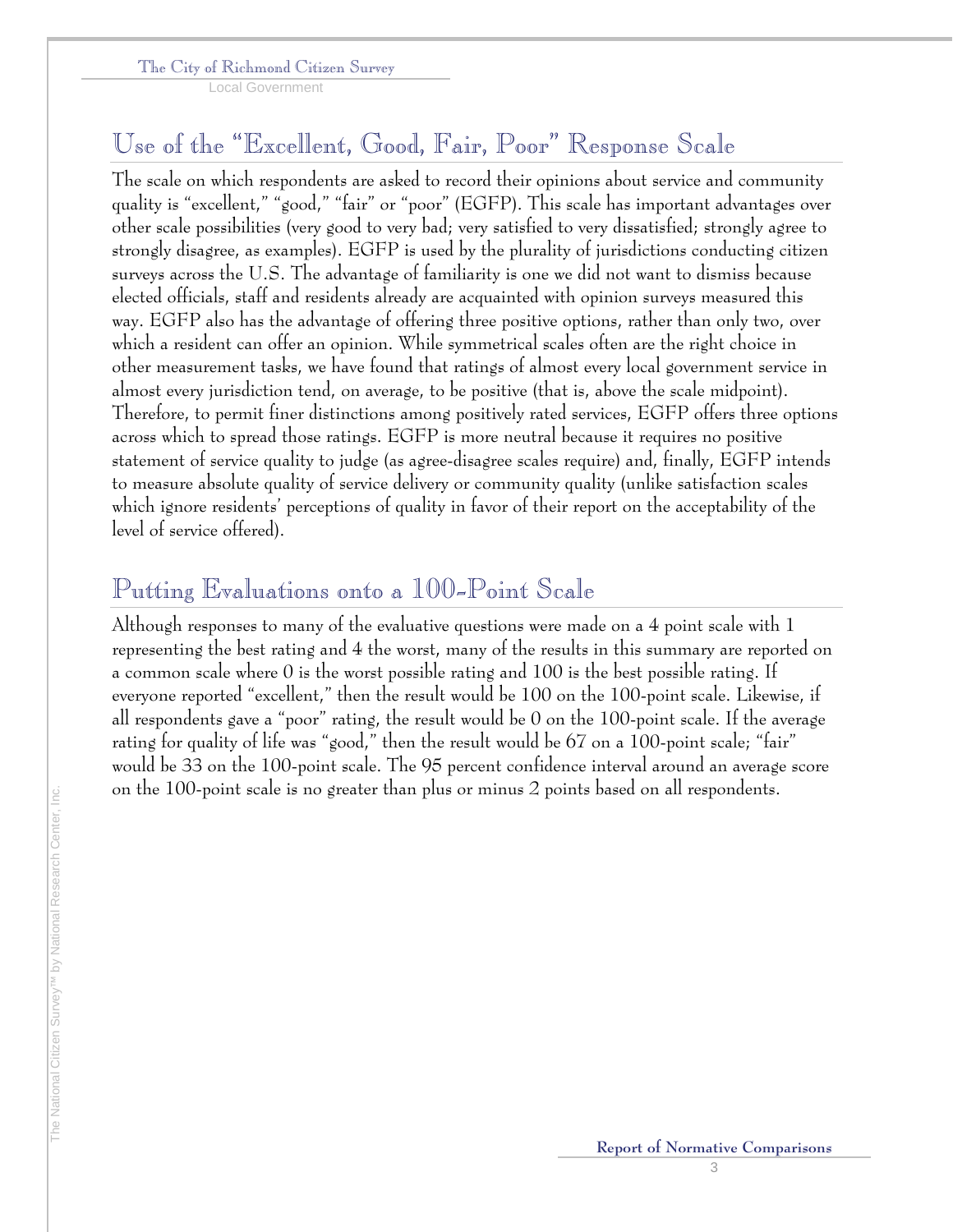Local Government

# Interpreting the Results

Comparisons are provided when similar questions are included in our database, and there are at least five other jurisdictions in which the question was asked. Where comparisons are available, three numbers are provided in the table. The first column is your jurisdiction's rating on the 100 point scale. The second column is the rank assigned to your jurisdiction's rating among jurisdictions where a similar question was asked. The third column is the number of jurisdictions that asked a similar question. In the fourth column, the rank is expressed as a percentile to indicate its distance from the top score. This rank (5th highest out of 25 jurisdictions' results, for example) translates to a percentile (the 80th percentile in this example). A percentile indicates the percent of jurisdictions with identical or lower ratings. Therefore, a rating at the 80th percentile would mean that your jurisdiction's rating is equal to or better than 80 percent of the ratings from other jurisdictions. Conversely, 20 percent of the jurisdictions where a similar question was asked had higher ratings.

Alongside the rank and percentile appears a comparison: "above the norm," "below the norm" or "similar to the norm." This evaluation of "above," "below" or "similar to" comes from a statistical comparison of your jurisdiction's rating to the norm (the average rating from all the comparison jurisdictions where a similar question was asked). Differences of no more than 2 points on the 100-point scale between your jurisdiction's ratings and the average based on the appropriate comparisons from the database are considered "statistically significant," and thus are marked as "above" or "below" the norm. When differences between your jurisdiction's ratings and the national norms are less than 2 points, they are marked as "similar to" the norm.

The data are represented visually in a chart that accompanies each table. Your jurisdiction's percentile for each compared item is marked with a black line on the chart.

For Richmond, two tables have been produced for each set of questions. In the first, comparisons are made to jurisdictions in the database that have populations from 64,000-149,999 as selected by Richmond staff members. In the second, comparisons are made to all jurisdictions in the database. For each set of questions, a chart precedes the two tables. The chart's numbers reflect the populations of 64,000-149,999 and graphically represent the percentile of each item, compared to the customized set of jurisdictions in the database. This percentile is marked as a black line on the chart. The list of jurisdictions with populations of 64,000-149,999 that are used for comparison is listed as Appendix A in the back of this report.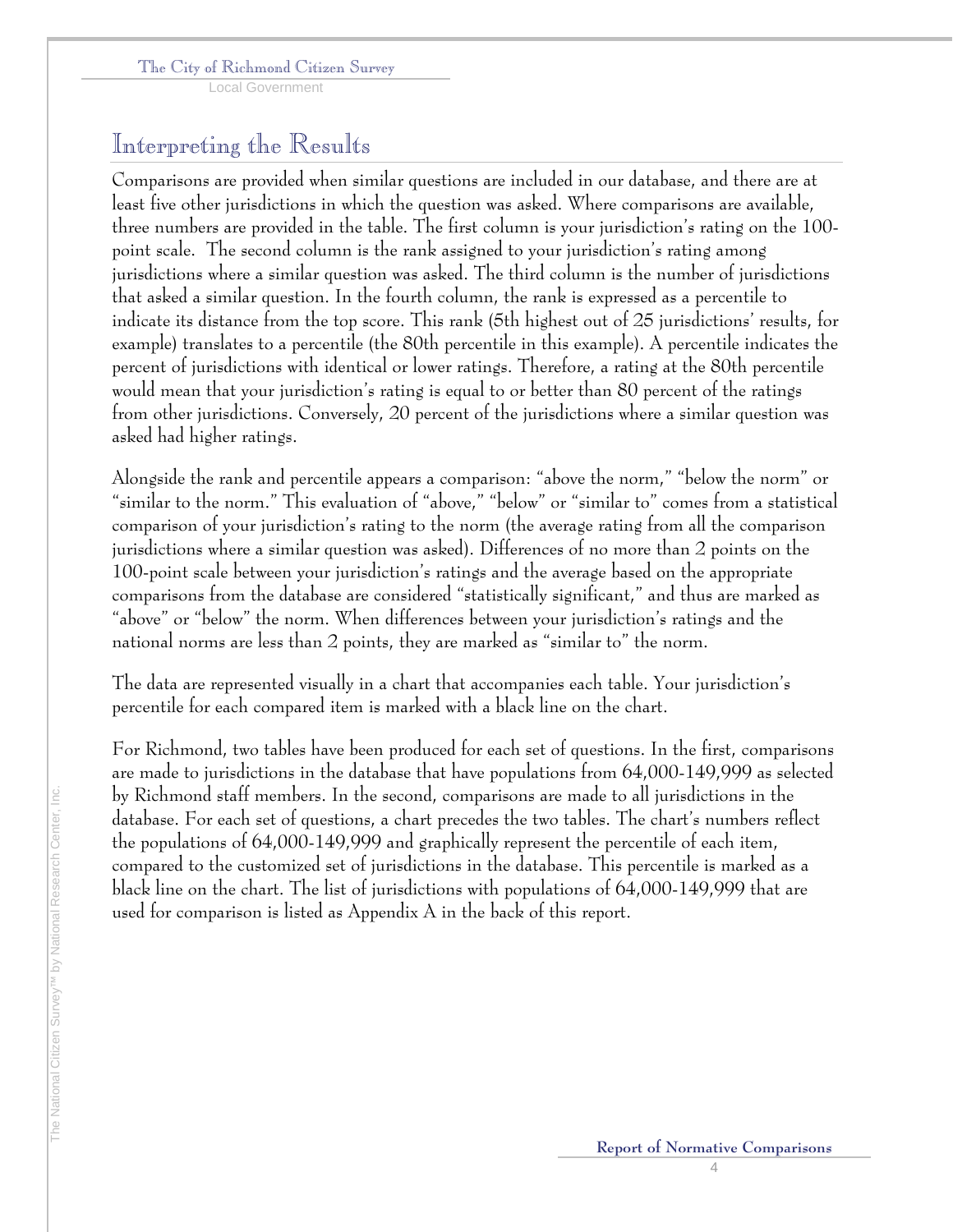# **COMPARISONS**



#### **Figure 1: Quality of Life Ratings (Populations 64,000-149,999)**

| Quality of Life Ratings (Populations 64,000-149,999)            |                                                    |             |                                                            |                                                        |                                                                  |  |
|-----------------------------------------------------------------|----------------------------------------------------|-------------|------------------------------------------------------------|--------------------------------------------------------|------------------------------------------------------------------|--|
|                                                                 | <b>City of</b><br><b>Richmond</b><br><b>Rating</b> | <b>Rank</b> | Number of<br><b>Jurisdictions for</b><br><b>Comparison</b> | <b>City of</b><br><b>Richmond</b><br><b>Percentile</b> | <b>Comparison of</b><br><b>Richmond</b><br><b>Rating to Norm</b> |  |
| How do you rate<br>Richmond as a<br>place to live?              | 30                                                 | 45          | 46                                                         | 2%ile                                                  | Below the norm                                                   |  |
| How do you rate<br>your neighborhood<br>as a place to live?     | 48                                                 | 26          | 26                                                         | 0%ile                                                  | Below the norm                                                   |  |
| How do you rate<br>Richmond as a<br>place to raise<br>children? | 15                                                 | 30          | 30                                                         | $0\%$ ile                                              | Below the norm                                                   |  |
| How do you rate<br>Richmond as a<br>place to work?              | 31                                                 | 16          | 17                                                         | 6%ile                                                  | Below the norm                                                   |  |
| How do you rate<br>Richmond as a<br>place to retire?            | 20                                                 | 28          | 28                                                         | $0\%$ ile                                              | Below the norm                                                   |  |
| How do you rate the<br>overall quality of life<br>in Richmond?  | 27                                                 | 43          | 43                                                         | $0\%$ ile                                              | Below the norm                                                   |  |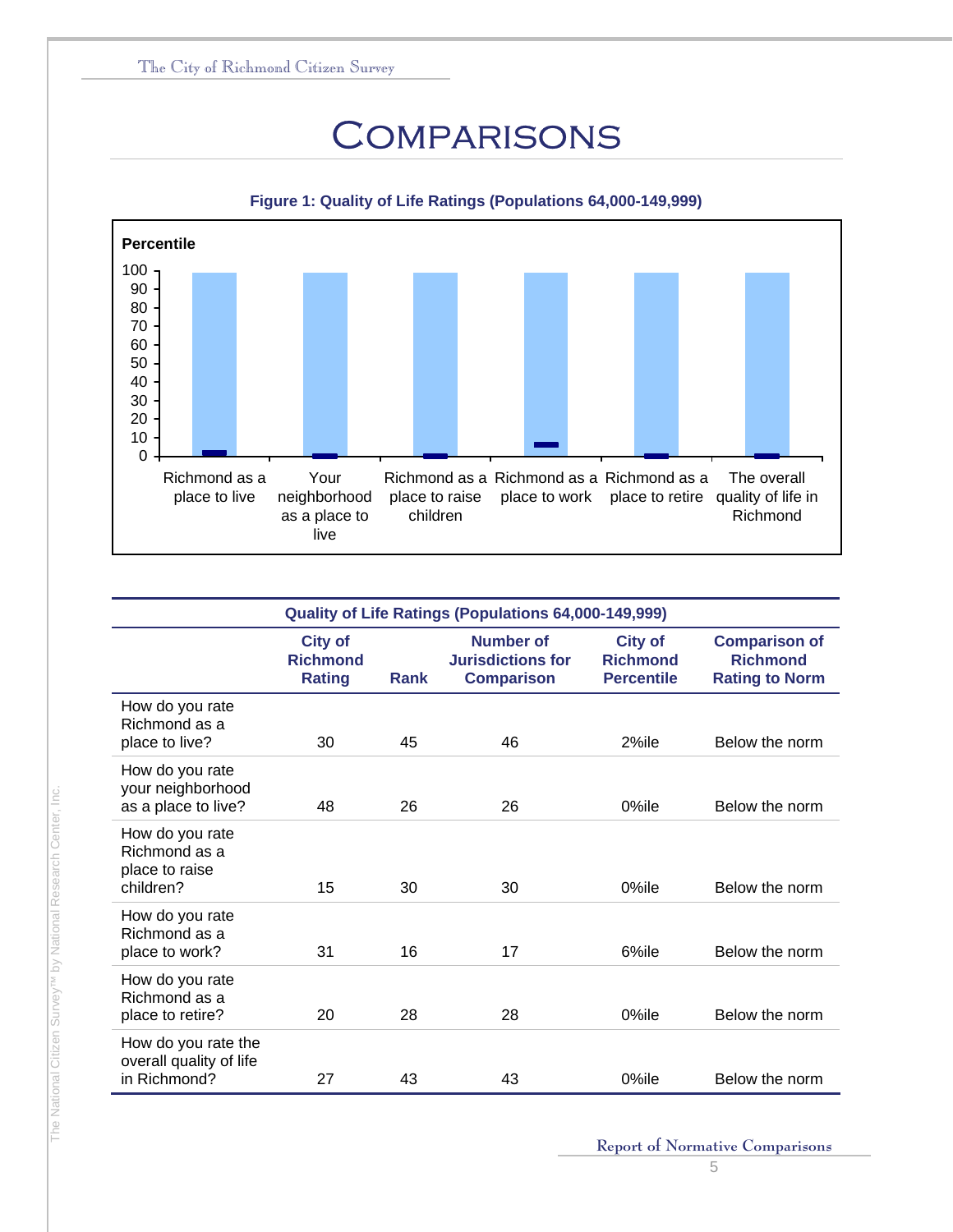**Comparisons** 

|                                                                 | <b>Quality of Life Ratings (All Jurisdictions in the Database)</b> |             |                                                                   |                                                        |                                                                  |  |
|-----------------------------------------------------------------|--------------------------------------------------------------------|-------------|-------------------------------------------------------------------|--------------------------------------------------------|------------------------------------------------------------------|--|
|                                                                 | <b>City of</b><br><b>Richmond</b><br><b>Rating</b>                 | <b>Rank</b> | <b>Number of</b><br><b>Jurisdictions for</b><br><b>Comparison</b> | <b>City of</b><br><b>Richmond</b><br><b>Percentile</b> | <b>Comparison of</b><br><b>Richmond</b><br><b>Rating to Norm</b> |  |
| How do you rate<br>Richmond as a<br>place to live?              | 30                                                                 | 210         | 211                                                               | 0%ile                                                  | Below the norm                                                   |  |
| How do you rate<br>your neighborhood<br>as a place to live?     | 48                                                                 | 139         | 139                                                               | 0%ile                                                  | Below the norm                                                   |  |
| How do you rate<br>Richmond as a<br>place to raise<br>children? | 15                                                                 | 178         | 178                                                               | $0\%$ ile                                              | Below the norm                                                   |  |
| How do you rate<br>Richmond as a<br>place to work?              | 31                                                                 | 93          | 96                                                                | 3%ile                                                  | Below the norm                                                   |  |
| How do you rate<br>Richmond as a<br>place to retire?            | 20                                                                 | 163         | 163                                                               | 0%ile                                                  | Below the norm                                                   |  |
| How do you rate the<br>overall quality of life<br>in Richmond?  | 27                                                                 | 212         | 212                                                               | $0\%$ ile                                              | Below the norm                                                   |  |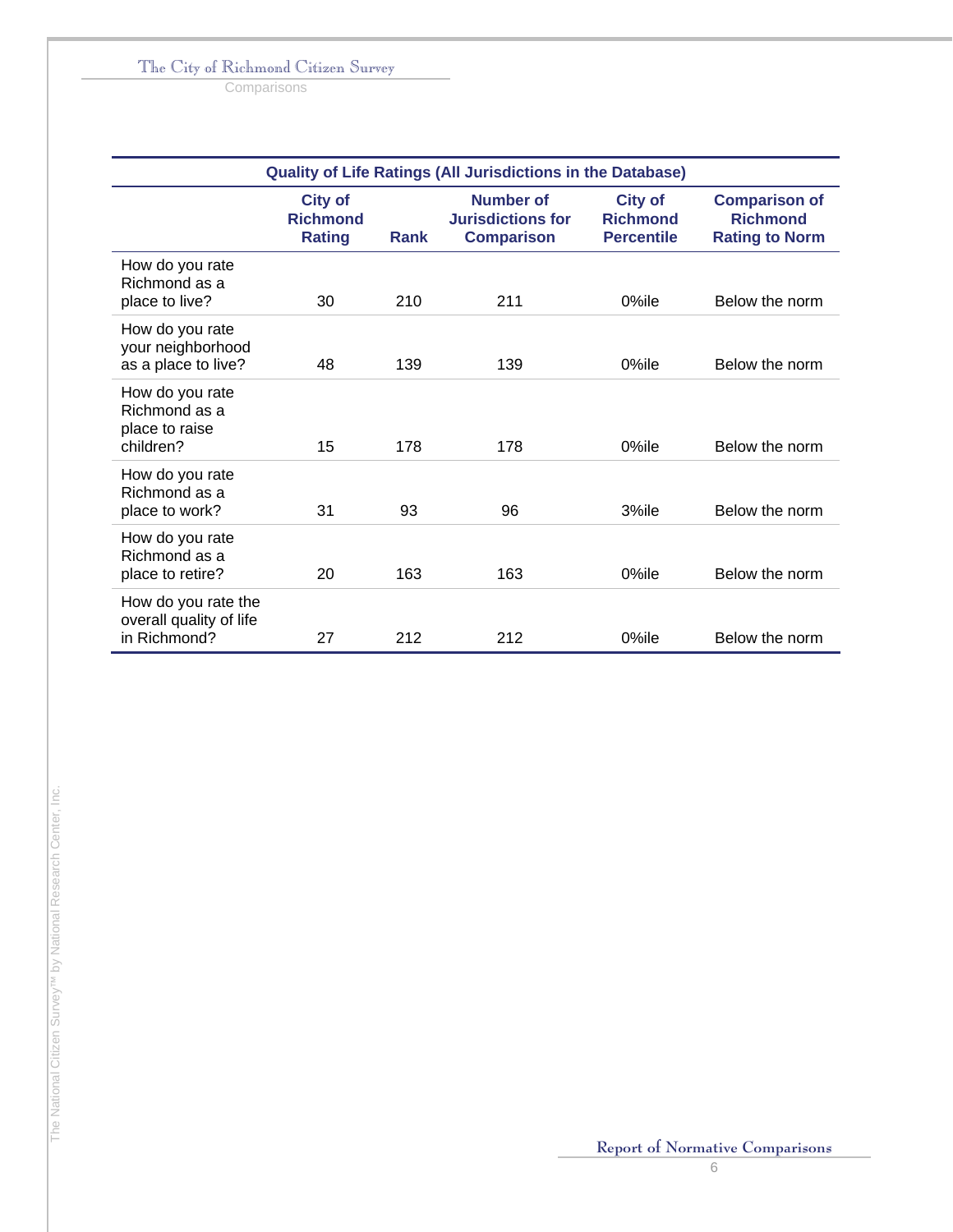**Comparisons** 



#### **Figure 2: Characteristics of the Community: General and Opportunities (Populations 64,000- 149,999)**

| Characteristics of the Community: General and Opportunities (Populations 64,000-149,999)   |                                                    |             |                                                                   |                                                        |                                                                  |  |
|--------------------------------------------------------------------------------------------|----------------------------------------------------|-------------|-------------------------------------------------------------------|--------------------------------------------------------|------------------------------------------------------------------|--|
|                                                                                            | <b>City of</b><br><b>Richmond</b><br><b>Rating</b> | <b>Rank</b> | <b>Number of</b><br><b>Jurisdictions for</b><br><b>Comparison</b> | <b>City of</b><br><b>Richmond</b><br><b>Percentile</b> | <b>Comparison of</b><br><b>Richmond</b><br><b>Rating to Norm</b> |  |
| Sense of community                                                                         | 26                                                 | 24          | 24                                                                | 0%ile                                                  | Below the norm                                                   |  |
| Openness and<br>acceptance of the<br>community towards<br>people of diverse<br>backgrounds | 41                                                 | 21          | 21                                                                | 0%ile                                                  | Below the norm                                                   |  |
| Overall appearance of<br>Richmond                                                          | 18                                                 | 26          | 26                                                                | 0%ile                                                  | Below the norm                                                   |  |
| Opportunities to attend<br>cultural activities                                             | 30                                                 | 25          | 25                                                                | 0%ile                                                  | Below the norm                                                   |  |
| Shopping opportunities                                                                     | 28                                                 | 21          | 21                                                                | 0%ile                                                  | Below the norm                                                   |  |
| Air quality                                                                                | 28                                                 | 14          | 15                                                                | 7%ile                                                  | Below the norm                                                   |  |
| Recreational<br>opportunities                                                              | 27                                                 | 27          | 27                                                                | 0%ile                                                  | Below the norm                                                   |  |
| Job opportunities                                                                          | 20                                                 | 25          | 26                                                                | 4%ile                                                  | Below the norm                                                   |  |
| Educational opportunities                                                                  | 23                                                 | 11          | 11                                                                | 0%ile                                                  | Below the norm                                                   |  |
| Overall image/reputation<br>of Richmond                                                    | 8                                                  | 16          | 16                                                                | 0%ile                                                  | Below the norm                                                   |  |
| Overall quality of new<br>development in<br>Richmond                                       | 32                                                 | 14          | 14                                                                | 0%ile                                                  | Below the norm                                                   |  |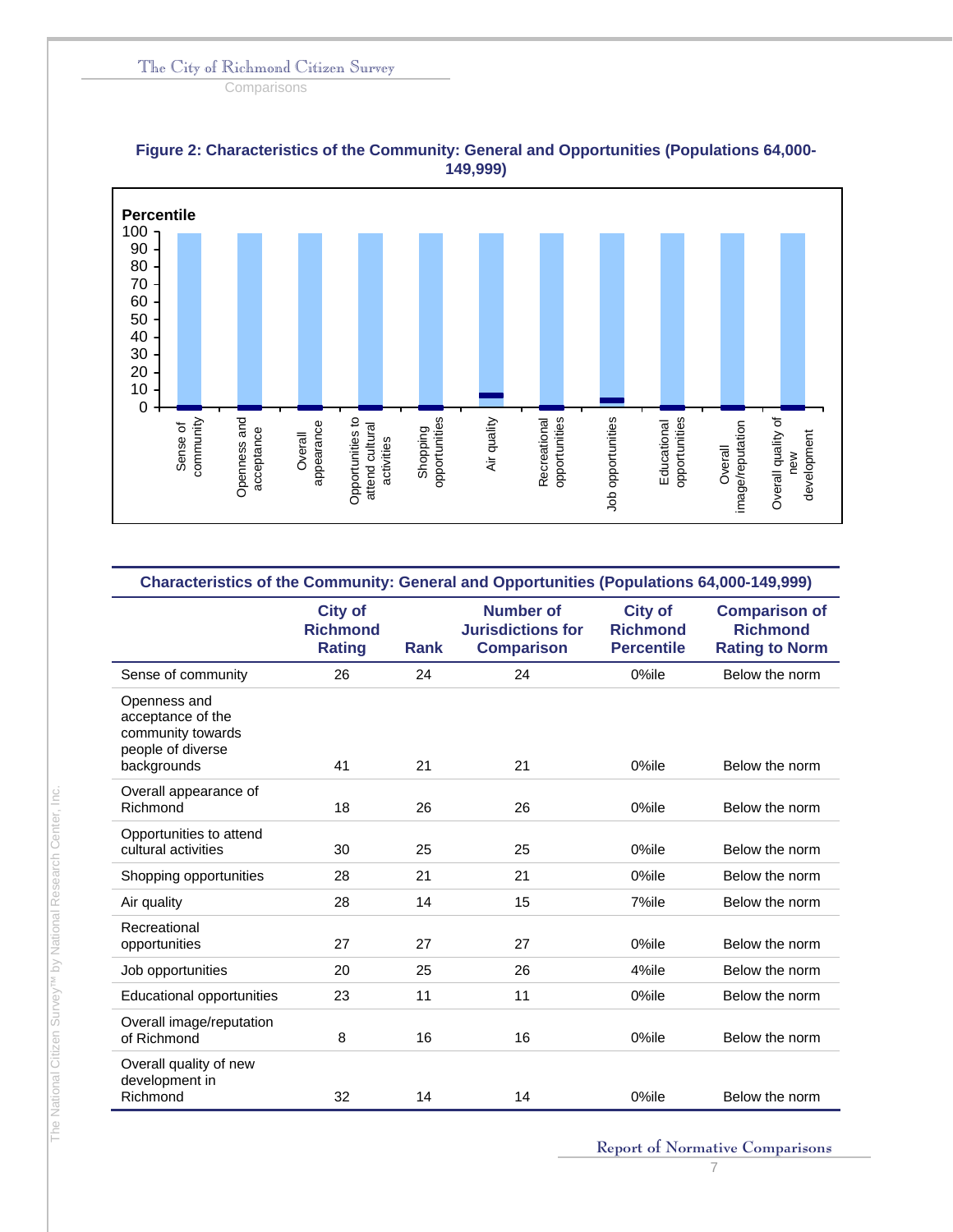**Comparisons** 

| Characteristics of the Community: General and Opportunities (All Jurisdictions in the Database) |                                                    |             |                                                            |                                                        |                                                                  |  |
|-------------------------------------------------------------------------------------------------|----------------------------------------------------|-------------|------------------------------------------------------------|--------------------------------------------------------|------------------------------------------------------------------|--|
|                                                                                                 | <b>City of</b><br><b>Richmond</b><br><b>Rating</b> | <b>Rank</b> | <b>Number of</b><br><b>Jurisdictions</b><br>for Comparison | <b>City of</b><br><b>Richmond</b><br><b>Percentile</b> | <b>Comparison of</b><br><b>Richmond</b><br><b>Rating to Norm</b> |  |
| Sense of community                                                                              | 26                                                 | 141         | 141                                                        | 0%ile                                                  | Below the norm                                                   |  |
| Openness and<br>acceptance of the<br>community towards<br>people of diverse<br>backgrounds      | 41                                                 | 111         | 118                                                        | 6%ile                                                  | Below the norm                                                   |  |
| Overall appearance of<br>Richmond                                                               | 18                                                 | 161         | 161                                                        | 0%ile                                                  | Below the norm                                                   |  |
| Opportunities to attend<br>cultural activities                                                  | 30                                                 | 126         | 127                                                        | 1%ile                                                  | Below the norm                                                   |  |
| Shopping opportunities                                                                          | 28                                                 | 111         | 127                                                        | $13%$ ile                                              | Below the norm                                                   |  |
| Air quality                                                                                     | 28                                                 | 72          | 74                                                         | 3%ile                                                  | Below the norm                                                   |  |
| Recreational<br>opportunities                                                                   | 27                                                 | 141         | 143                                                        | 1%ile                                                  | Below the norm                                                   |  |
| Job opportunities                                                                               | 20                                                 | 132         | 151                                                        | <b>13%ile</b>                                          | Below the norm                                                   |  |
| Educational<br>opportunities                                                                    | 23                                                 | 58          | 58                                                         | 0%ile                                                  | Below the norm                                                   |  |
| Overall<br>image/reputation of<br>Richmond                                                      | 8                                                  | 98          | 98                                                         | 0%ile                                                  | Below the norm                                                   |  |
| Overall quality of new<br>development in<br>Richmond                                            | 32                                                 | 78          | 79                                                         | 1%ile                                                  | Below the norm                                                   |  |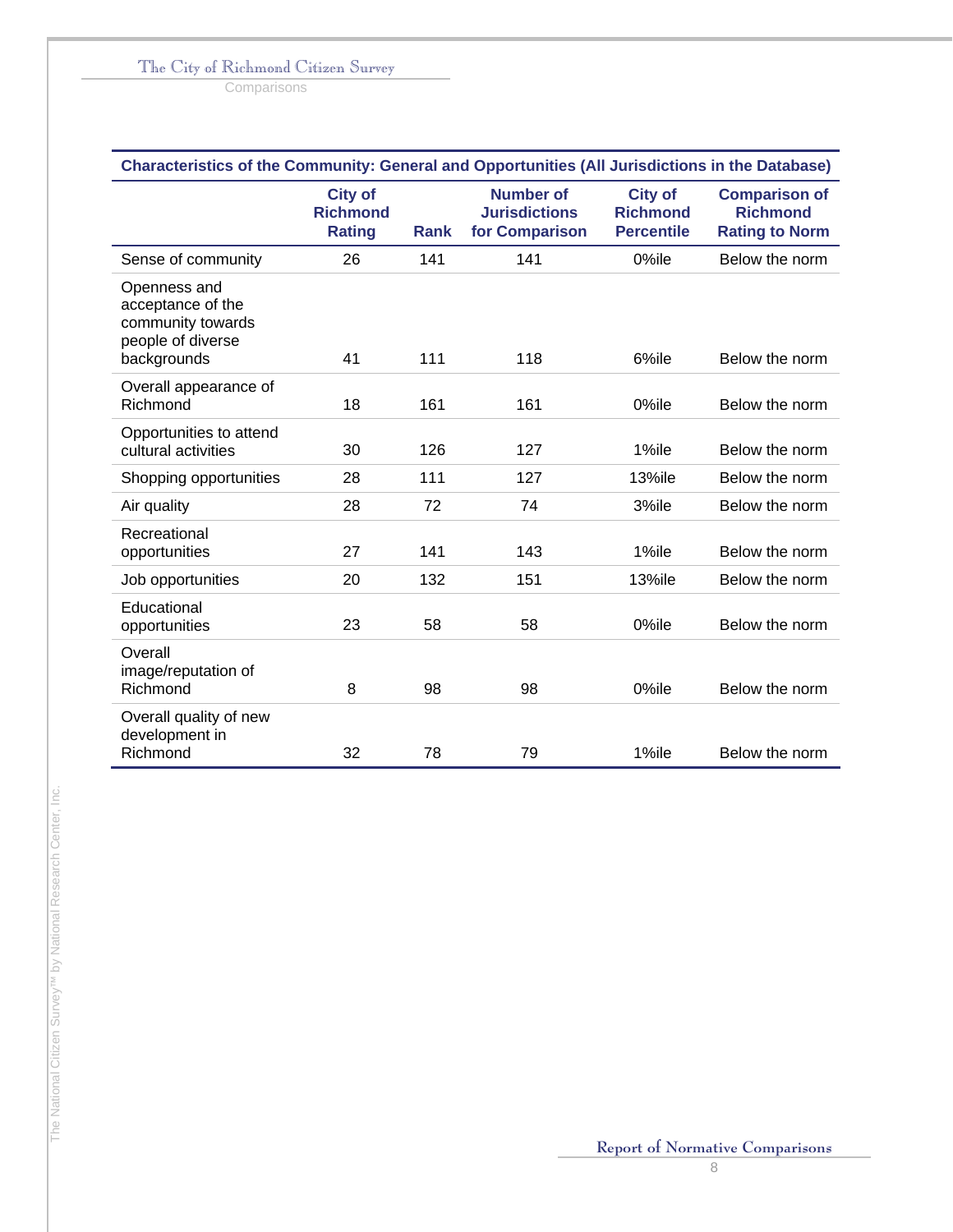**Comparisons** 



#### **Figure 3: Characteristics of the Community: Access and Mobility (Populations 64,000-149,999)**

| <b>Characteristics of the Community: Access and Mobility (Populations 64,000-149,999)</b> |                                                    |             |                                                                   |                                                        |                                                           |  |
|-------------------------------------------------------------------------------------------|----------------------------------------------------|-------------|-------------------------------------------------------------------|--------------------------------------------------------|-----------------------------------------------------------|--|
|                                                                                           | <b>City of</b><br><b>Richmond</b><br><b>Rating</b> | <b>Rank</b> | <b>Number of</b><br><b>Jurisdictions for</b><br><b>Comparison</b> | <b>City of</b><br><b>Richmond</b><br><b>Percentile</b> | <b>Comparison of</b><br><b>Richmond Rating</b><br>to Norm |  |
| Access to<br>affordable<br>quality housing                                                | 28                                                 | 28          | 32                                                                | 13%ile                                                 | Below the norm                                            |  |
| Access to<br>affordable<br>quality child care                                             | 29                                                 | 14          | 14                                                                | 0%ile                                                  | Below the norm                                            |  |
| Access to<br>affordable<br>quality health<br>care                                         | 32                                                 | 13          | 13                                                                | $0\%$ ile                                              | Below the norm                                            |  |
| Access to<br>affordable<br>quality food                                                   | 38                                                 | 5           | 5                                                                 | $0\%$ ile                                              | Below the norm                                            |  |
| Ease of car<br>travel in<br>Richmond                                                      | 44                                                 | 16          | 25                                                                | 38%ile                                                 | Similar to the norm                                       |  |
| Ease of bus<br>travel in<br>Richmond                                                      | 44                                                 | 6           | 13                                                                | 58%ile                                                 | Above the norm                                            |  |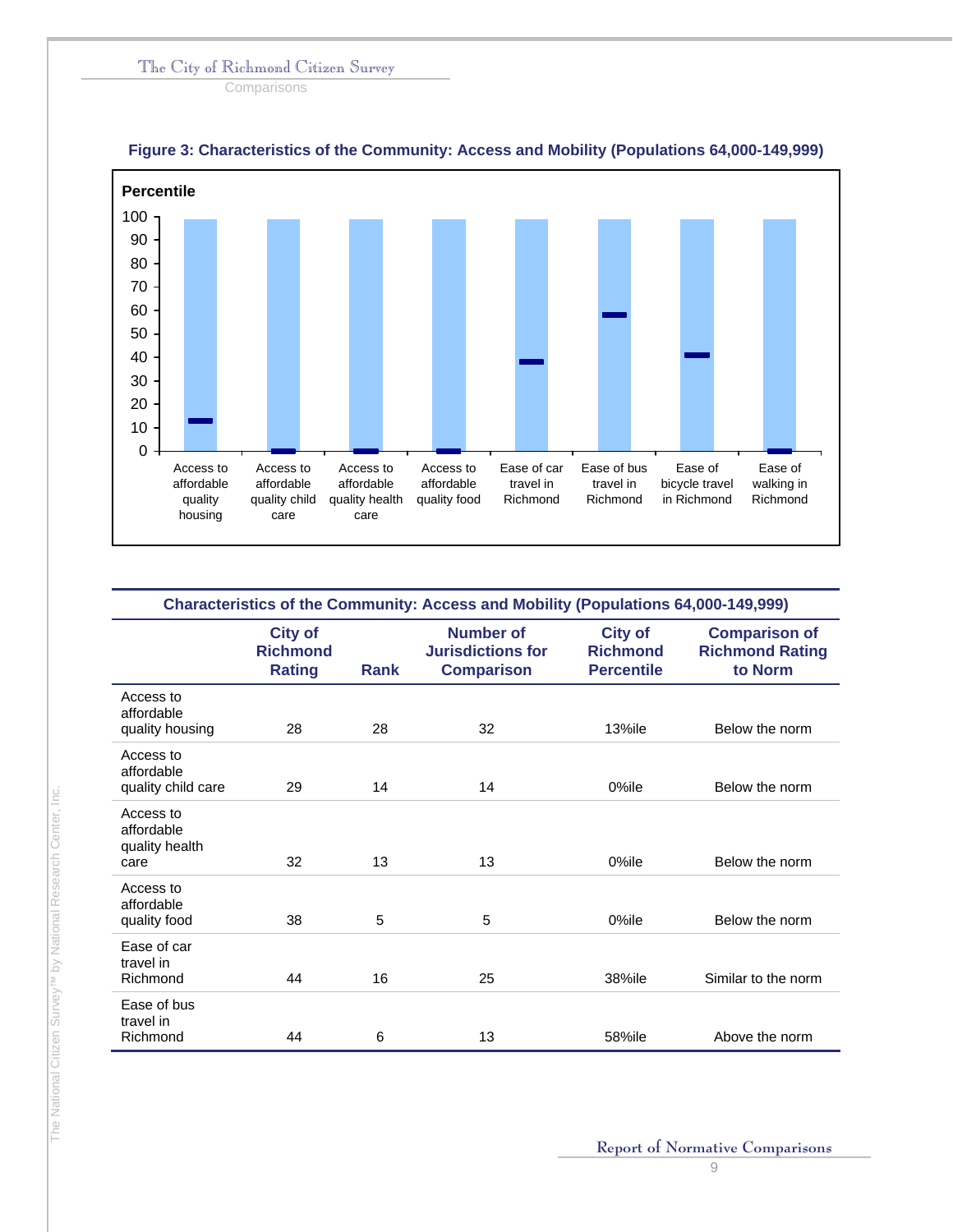**Comparisons** 

| <b>Characteristics of the Community: Access and Mobility (Populations 64,000-149,999)</b> |                                             |             |                                                            |                                                        |                                                           |  |
|-------------------------------------------------------------------------------------------|---------------------------------------------|-------------|------------------------------------------------------------|--------------------------------------------------------|-----------------------------------------------------------|--|
|                                                                                           | <b>City of</b><br><b>Richmond</b><br>Rating | <b>Rank</b> | Number of<br><b>Jurisdictions for</b><br><b>Comparison</b> | <b>City of</b><br><b>Richmond</b><br><b>Percentile</b> | <b>Comparison of</b><br><b>Richmond Rating</b><br>to Norm |  |
| Ease of<br>rail/subway<br>travel in<br>Richmond                                           | 48                                          |             |                                                            |                                                        | Comparison data not available                             |  |
| Ease of bicycle<br>travel in<br>Richmond                                                  | 34                                          | 11          | 18                                                         | 41%ile                                                 | Below the norm                                            |  |
| Ease of walking<br>in Richmond                                                            | 26                                          | 21          | 21                                                         | 0%ile                                                  | Below the norm                                            |  |

|                                                   | <b>City of</b><br><b>Richmond</b><br><b>Rating</b> | <b>Rank</b> | <b>Number of</b><br><b>Jurisdictions for</b><br><b>Comparison</b> | <b>City of</b><br><b>Richmond</b><br><b>Percentile</b> | <b>Comparison of</b><br><b>Richmond Rating</b><br>to Norm |
|---------------------------------------------------|----------------------------------------------------|-------------|-------------------------------------------------------------------|--------------------------------------------------------|-----------------------------------------------------------|
| Access to<br>affordable<br>quality housing        | 28                                                 | 153         | 178                                                               | 14%ile                                                 | Below the norm                                            |
| Access to<br>affordable<br>quality child care     | 29                                                 | 94          | 101                                                               | 7%ile                                                  | Below the norm                                            |
| Access to<br>affordable<br>quality health<br>care | 32                                                 | 88          | 90                                                                | 2%ile                                                  | Below the norm                                            |
| Access to<br>affordable<br>quality food           | 38                                                 | 34          | 36                                                                | 6%ile                                                  | Below the norm                                            |
| Ease of car<br>travel in<br>Richmond              | 44                                                 | 90          | 125                                                               | 28%ile                                                 | Below the norm                                            |
| Ease of bus<br>travel in<br>Richmond              | 44                                                 | 41          | 79                                                                | 49%ile                                                 | Similar to the norm                                       |
| Ease of<br>rail/subway<br>travel in<br>Richmond   | 48                                                 | 10          | 19                                                                | 50%ile                                                 | Similar to the norm                                       |
| Ease of bicycle<br>travel in<br>Richmond          | 34                                                 | 103         | 122                                                               | 16%ile                                                 | Below the norm                                            |
| Ease of walking<br>in Richmond                    | 26                                                 | 120         | 120                                                               | 0%ile                                                  | Below the norm                                            |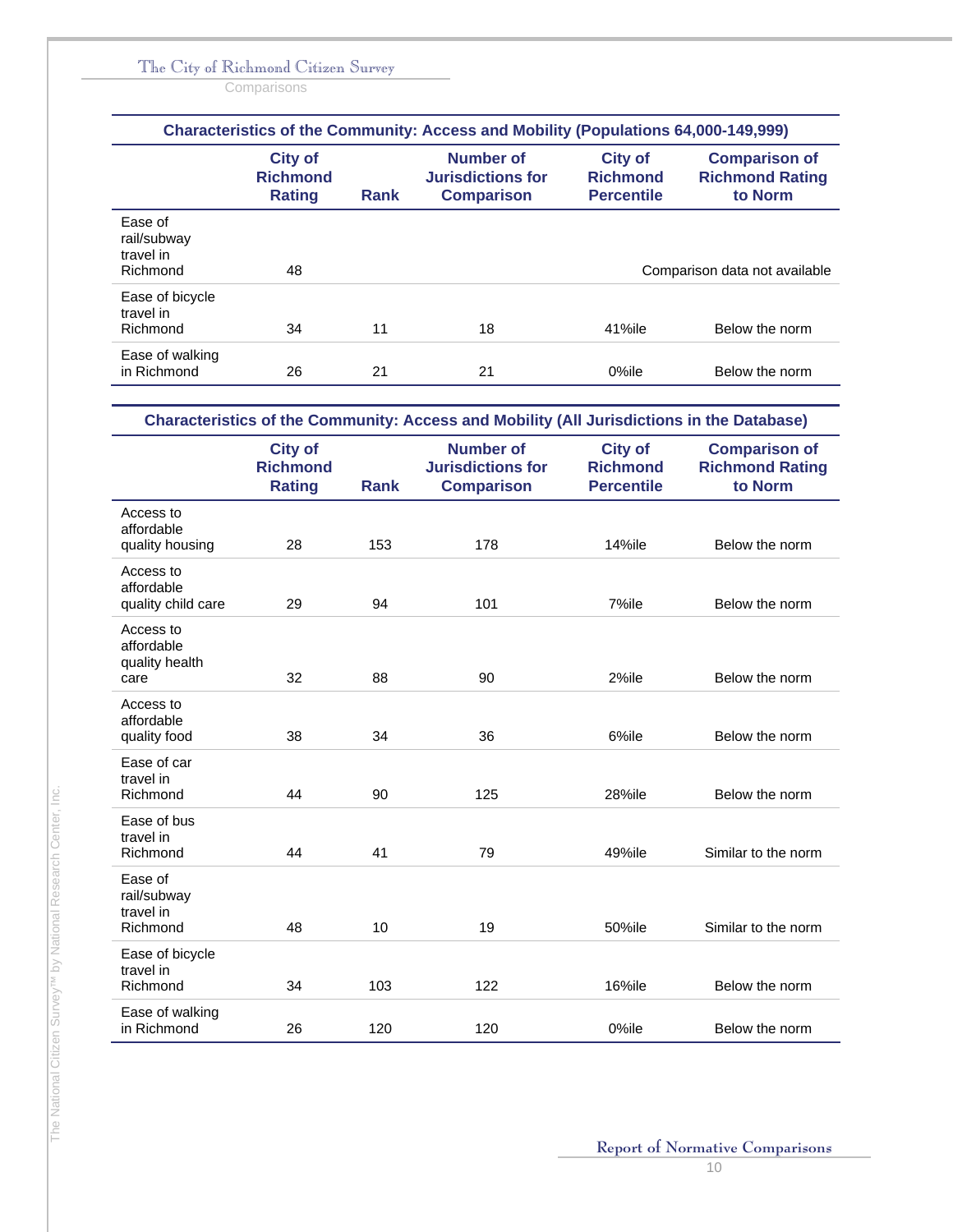**Comparisons** 



### **Figure 4: Ratings of Safety from Various Problems (Populations 64,000-149,999)**

| Ratings of Safety From Various Problems (Populations 64,000-149,999) |                                             |      |                                                            |                                                        |                                                           |  |
|----------------------------------------------------------------------|---------------------------------------------|------|------------------------------------------------------------|--------------------------------------------------------|-----------------------------------------------------------|--|
|                                                                      | <b>City of</b><br><b>Richmond</b><br>Rating | Rank | Number of<br><b>Jurisdictions for</b><br><b>Comparison</b> | <b>City of</b><br><b>Richmond</b><br><b>Percentile</b> | <b>Comparison of</b><br><b>Richmond Rating</b><br>to Norm |  |
| Violent crime<br>(e.g., rape,<br>assault,<br>robbery)                | 24                                          | 24   | 24                                                         | $0\%$ ile                                              | Below the norm                                            |  |
| Property<br>crimes (e.g.,<br>burglary, theft)                        | 21                                          | 24   | 24                                                         | $0\%$ ile                                              | Below the norm                                            |  |
| Fire                                                                 | 57                                          | 22   | 22                                                         | $0\%$ ile                                              | Below the norm                                            |  |

|                                                       | <b>City of</b><br><b>Richmond</b><br><b>Rating</b> | <b>Rank</b> | Number of<br><b>Jurisdictions for</b><br><b>Comparison</b> | <b>City of</b><br><b>Richmond</b><br><b>Percentile</b> | <b>Comparison of</b><br><b>Richmond Rating</b><br>to Norm |
|-------------------------------------------------------|----------------------------------------------------|-------------|------------------------------------------------------------|--------------------------------------------------------|-----------------------------------------------------------|
| Violent crime<br>(e.g., rape,<br>assault,<br>robbery) | 24                                                 | 134         | 134                                                        | 0%ile                                                  | Below the norm                                            |
| Property<br>crimes (e.g.,<br>burglary, theft)         | 21                                                 | 132         | 132                                                        | 0%ile                                                  | Below the norm                                            |
| Fire                                                  | 57                                                 | 131         | 132                                                        | 1%ile                                                  | Below the norm                                            |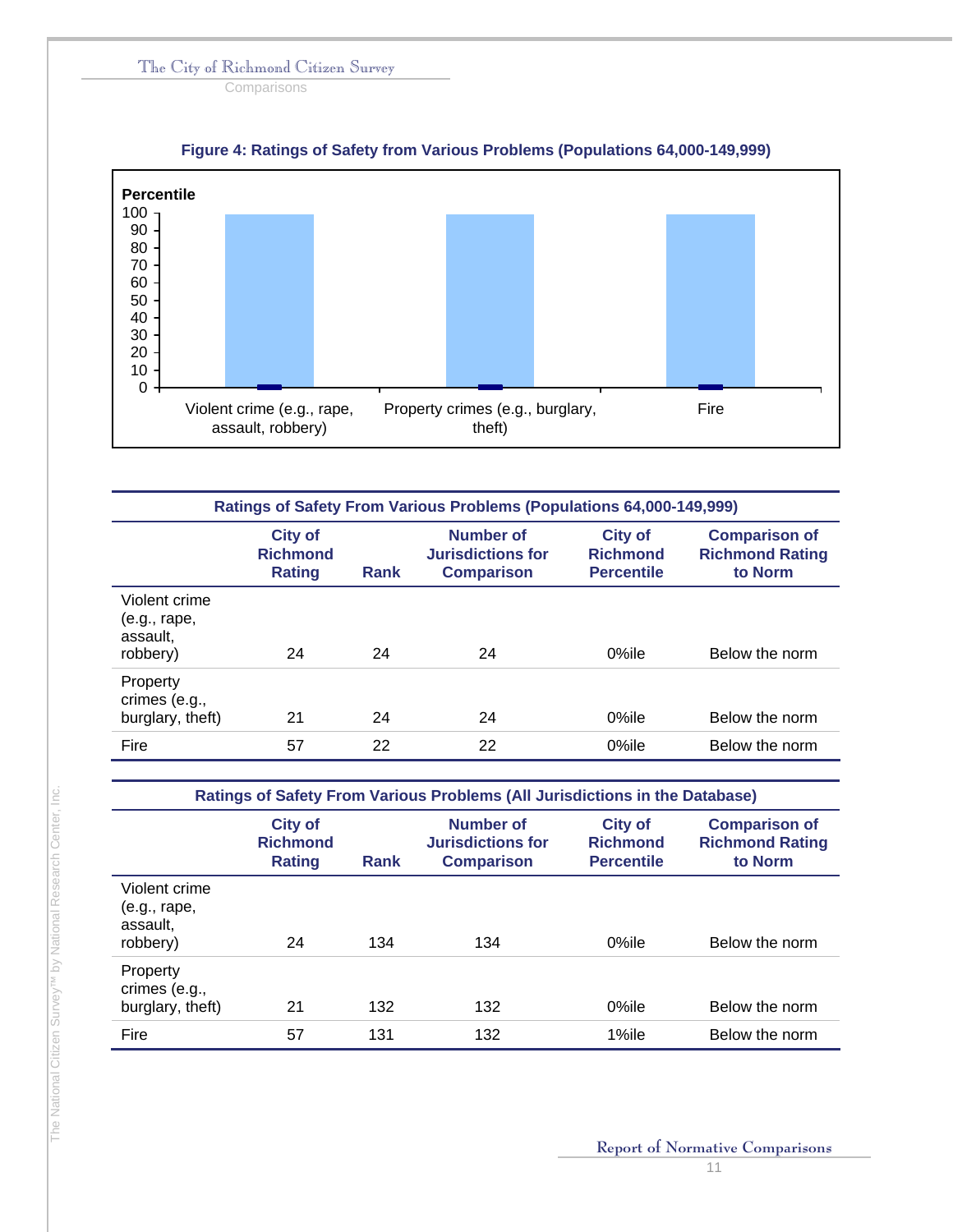**Comparisons** 



### **Figure 5: Ratings of Safety in Various Areas (Populations 64,000-149,999)**

| Ratings of Safety in Various Areas (Populations 64,000-149,999) |                                                    |             |                                                                   |                                                        |                                                                  |  |  |  |
|-----------------------------------------------------------------|----------------------------------------------------|-------------|-------------------------------------------------------------------|--------------------------------------------------------|------------------------------------------------------------------|--|--|--|
|                                                                 | <b>City of</b><br><b>Richmond</b><br><b>Rating</b> | <b>Rank</b> | <b>Number of</b><br><b>Jurisdictions for</b><br><b>Comparison</b> | <b>City of</b><br><b>Richmond</b><br><b>Percentile</b> | <b>Comparison of</b><br><b>Richmond</b><br><b>Rating to Norm</b> |  |  |  |
| In your<br>neighborhood<br>during the day                       | 66                                                 | 34          | 34                                                                | 0%ile                                                  | Below the norm                                                   |  |  |  |
| In your<br>neighborhood after<br>dark                           | 42                                                 | 36          | 36                                                                | 0%ile                                                  | Below the norm                                                   |  |  |  |
| In Richmond's<br>downtown area<br>during the day                | 38                                                 | 25          | 25                                                                | 0%ile                                                  | Below the norm                                                   |  |  |  |
| In Richmond's<br>downtown area<br>after dark                    | 10                                                 | 28          | 28                                                                | 0%ile                                                  | Below the norm                                                   |  |  |  |
| In Richmond's<br>parks during the<br>day                        | 45                                                 | 26          | 26                                                                | 0%ile                                                  | Below the norm                                                   |  |  |  |
| In Richmond's<br>parks after dark                               | 10                                                 | 24          | 24                                                                | 0%ile                                                  | Below the norm                                                   |  |  |  |

The National Citizen Survey™ by National Research Center, Inc. The National Citizen Survey<sup>TM</sup> by National Research Center, Inc.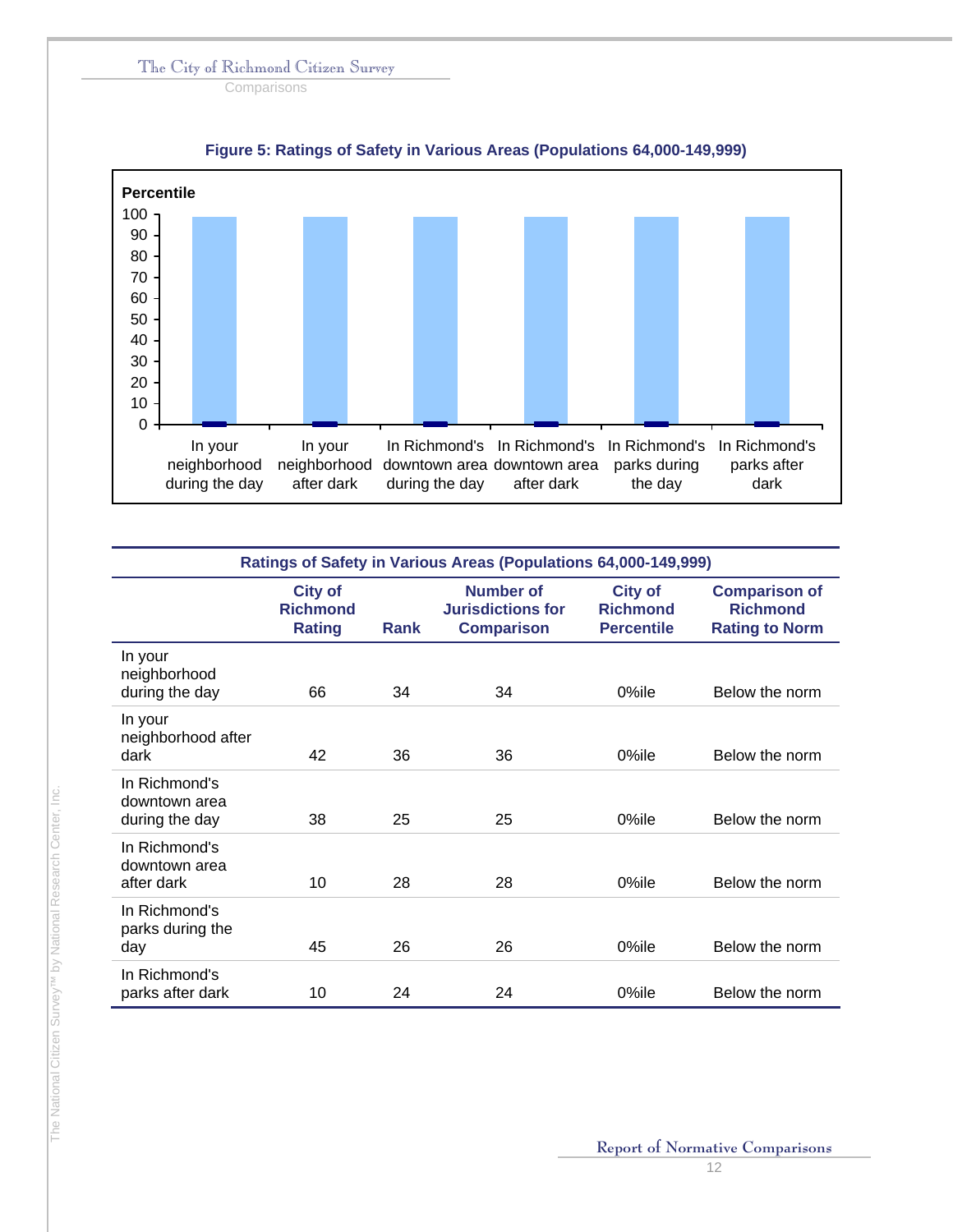**Comparisons** 

| Ratings of Safety in Various Areas (All Jurisdictions in the Database) |                                                    |             |                                                                   |                                                        |                                                                  |  |  |  |
|------------------------------------------------------------------------|----------------------------------------------------|-------------|-------------------------------------------------------------------|--------------------------------------------------------|------------------------------------------------------------------|--|--|--|
|                                                                        | <b>City of</b><br><b>Richmond</b><br><b>Rating</b> | <b>Rank</b> | <b>Number of</b><br><b>Jurisdictions for</b><br><b>Comparison</b> | <b>City of</b><br><b>Richmond</b><br><b>Percentile</b> | <b>Comparison of</b><br><b>Richmond</b><br><b>Rating to Norm</b> |  |  |  |
| In your<br>neighborhood<br>during the day                              | 66                                                 | 158         | 158                                                               | 0%ile                                                  | Below the norm                                                   |  |  |  |
| In your<br>neighborhood after<br>dark                                  | 42                                                 | 170         | 171                                                               | 1%ile                                                  | Below the norm                                                   |  |  |  |
| In Richmond's<br>downtown area<br>during the day                       | 38                                                 | 131         | 131                                                               | 0%ile                                                  | Below the norm                                                   |  |  |  |
| In Richmond's<br>downtown area<br>after dark                           | 10                                                 | 149         | 149                                                               | $0\%$ ile                                              | Below the norm                                                   |  |  |  |
| In Richmond's<br>parks during the<br>day                               | 45                                                 | 132         | 132                                                               | 0%ile                                                  | Below the norm                                                   |  |  |  |
| In Richmond's<br>parks after dark                                      | 10                                                 | 132         | 132                                                               | 0%ile                                                  | Below the norm                                                   |  |  |  |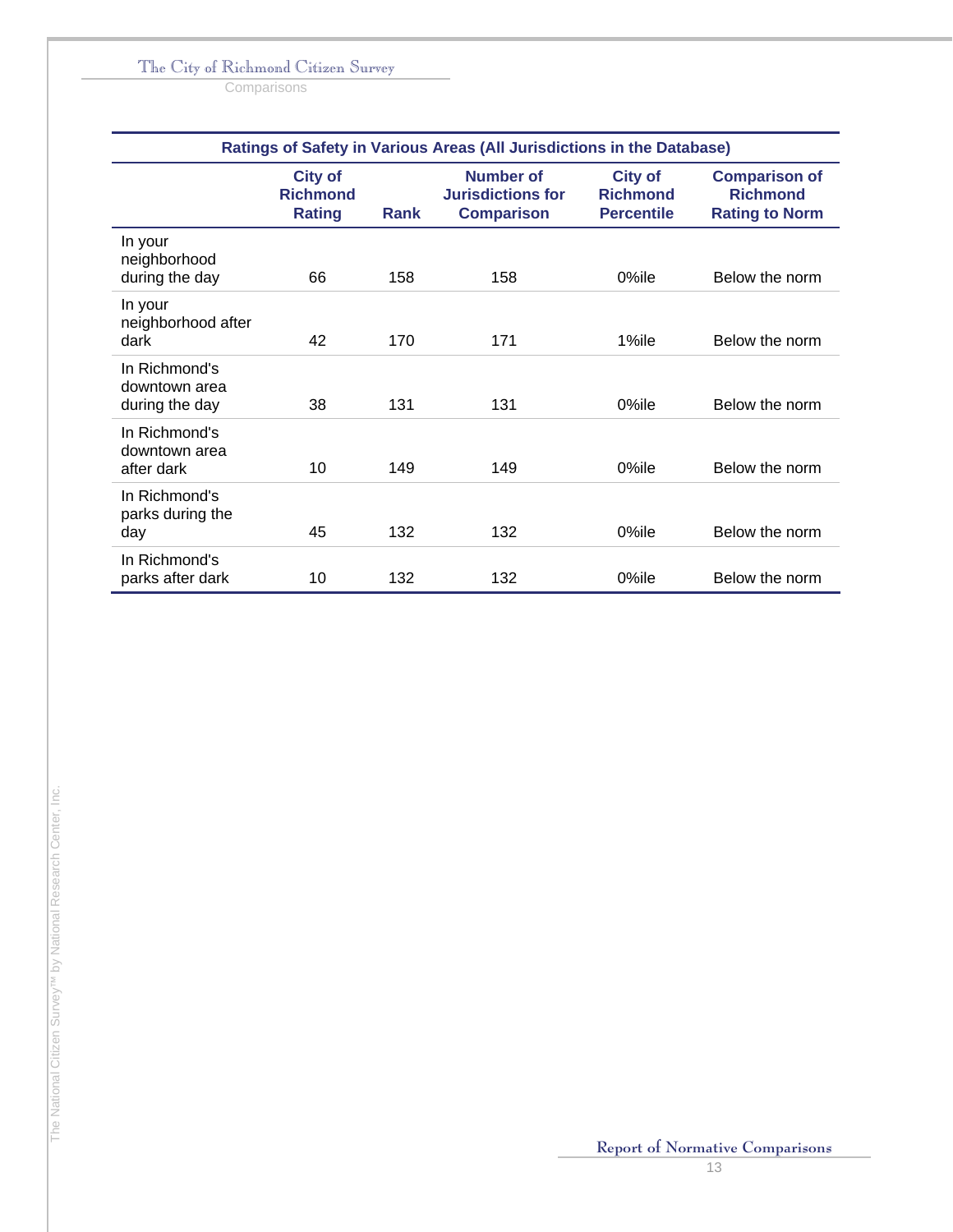**Comparisons** 



### **Figure 6: Quality of Public Safety Services (Populations 64,000-149,999)**

| <b>Quality of Public Safety Services (Populations 64,000-149,999)</b> |                                                    |             |                                                            |                                                        |                                                           |  |  |  |  |
|-----------------------------------------------------------------------|----------------------------------------------------|-------------|------------------------------------------------------------|--------------------------------------------------------|-----------------------------------------------------------|--|--|--|--|
|                                                                       | <b>City of</b><br><b>Richmond</b><br><b>Rating</b> | <b>Rank</b> | Number of<br><b>Jurisdictions for</b><br><b>Comparison</b> | <b>City of</b><br><b>Richmond</b><br><b>Percentile</b> | <b>Comparison of</b><br><b>Richmond Rating</b><br>to Norm |  |  |  |  |
| Police services                                                       | 40                                                 | 40          | 41                                                         | 3%ile                                                  | Below the norm                                            |  |  |  |  |
| Fire services                                                         | 62                                                 | 34          | 35                                                         | 3%ile                                                  | Below the norm                                            |  |  |  |  |
| Ambulance/emergency<br>medical services                               | 59                                                 | 25          | 25                                                         | 0%ile                                                  | Below the norm                                            |  |  |  |  |
| Crime prevention                                                      | 18                                                 | 27          | 27                                                         | $0\%$ ile                                              | Below the norm                                            |  |  |  |  |
| Fire prevention and<br>education                                      | 44                                                 | 24          | 24                                                         | $0\%$ ile                                              | Below the norm                                            |  |  |  |  |
| Traffic enforcement                                                   | 37                                                 | 33          | 33                                                         | 0%ile                                                  | Below the norm                                            |  |  |  |  |

#### **Quality of Public Safety Services (All Jurisdictions in the Database)**

|                                         | <b>City of</b><br><b>Richmond</b><br><b>Rating</b> | Rank | <b>Number of</b><br><b>Jurisdictions for</b><br><b>Comparison</b> | <b>City of</b><br><b>Richmond</b><br><b>Percentile</b> | <b>Comparison of</b><br><b>Richmond Rating</b><br>to Norm |
|-----------------------------------------|----------------------------------------------------|------|-------------------------------------------------------------------|--------------------------------------------------------|-----------------------------------------------------------|
| Police services                         | 40                                                 | 238  | 241                                                               | 1%ile                                                  | Below the norm                                            |
| Fire services                           | 62                                                 | 190  | 203                                                               | 6%ile                                                  | Below the norm                                            |
| Ambulance/emergency<br>medical services | 59                                                 | 155  | 158                                                               | 2%ile                                                  | Below the norm                                            |
| Crime prevention                        | 18                                                 | 142  | 142                                                               | $0\%$ ile                                              | Below the norm                                            |
| Fire prevention and<br>education        | 44                                                 | 112  | 113                                                               | 1%ile                                                  | Below the norm                                            |
| Traffic enforcement                     | 37                                                 | 174  | 177                                                               | 2%ile                                                  | Below the norm                                            |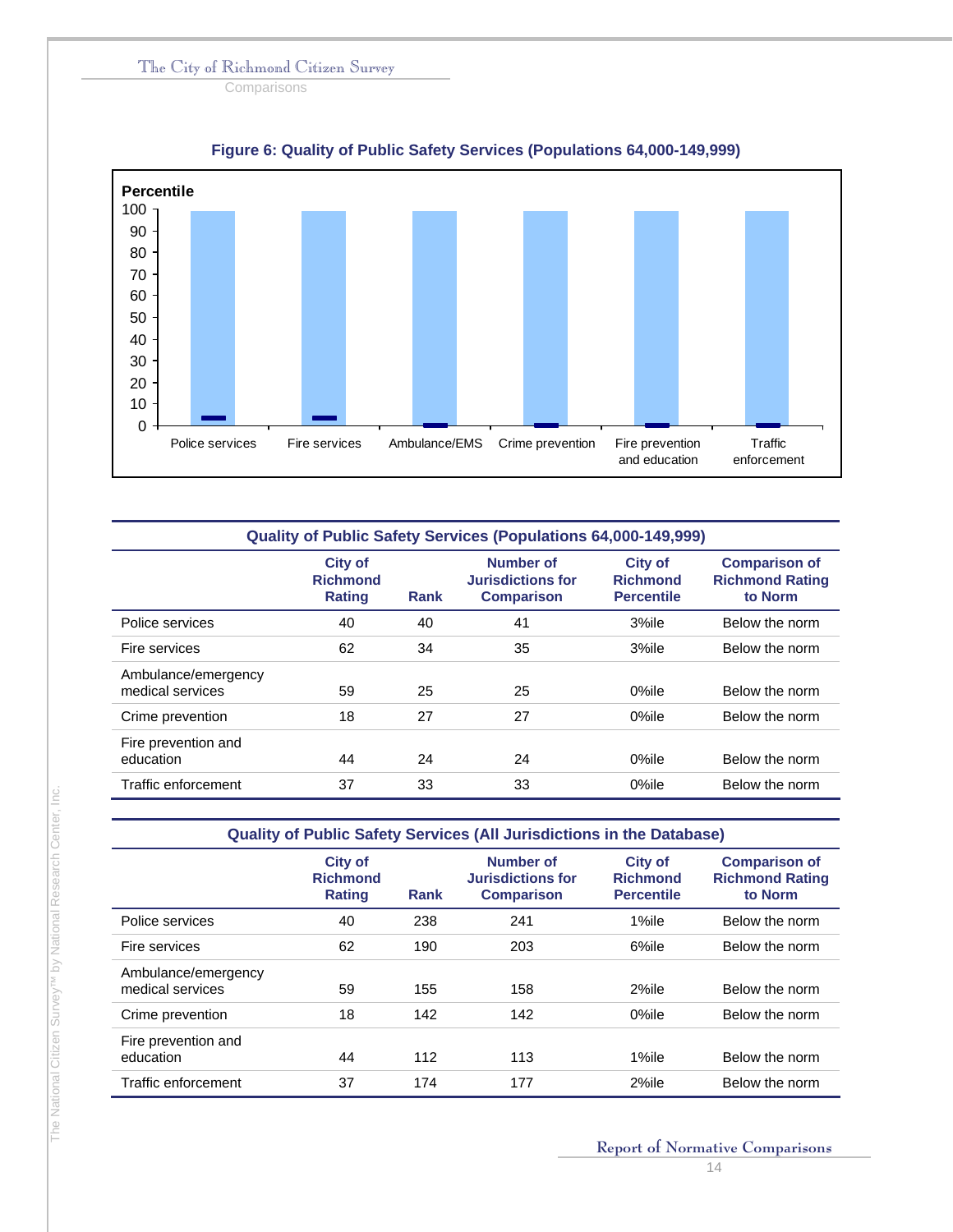**Comparisons** 





|                             | <b>Quality of Transportation Services (Populations 64,000-149,999)</b> |             |                                                            |                                                        |                                                           |  |  |  |
|-----------------------------|------------------------------------------------------------------------|-------------|------------------------------------------------------------|--------------------------------------------------------|-----------------------------------------------------------|--|--|--|
|                             | <b>City of</b><br><b>Richmond</b><br><b>Rating</b>                     | <b>Rank</b> | Number of<br><b>Jurisdictions for</b><br><b>Comparison</b> | <b>City of</b><br><b>Richmond</b><br><b>Percentile</b> | <b>Comparison of</b><br><b>Richmond Rating</b><br>to Norm |  |  |  |
| Street repair               | 12                                                                     | 38          | 38                                                         | 0%ile                                                  | Below the norm                                            |  |  |  |
| Street cleaning             | 28                                                                     | 21          | 21                                                         | 0%ile                                                  | Below the norm                                            |  |  |  |
| Street lighting             | 29                                                                     | 29          | 30                                                         | 3%ile                                                  | Below the norm                                            |  |  |  |
| Sidewalk<br>maintenance     | 24                                                                     | 25          | 25                                                         | 0%ile                                                  | Below the norm                                            |  |  |  |
| Traffic signal<br>timing    | 40                                                                     | 12          | 20                                                         | 42%ile                                                 | Similar to the norm                                       |  |  |  |
| Amount of<br>public parking | 45                                                                     | 6           | 12                                                         | 55%ile                                                 | Similar to the norm                                       |  |  |  |
| Bus/transit<br>services     | 48                                                                     | 11          | 19                                                         | 44%ile                                                 | Similar to the norm                                       |  |  |  |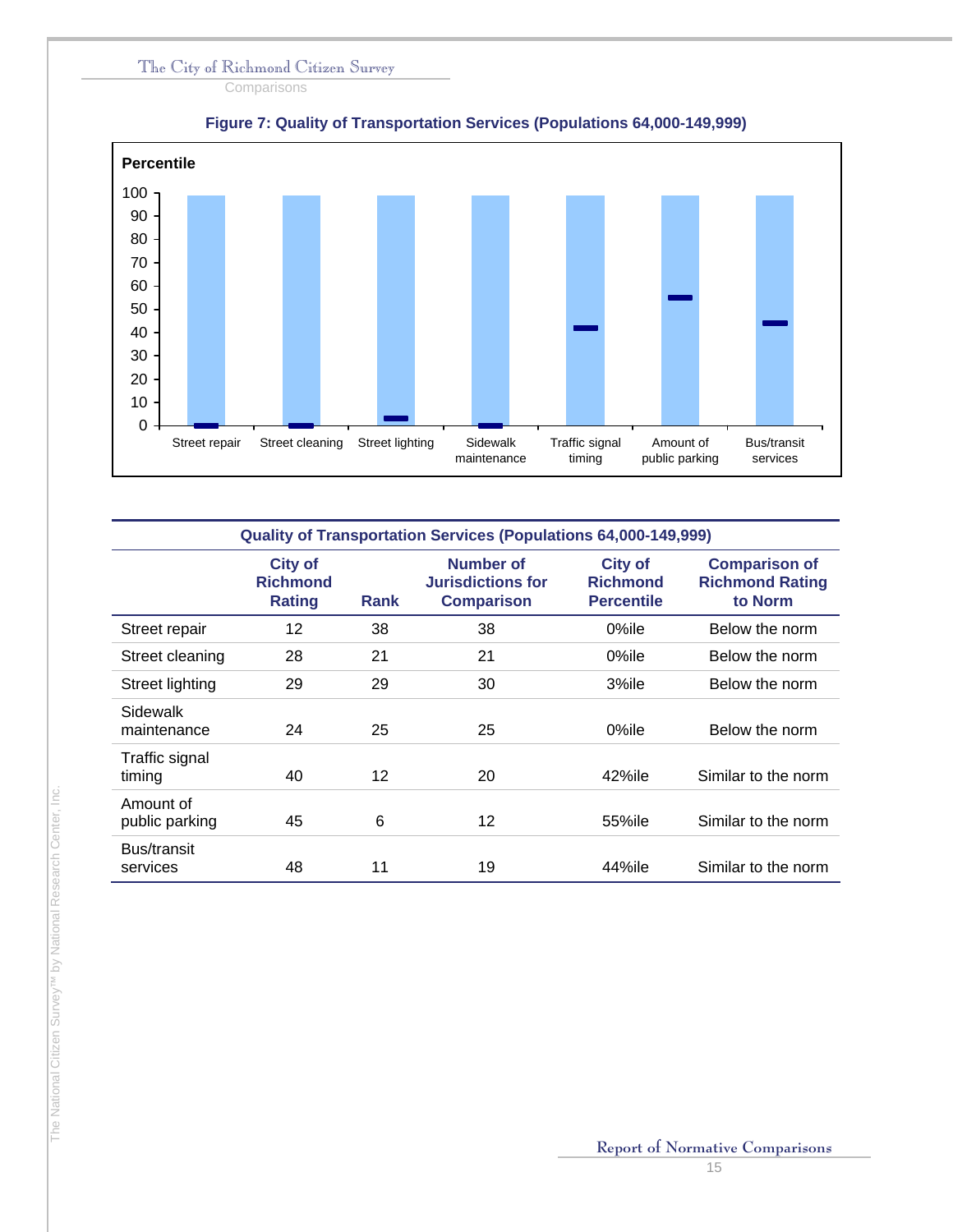**Comparisons** 

| <b>Quality of Transportation Services (All Jurisdictions in the Database)</b> |                                                    |             |                                                            |                                                        |                                                           |  |  |  |
|-------------------------------------------------------------------------------|----------------------------------------------------|-------------|------------------------------------------------------------|--------------------------------------------------------|-----------------------------------------------------------|--|--|--|
|                                                                               | <b>City of</b><br><b>Richmond</b><br><b>Rating</b> | <b>Rank</b> | Number of<br><b>Jurisdictions for</b><br><b>Comparison</b> | <b>City of</b><br><b>Richmond</b><br><b>Percentile</b> | <b>Comparison of</b><br><b>Richmond Rating</b><br>to Norm |  |  |  |
| Street repair                                                                 | 12                                                 | 211         | 211                                                        | 0%ile                                                  | Below the norm                                            |  |  |  |
| Street cleaning                                                               | 28                                                 | 152         | 152                                                        | 0%ile                                                  | Below the norm                                            |  |  |  |
| Street lighting                                                               | 29                                                 | 162         | 164                                                        | 1%ile                                                  | Below the norm                                            |  |  |  |
| Sidewalk<br>maintenance                                                       | 24                                                 | 145         | 145                                                        | 0%ile                                                  | Below the norm                                            |  |  |  |
| Traffic signal<br>timing                                                      | 40                                                 | 70          | 100                                                        | 30%ile                                                 | Below the norm                                            |  |  |  |
| Amount of<br>public parking                                                   | 45                                                 | 41          | 85                                                         | 52%ile                                                 | Similar to the norm                                       |  |  |  |
| Bus/transit<br>services                                                       | 48                                                 | 65          | 100                                                        | 35%ile                                                 | Below the norm                                            |  |  |  |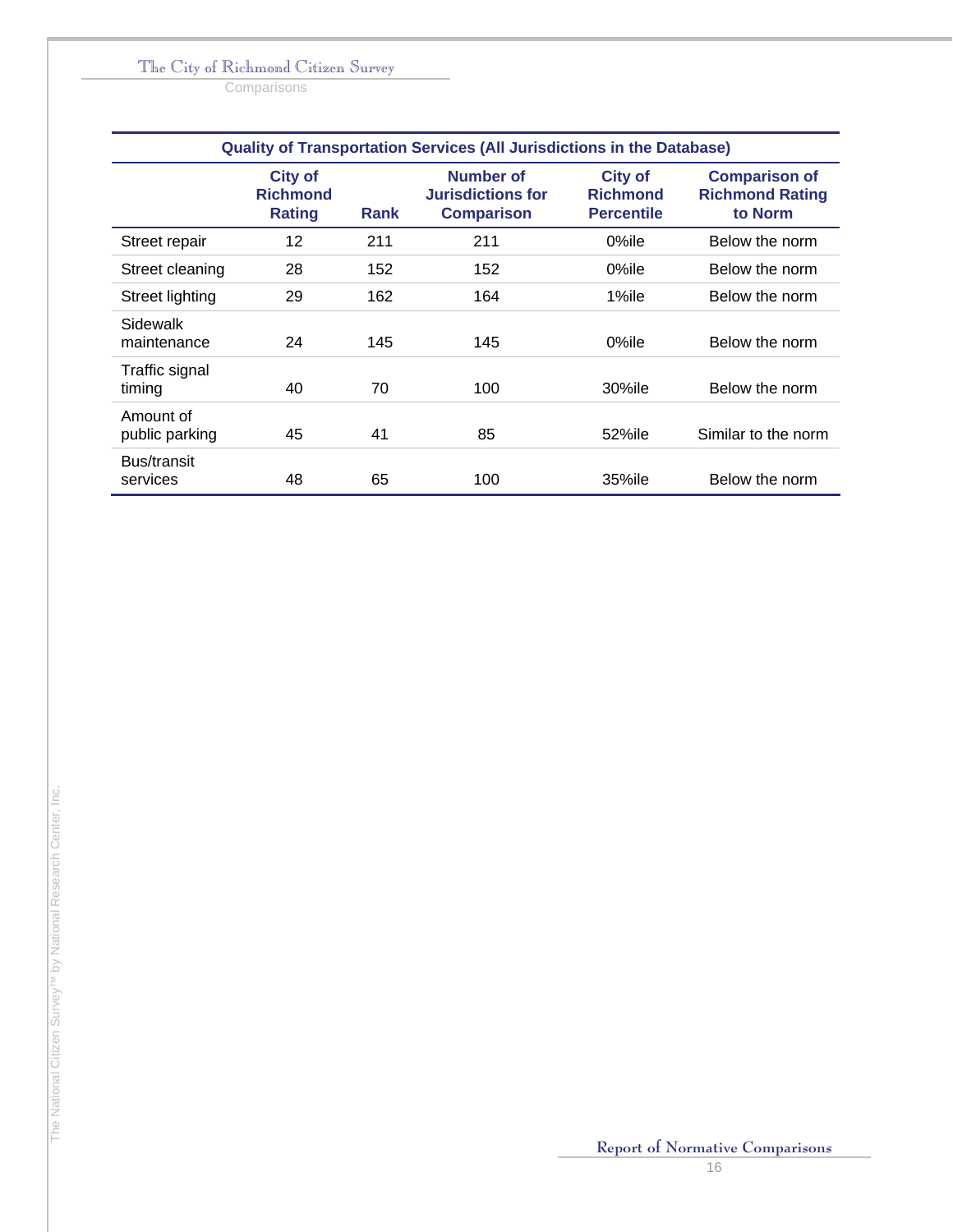**Comparisons** 



| Figure 8: Quality of Leisure Services (Populations 64,000-149,999) |  |  |  |
|--------------------------------------------------------------------|--|--|--|

| <b>Quality of Leisure Services (Populations 64,000-149,999)</b> |                                                    |      |                                                            |                                                        |                                                                  |  |  |  |  |
|-----------------------------------------------------------------|----------------------------------------------------|------|------------------------------------------------------------|--------------------------------------------------------|------------------------------------------------------------------|--|--|--|--|
|                                                                 | <b>City of</b><br><b>Richmond</b><br><b>Rating</b> | Rank | <b>Number of</b><br><b>Jurisdictions</b><br>for Comparison | <b>City of</b><br><b>Richmond</b><br><b>Percentile</b> | <b>Comparison of</b><br><b>Richmond</b><br><b>Rating to Norm</b> |  |  |  |  |
| City parks                                                      | 36                                                 | 27   | 27                                                         | 0%ile                                                  | Below the norm                                                   |  |  |  |  |
| Recreation programs or<br>classes                               | 32                                                 | 29   | 29                                                         | 0%ile                                                  | Below the norm                                                   |  |  |  |  |
| Range/variety of recreation<br>programs and classes             | 30                                                 | 23   | 23                                                         | 0%ile                                                  | Below the norm                                                   |  |  |  |  |
| Recreation centers/facilities                                   | 31                                                 | 25   | 25                                                         | 0%ile                                                  | Below the norm                                                   |  |  |  |  |
| Accessibility of parks                                          | 41                                                 | 22   | 22                                                         | 0%ile                                                  | Below the norm                                                   |  |  |  |  |
| Accessibility of recreation<br>centers/facilities               | 36                                                 | 17   | 17                                                         | $0\%$ ile                                              | Below the norm                                                   |  |  |  |  |
| Appearance/maintenance<br>of parks                              | 33                                                 | 27   | 27                                                         | 0%ile                                                  | Below the norm                                                   |  |  |  |  |
| Appearance of recreation<br>centers/facilities                  | 31                                                 | 18   | 18                                                         | 0%ile                                                  | Below the norm                                                   |  |  |  |  |
| Public library services                                         | 40                                                 | 28   | 28                                                         | 0%ile                                                  | Below the norm                                                   |  |  |  |  |
| Variety of library materials                                    | 40                                                 | 14   | 14                                                         | 0%ile                                                  | Below the norm                                                   |  |  |  |  |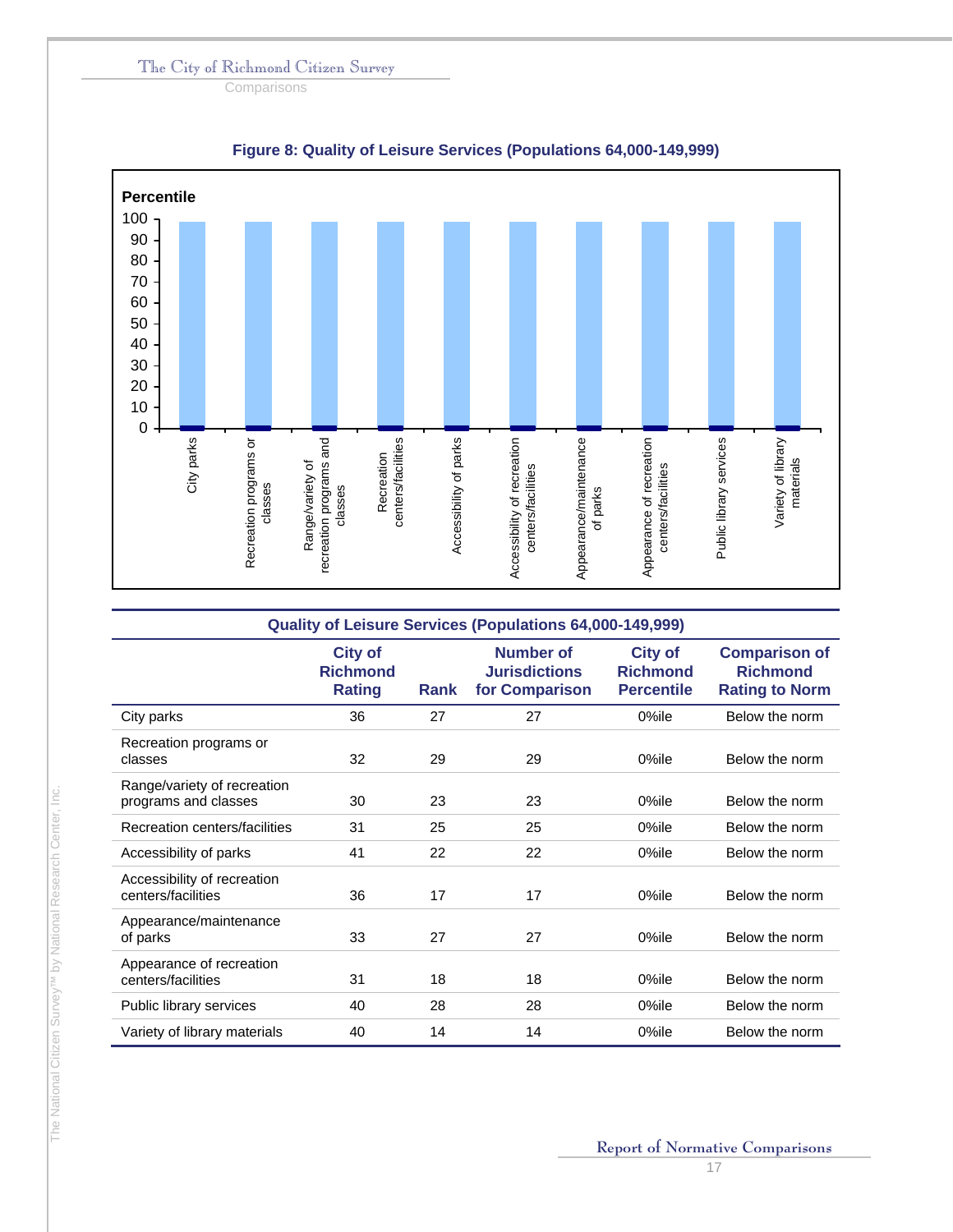**Comparisons** 

| <b>Quality of Leisure Services (All Jurisdictions in the Database)</b> |                                                    |             |                                                                      |                                                        |                                                                     |  |  |
|------------------------------------------------------------------------|----------------------------------------------------|-------------|----------------------------------------------------------------------|--------------------------------------------------------|---------------------------------------------------------------------|--|--|
|                                                                        | <b>City of</b><br><b>Richmond</b><br><b>Rating</b> | <b>Rank</b> | <b>Number of</b><br><b>Jurisdictions</b><br>for<br><b>Comparison</b> | <b>City of</b><br><b>Richmond</b><br><b>Percentile</b> | <b>Comparison</b><br>of Richmond<br><b>Rating to</b><br><b>Norm</b> |  |  |
| City parks                                                             | 36                                                 | 149         | 149                                                                  | 0%ile                                                  | Below the<br>norm                                                   |  |  |
| Recreation programs or<br>classes                                      | 32                                                 | 162         | 162                                                                  | 0%ile                                                  | Below the<br>norm                                                   |  |  |
| Range/variety of recreation<br>programs and classes                    | 30                                                 | 105         | 106                                                                  | 1%ile                                                  | Below the<br>norm                                                   |  |  |
| Recreation centers/facilities                                          | 31                                                 | 127         | 127                                                                  | 0%ile                                                  | Below the<br>norm                                                   |  |  |
| Accessibility of parks                                                 | 41                                                 | 118         | 118                                                                  | 0%ile                                                  | Below the<br>norm                                                   |  |  |
| Accessibility of recreation<br>centers/facilities                      | 36                                                 | 83          | 83                                                                   | 0%ile                                                  | Below the<br>norm                                                   |  |  |
| Appearance/maintenance<br>of parks                                     | 33                                                 | 157         | 157                                                                  | 0%ile                                                  | Below the<br>norm                                                   |  |  |
| Appearance of recreation<br>centers/facilities                         | 31                                                 | 90          | 90                                                                   | 0%ile                                                  | Below the<br>norm                                                   |  |  |
| Public library services                                                | 40                                                 | 171         | 173                                                                  | 1%ile                                                  | Below the<br>norm                                                   |  |  |
| Variety of library materials                                           | 40                                                 | 81          | 81                                                                   | 0%ile                                                  | Below the<br>norm                                                   |  |  |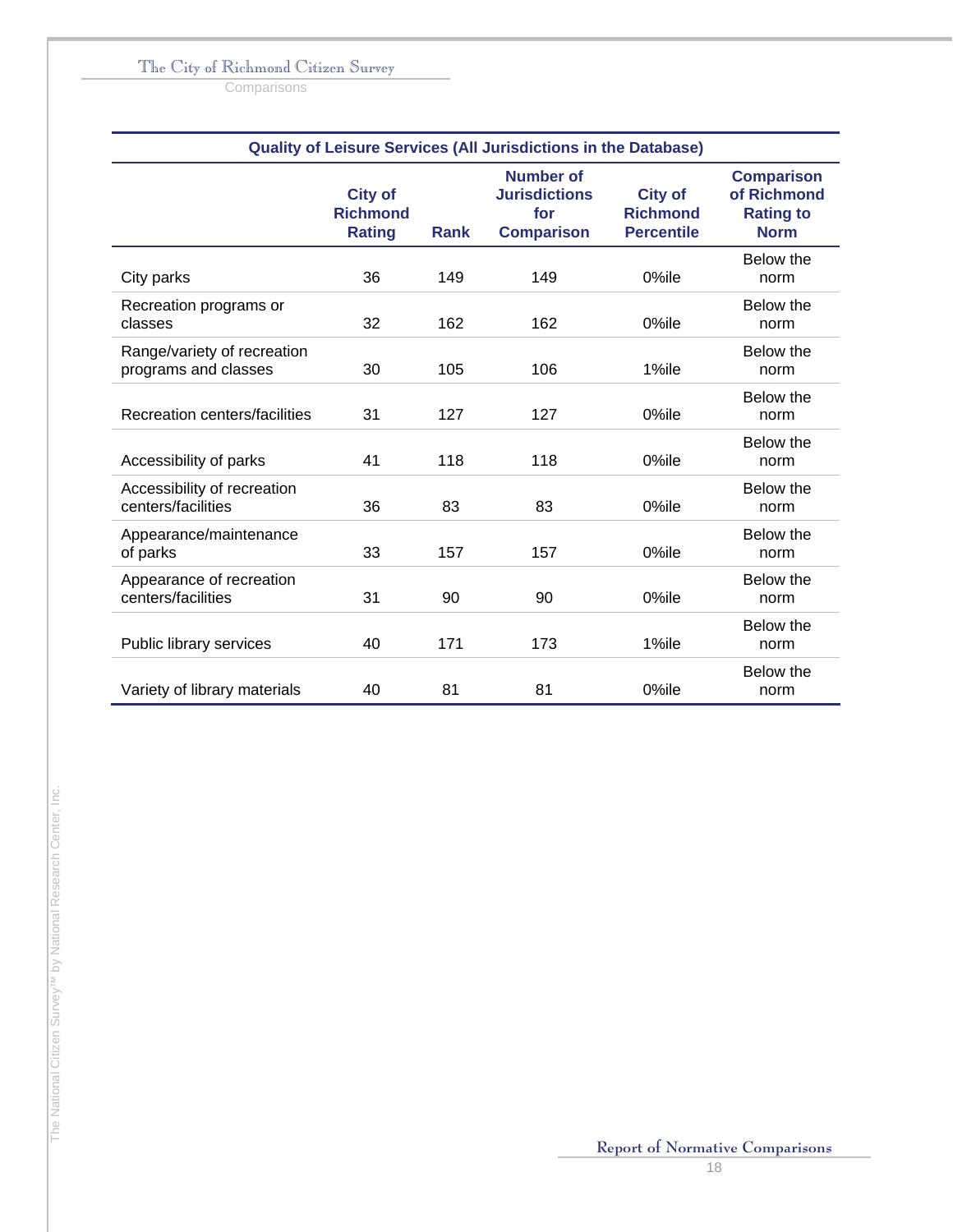**Comparisons** 



### **Figure 9: Quality of Utility Services (Populations 64,000-149,999)**

| <b>Quality of Utility Services (Populations 64,000-149,999)</b> |                                                    |             |                                                            |                                                        |                                                           |  |  |  |
|-----------------------------------------------------------------|----------------------------------------------------|-------------|------------------------------------------------------------|--------------------------------------------------------|-----------------------------------------------------------|--|--|--|
|                                                                 | <b>City of</b><br><b>Richmond</b><br><b>Rating</b> | <b>Rank</b> | Number of<br><b>Jurisdictions for</b><br><b>Comparison</b> | <b>City of</b><br><b>Richmond</b><br><b>Percentile</b> | <b>Comparison of</b><br><b>Richmond Rating</b><br>to Norm |  |  |  |
| Garbage<br>collection                                           | 64                                                 | 30          | 35                                                         | $15%$ ile                                              | Below the norm                                            |  |  |  |
| Recycling                                                       | 63                                                 | 20          | 29                                                         | 32%ile                                                 | Similar to the norm                                       |  |  |  |
| Yard waste<br>pick-up                                           | 56                                                 | 16          | 19                                                         | 17%ile                                                 | Below the norm                                            |  |  |  |
| Storm<br>drainage                                               | 38                                                 | 29          | 32                                                         | $10\%$ ile                                             | Below the norm                                            |  |  |  |
| Drinking<br>water                                               | 50                                                 | 19          | 26                                                         | 28%ile                                                 | Below the norm                                            |  |  |  |
| Sewer<br>services                                               | 44                                                 | 25          | 25                                                         | 0%ile                                                  | Below the norm                                            |  |  |  |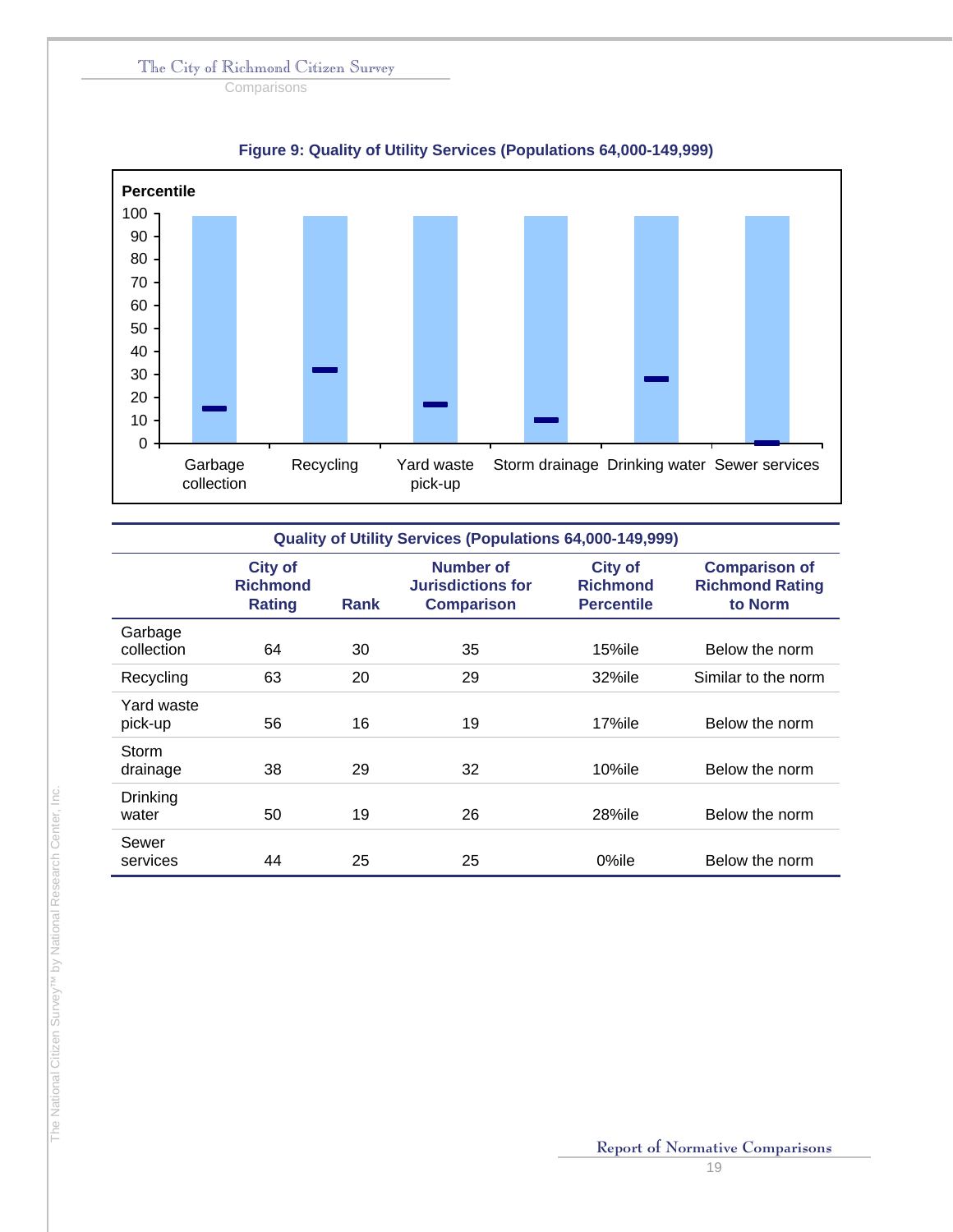**Comparisons** 

|                          | <b>Quality of Utility Services (All Jurisdictions in the Database)</b> |      |                                                                   |                                                        |                                                           |  |  |  |
|--------------------------|------------------------------------------------------------------------|------|-------------------------------------------------------------------|--------------------------------------------------------|-----------------------------------------------------------|--|--|--|
|                          | <b>City of</b><br><b>Richmond</b><br><b>Rating</b>                     | Rank | <b>Number of</b><br><b>Jurisdictions for</b><br><b>Comparison</b> | <b>City of</b><br><b>Richmond</b><br><b>Percentile</b> | <b>Comparison of</b><br><b>Richmond Rating</b><br>to Norm |  |  |  |
| Garbage<br>collection    | 64                                                                     | 143  | 176                                                               | $19%$ ile                                              | Below the norm                                            |  |  |  |
| Recycling                | 63                                                                     | 98   | 152                                                               | 36%ile                                                 | Similar to the norm                                       |  |  |  |
| Yard waste<br>pick-up    | 56                                                                     | 73   | 99                                                                | $27\%$ ile                                             | Below the norm                                            |  |  |  |
| Storm<br>drainage        | 38                                                                     | 145  | 167                                                               | $13%$ ile                                              | Below the norm                                            |  |  |  |
| <b>Drinking</b><br>water | 50                                                                     | 89   | 131                                                               | 32%ile                                                 | Below the norm                                            |  |  |  |
| Sewer<br>services        | 44                                                                     | 130  | 132                                                               | 2%ile                                                  | Below the norm                                            |  |  |  |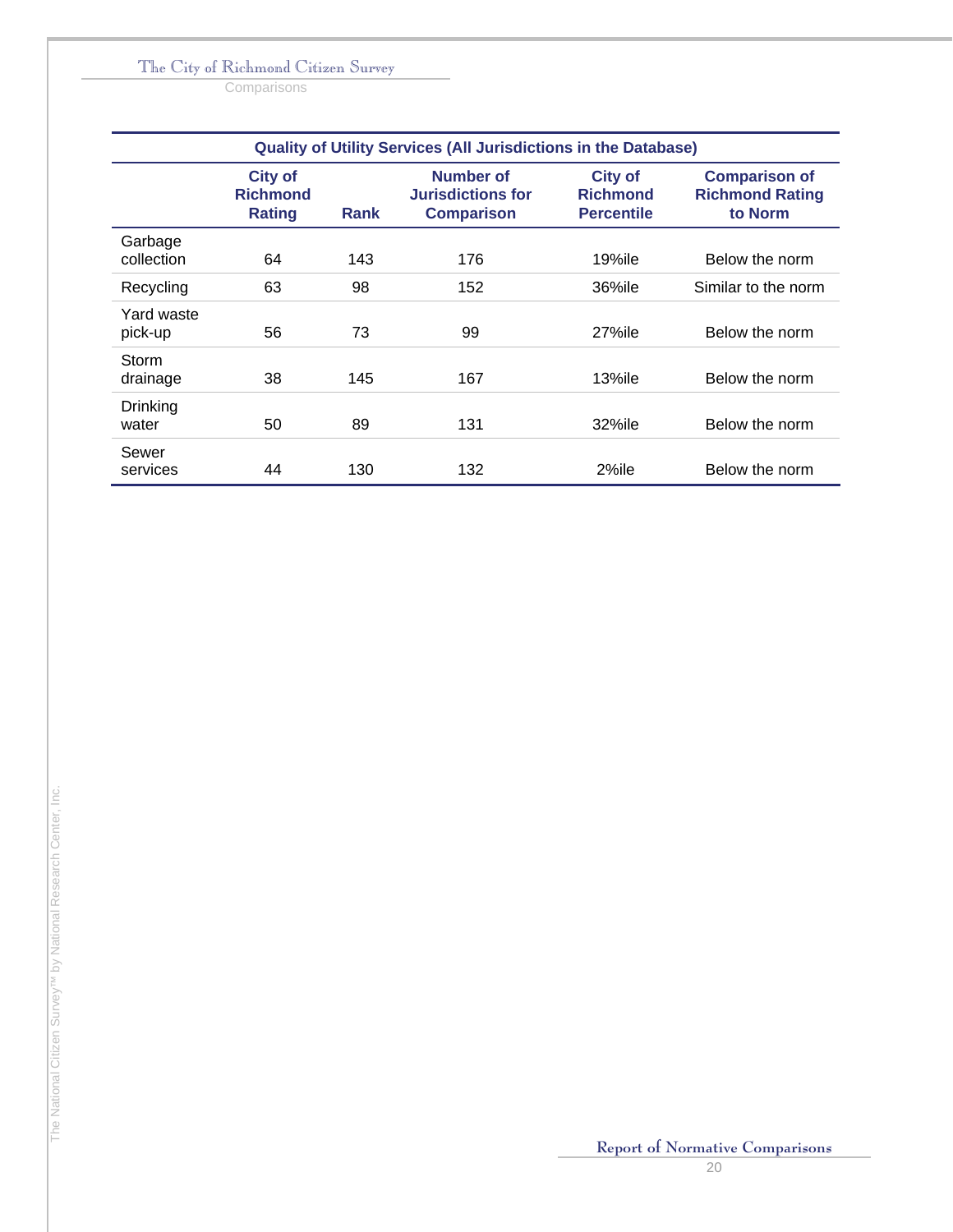**Comparisons** 



#### **Figure 10: Quality of Planning and Code Enforcement Services (Populations 64,000-149,999)**

| <b>Quality of Planning and Code Enforcement Services (Populations 64,000-149,999)</b> |                                             |      |                                                            |                                                        |                                                           |  |
|---------------------------------------------------------------------------------------|---------------------------------------------|------|------------------------------------------------------------|--------------------------------------------------------|-----------------------------------------------------------|--|
|                                                                                       | <b>City of</b><br><b>Richmond</b><br>Rating | Rank | Number of<br><b>Jurisdictions for</b><br><b>Comparison</b> | <b>City of</b><br><b>Richmond</b><br><b>Percentile</b> | <b>Comparison of</b><br><b>Richmond Rating</b><br>to Norm |  |
| Land use, planning<br>and zoning                                                      | 22                                          | 23   | 23                                                         | $0\%$ ile                                              | Below the norm                                            |  |
| Code enforcement<br>(weeds, abandoned<br>buildings, etc)                              | 19                                          | 35   | 35                                                         | $0\%$ ile                                              | Below the norm                                            |  |
| Animal control                                                                        | 35                                          | 27   | 27                                                         | 0%ile                                                  | Below the norm                                            |  |
| Economic<br>development                                                               | 22                                          | 21   | 21                                                         | 0%ile                                                  | Below the norm                                            |  |

**Quality of Planning and Code Enforcement Services (All Jurisdictions in the Database)** 

|                                                          | <b>City of</b><br><b>Richmond</b><br>Rating | <b>Rank</b> | Number of<br><b>Jurisdictions for</b><br><b>Comparison</b> | <b>City of</b><br><b>Richmond</b><br><b>Percentile</b> | <b>Comparison of</b><br><b>Richmond Rating</b><br>to Norm |
|----------------------------------------------------------|---------------------------------------------|-------------|------------------------------------------------------------|--------------------------------------------------------|-----------------------------------------------------------|
| Land use, planning<br>and zoning                         | 22                                          | 134         | 135                                                        | 1%ile                                                  | Below the norm                                            |
| Code enforcement<br>(weeds, abandoned<br>buildings, etc) | 19                                          | 173         | 174                                                        | 1%ile                                                  | Below the norm                                            |
| Animal control                                           | 35                                          | 142         | 148                                                        | 4%ile                                                  | Below the norm                                            |
| Economic<br>development                                  | 22                                          | 128         | 128                                                        | 0%ile                                                  | Below the norm                                            |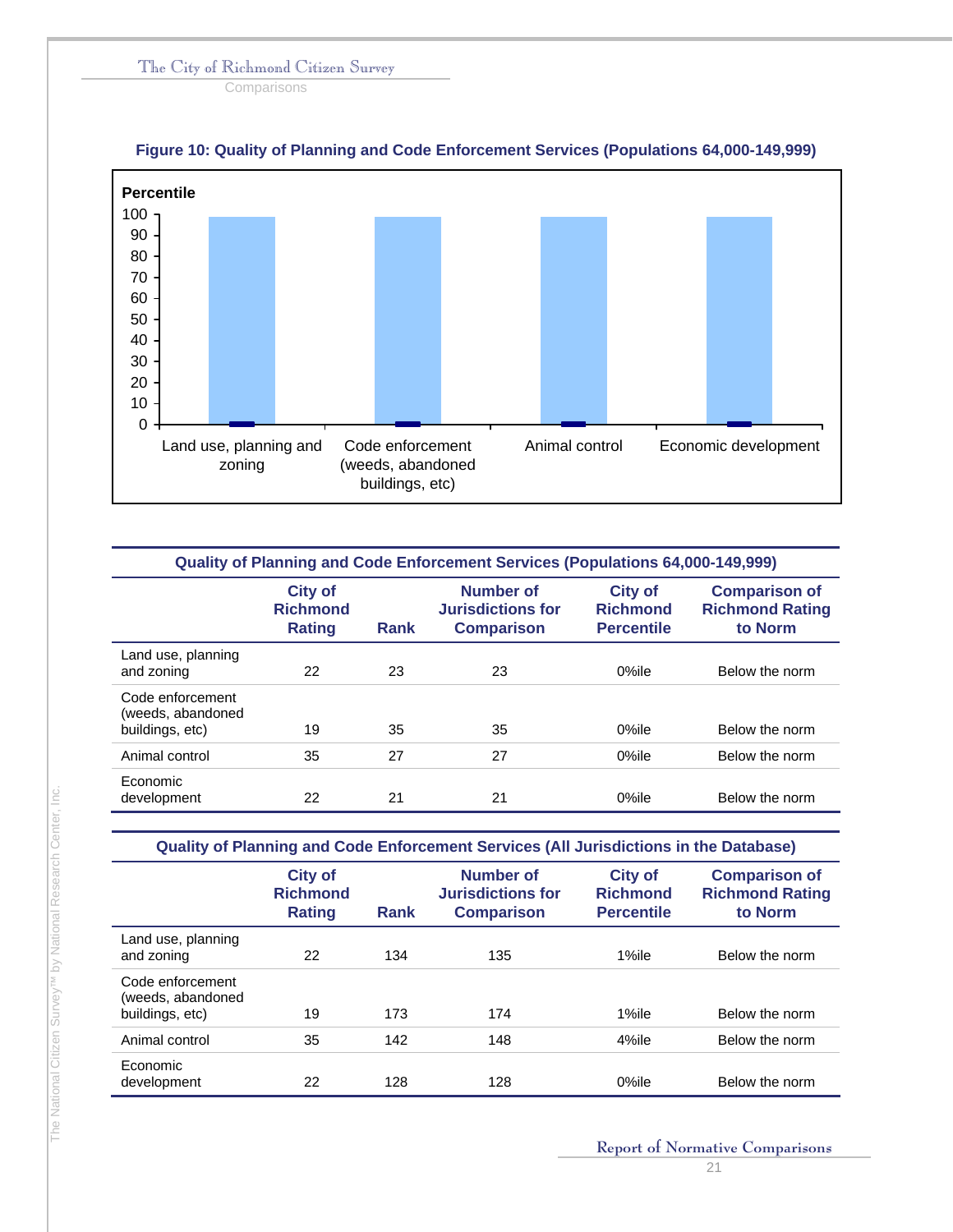**Comparisons** 



#### **Figure 11: Quality of Services to Special Populations and Other Services (Populations 64,000- 149,999)**

| <b>Quality of Services to Special Populations and Other Services (Populations 64,000-149,999)</b> |                                                    |             |                                                                   |                                                        |                                                           |  |
|---------------------------------------------------------------------------------------------------|----------------------------------------------------|-------------|-------------------------------------------------------------------|--------------------------------------------------------|-----------------------------------------------------------|--|
|                                                                                                   | <b>City of</b><br><b>Richmond</b><br><b>Rating</b> | <b>Rank</b> | <b>Number of</b><br><b>Jurisdictions for</b><br><b>Comparison</b> | <b>City of</b><br><b>Richmond</b><br><b>Percentile</b> | <b>Comparison of</b><br><b>Richmond Rating</b><br>to Norm |  |
| Health<br>services                                                                                | 35                                                 | 16          | 16                                                                | 0%ile                                                  | Below the norm                                            |  |
| Services to<br>seniors                                                                            | 34                                                 | 24          | 24                                                                | 0%ile                                                  | Below the norm                                            |  |
| Services to<br>youth                                                                              | 21                                                 | 21          | 21                                                                | 0%ile                                                  | Below the norm                                            |  |
| Services to<br>low-income<br>people                                                               | 27                                                 | 16          | 16                                                                | 0%ile                                                  | Below the norm                                            |  |
| <b>Public</b><br>information<br>services                                                          | 32                                                 | 31          | 31                                                                | 0%ile                                                  | Below the norm                                            |  |
| Public schools                                                                                    | 19                                                 | 21          | 21                                                                | 0%ile                                                  | Below the norm                                            |  |
| Cable<br>television                                                                               | 42                                                 | 15          | 17                                                                | 13%ile                                                 | Below the norm                                            |  |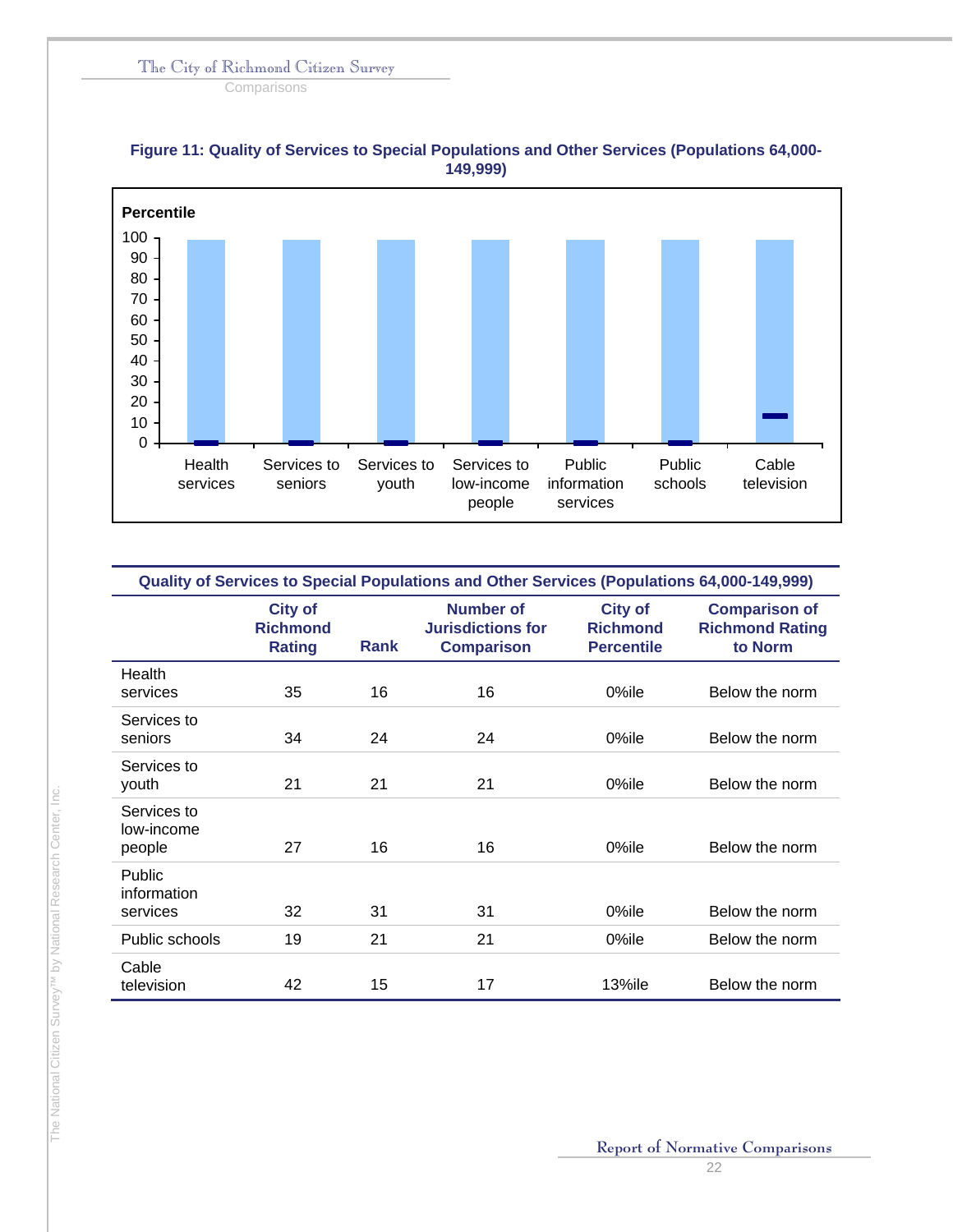**Comparisons** 

| Quality of Services to Special Populations and Other Services (All Jurisdictions in the<br>Database) |                                                    |             |                                                                   |                                                        |                                                           |  |
|------------------------------------------------------------------------------------------------------|----------------------------------------------------|-------------|-------------------------------------------------------------------|--------------------------------------------------------|-----------------------------------------------------------|--|
|                                                                                                      | <b>City of</b><br><b>Richmond</b><br><b>Rating</b> | <b>Rank</b> | <b>Number of</b><br><b>Jurisdictions for</b><br><b>Comparison</b> | <b>City of</b><br><b>Richmond</b><br><b>Percentile</b> | <b>Comparison of</b><br><b>Richmond Rating</b><br>to Norm |  |
| Health<br>services                                                                                   | 35                                                 | 74          | 76                                                                | 3%ile                                                  | Below the norm                                            |  |
| Services to<br>seniors                                                                               | 34                                                 | 133         | 133                                                               | 0%ile                                                  | Below the norm                                            |  |
| Services to<br>youth                                                                                 | 21                                                 | 120         | 120                                                               | 0%ile                                                  | Below the norm                                            |  |
| Services to<br>low-income<br>people                                                                  | 27                                                 | 93          | 97                                                                | 4%ile                                                  | Below the norm                                            |  |
| <b>Public</b><br>information<br>services                                                             | 32                                                 | 151         | 151                                                               | 0%ile                                                  | Below the norm                                            |  |
| Public schools                                                                                       | 19                                                 | 116         | 116                                                               | 0%ile                                                  | Below the norm                                            |  |
| Cable<br>television                                                                                  | 42                                                 | 76          | 92                                                                | 18%ile                                                 | Below the norm                                            |  |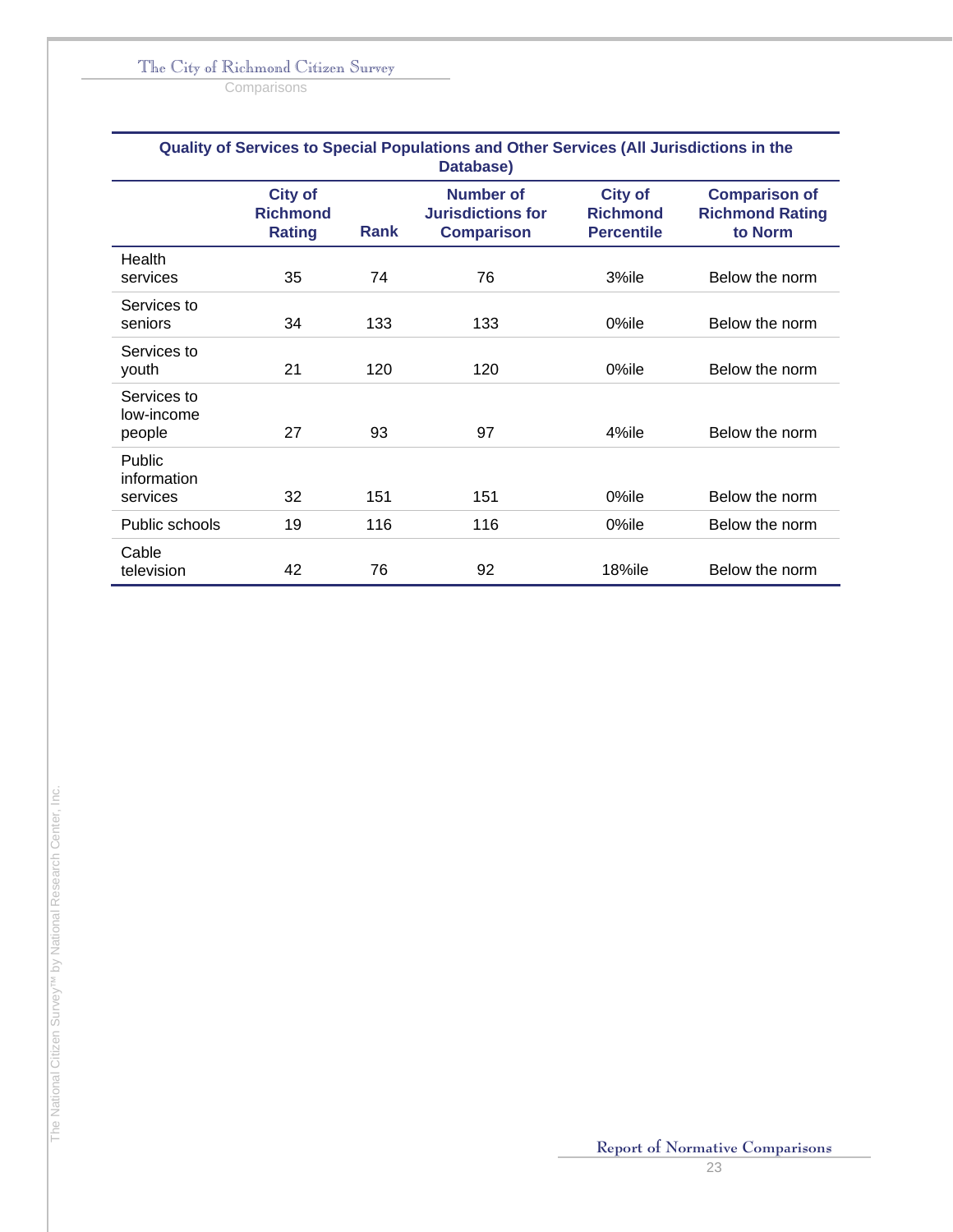**Comparisons** 





|                                                   | <b>Overall Quality of Services (Populations 64,000-149,999)</b> |      |                                                            |                                                        |                                                           |  |  |
|---------------------------------------------------|-----------------------------------------------------------------|------|------------------------------------------------------------|--------------------------------------------------------|-----------------------------------------------------------|--|--|
|                                                   | <b>City of</b><br><b>Richmond</b><br><b>Rating</b>              | Rank | Number of<br><b>Jurisdictions for</b><br><b>Comparison</b> | <b>City of</b><br><b>Richmond</b><br><b>Percentile</b> | <b>Comparison of</b><br><b>Richmond Rating</b><br>to Norm |  |  |
| Services provided by<br>the City of Richmond      | 28                                                              | 37   | 37                                                         | 0%ile                                                  | Below the norm                                            |  |  |
| Services provided by<br>the Federal<br>Government | 26                                                              | 21   | 21                                                         | 0%ile                                                  | Below the norm                                            |  |  |
| Services provided by<br>the State<br>Government   | 27                                                              | 21   | 21                                                         | 0%ile                                                  | Below the norm                                            |  |  |

| <b>Overall Quality of Services (All Jurisdictions in the Database)</b> |                                                    |      |                                                            |                                                        |                                                           |  |
|------------------------------------------------------------------------|----------------------------------------------------|------|------------------------------------------------------------|--------------------------------------------------------|-----------------------------------------------------------|--|
|                                                                        | <b>City of</b><br><b>Richmond</b><br><b>Rating</b> | Rank | Number of<br><b>Jurisdictions for</b><br><b>Comparison</b> | <b>City of</b><br><b>Richmond</b><br><b>Percentile</b> | <b>Comparison of</b><br><b>Richmond Rating</b><br>to Norm |  |
| Services provided by<br>the City of Richmond                           | 28                                                 | 191  | 191                                                        | 0%ile                                                  | Below the norm                                            |  |
| Services provided by<br>the Federal<br>Government                      | 26                                                 | 120  | 120                                                        | 0%ile                                                  | Below the norm                                            |  |
| Services provided by<br>the State<br>Government                        | 27                                                 | 122  | 122                                                        | 0%ile                                                  | Below the norm                                            |  |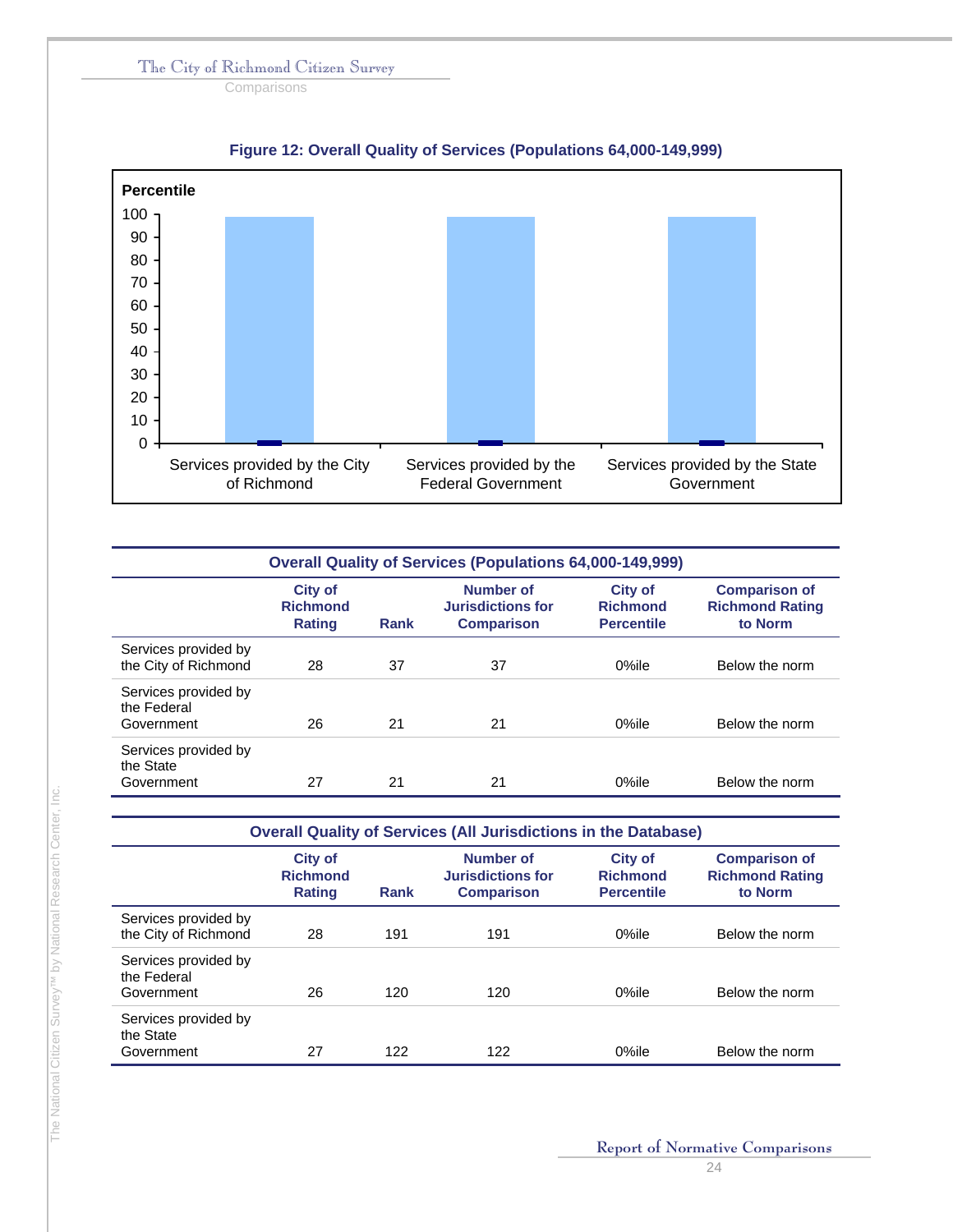**Comparisons** 





| Ratings of Contact with the City Employees (Populations 64,000-149,999) |                                             |             |                                                            |                                                        |                                                           |  |
|-------------------------------------------------------------------------|---------------------------------------------|-------------|------------------------------------------------------------|--------------------------------------------------------|-----------------------------------------------------------|--|
|                                                                         | <b>City of</b><br><b>Richmond</b><br>Rating | <b>Rank</b> | Number of<br><b>Jurisdictions for</b><br><b>Comparison</b> | <b>City of</b><br><b>Richmond</b><br><b>Percentile</b> | <b>Comparison of</b><br><b>Richmond Rating</b><br>to Norm |  |
| Knowledge                                                               | 53                                          | 31          | 31                                                         | $0\%$ ile                                              | Below the norm                                            |  |
| Responsiveness                                                          | 48                                          | 29          | 29                                                         | 0%ile                                                  | Below the norm                                            |  |
| Courtesy                                                                | 55                                          | 22          | 23                                                         | 5%ile                                                  | Below the norm                                            |  |
| Overall<br>Impression                                                   | 51                                          | 35          | 35                                                         | $0\%$ ile                                              | Below the norm                                            |  |

**Ratings of Contact with the City Employees (All Jurisdictions in the Database)** 

|                       | <b>City of</b><br><b>Richmond</b><br><b>Rating</b> | <b>Rank</b> | <b>Number of</b><br><b>Jurisdictions for</b><br><b>Comparison</b> | <b>City of</b><br><b>Richmond</b><br><b>Percentile</b> | <b>Comparison of</b><br><b>Richmond Rating</b><br>to Norm |
|-----------------------|----------------------------------------------------|-------------|-------------------------------------------------------------------|--------------------------------------------------------|-----------------------------------------------------------|
| Knowledge             | 53                                                 | 164         | 166                                                               | 1%ile                                                  | Below the norm                                            |
| Responsiveness        | 48                                                 | 160         | 163                                                               | 2%ile                                                  | Below the norm                                            |
| Courtesy              | 55                                                 | 127         | 131                                                               | 3%ile                                                  | Below the norm                                            |
| Overall<br>Impression | 51                                                 | 184         | 186                                                               | 1%ile                                                  | Below the norm                                            |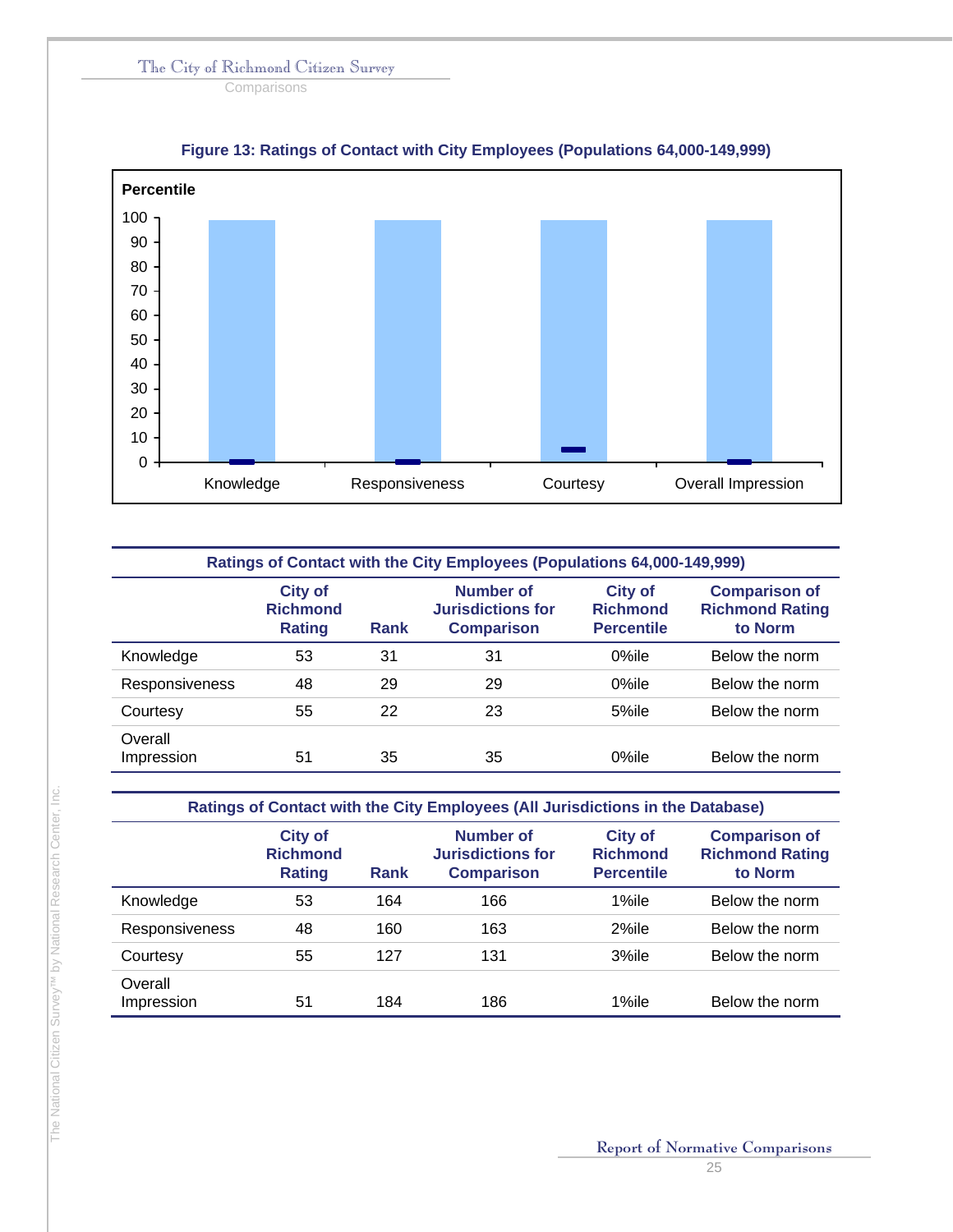**Comparisons** 





|                                                                                      | Ratings of Public Trust (Populations 64,000-149,999) |             |                                                                   |                                                        |                                                                  |
|--------------------------------------------------------------------------------------|------------------------------------------------------|-------------|-------------------------------------------------------------------|--------------------------------------------------------|------------------------------------------------------------------|
|                                                                                      | <b>City of</b><br><b>Richmond</b><br><b>Rating</b>   | <b>Rank</b> | <b>Number of</b><br><b>Jurisdictions for</b><br><b>Comparison</b> | <b>City of</b><br><b>Richmond</b><br><b>Percentile</b> | <b>Comparison of</b><br><b>Richmond</b><br><b>Rating to Norm</b> |
| I receive good value<br>for the City of<br>Richmond taxes I<br>pay                   | 34                                                   | 33          | 33                                                                | 0%ile                                                  | Below the norm                                                   |
| I am pleased with<br>the overall direction<br>that the City of<br>Richmond is taking | 40                                                   | 25          | 25                                                                | 0%ile                                                  | Below the norm                                                   |
| The City of<br>Richmond<br>government<br>welcomes citizen<br>involvement             | 52                                                   | 29          | 29                                                                | 0%ile                                                  | Below the norm                                                   |
| The City of<br>Richmond<br>government listens<br>to citizens                         | 40                                                   | 24          | 24                                                                | 0%ile                                                  | Below the norm                                                   |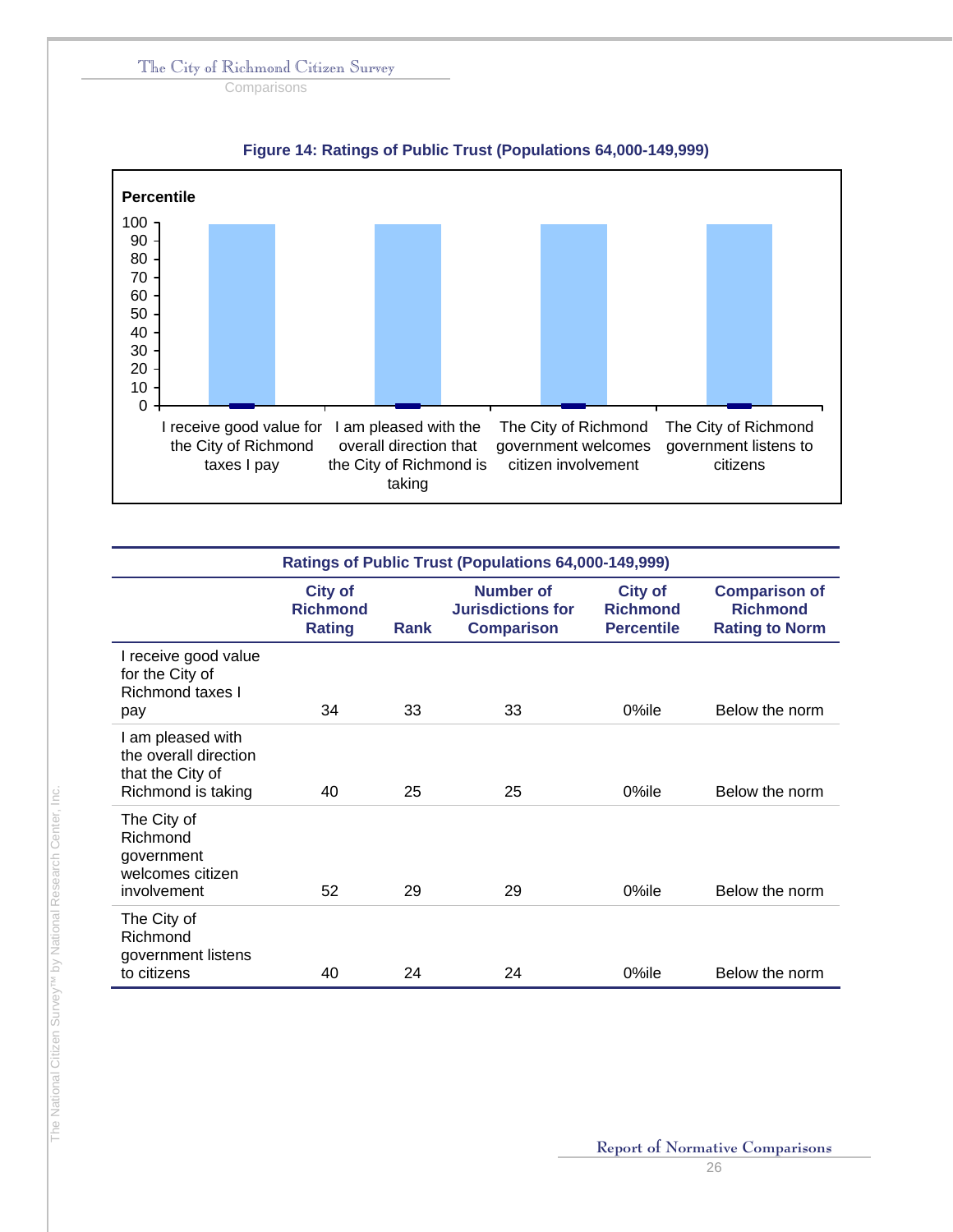**Comparisons** 

| <b>Ratings of Public Trust (All Jurisdictions in the Database)</b>                   |                                                    |             |                                                            |                                                        |                                                                  |
|--------------------------------------------------------------------------------------|----------------------------------------------------|-------------|------------------------------------------------------------|--------------------------------------------------------|------------------------------------------------------------------|
|                                                                                      | <b>City of</b><br><b>Richmond</b><br><b>Rating</b> | <b>Rank</b> | Number of<br><b>Jurisdictions for</b><br><b>Comparison</b> | <b>City of</b><br><b>Richmond</b><br><b>Percentile</b> | <b>Comparison of</b><br><b>Richmond</b><br><b>Rating to Norm</b> |
| I receive good value<br>for the City of<br>Richmond taxes I<br>pay                   | 34                                                 | 174         | 174                                                        | 0%ile                                                  | Below the norm                                                   |
| I am pleased with<br>the overall direction<br>that the City of<br>Richmond is taking | 40                                                 | 145         | 146                                                        | 1%ile                                                  | Below the norm                                                   |
| The City of<br>Richmond<br>government<br>welcomes citizen<br>involvement             | 52                                                 | 145         | 158                                                        | 8%ile                                                  | Below the norm                                                   |
| The City of<br>Richmond<br>government listens<br>to citizens                         | 40                                                 | 134         | 138                                                        | 3%ile                                                  | Below the norm                                                   |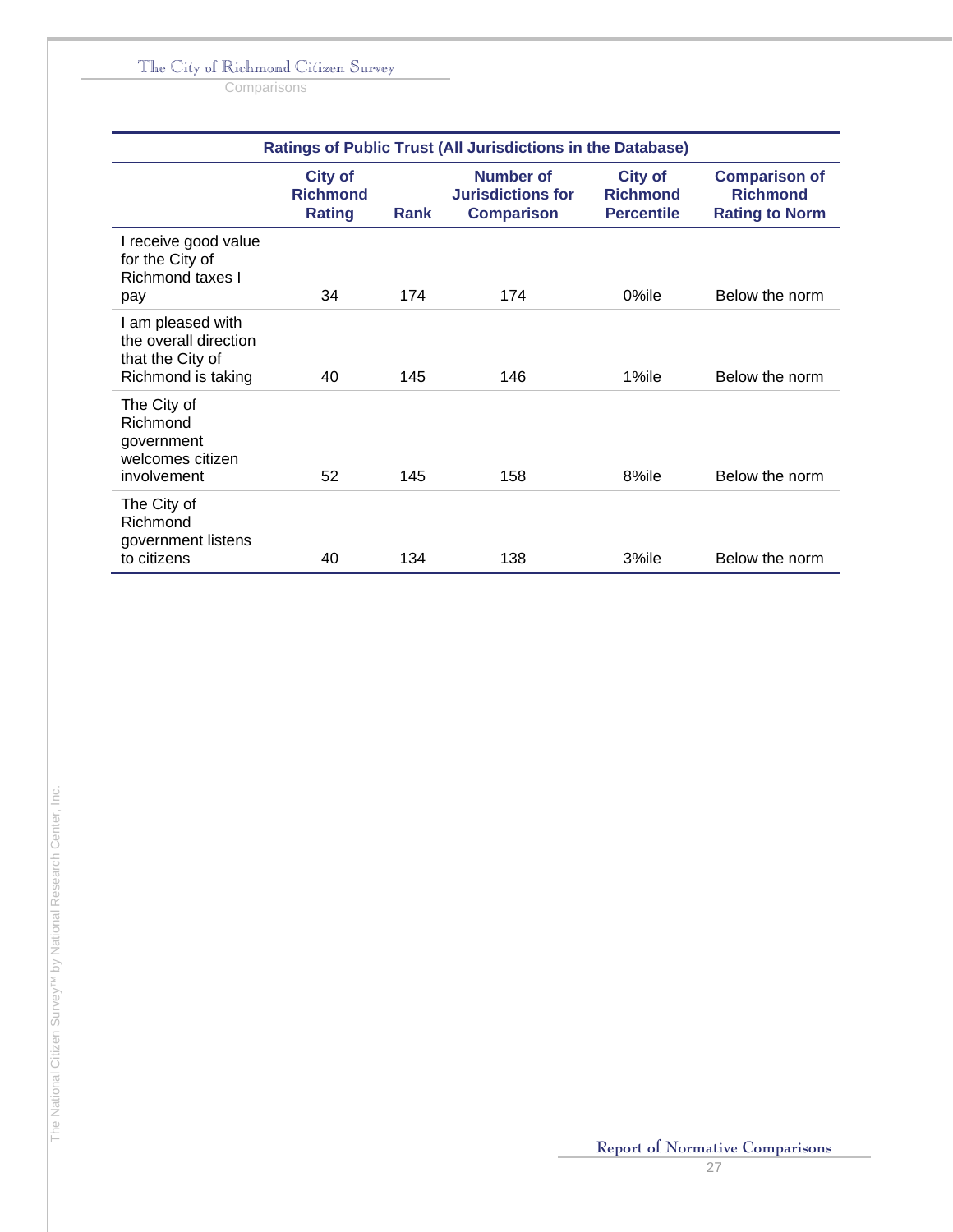# Appendix A: List of Jurisdictions Included in Normative Comparisons (Populations 64,000-149,999)

| <b>Jurisdiction Name</b> | <b>State</b> | <b>2000 Population</b> |
|--------------------------|--------------|------------------------|
| Fort Smith               | <b>AR</b>    | 80,268                 |
| <b>Bellflower</b>        | CA           | 72,878                 |
| Carlsbad                 | CA           | 78,247                 |
| Concord                  | CA           | 121,780                |
| Livermore                | CA           | 73,345                 |
| Lynwood                  | CA           | 69,845                 |
| Mission Viejo            | CA           | 93,102                 |
| Redding                  | CA           | 80,865                 |
| Santa Monica             | CA           | 84,084                 |
| Sunnyvale                | CA           | 131,760                |
| Arvada                   | CO           | 102,153                |
| <b>Boulder</b>           | CO           | 94,673                 |
| <b>Fort Collins</b>      | CO           | 118,652                |
| Highlands Ranch          | CO           | 70,931                 |
| Lakewood                 | CO           | 144,126                |
| Longmont                 | CO           | 71,093                 |
| Mesa County              | CO           | 116,255                |
| Thornton                 | CO           | 82,384                 |
| Westminster              | CO           | 100,940                |
| Cape Coral               | FL           | 102,286                |
| Clearwater               | FL           | 108,787                |
| <b>Coral Springs</b>     | <b>FL</b>    | 117,549                |
| Daytona Beach            | FL           | 64,112                 |
| Melbourne                | FL           | 71,382                 |
| Miami Beach              | FL           | 87,933                 |
| Palm Bay                 | <b>FL</b>    | 79,413                 |
| Macon                    | GA           | 97,255                 |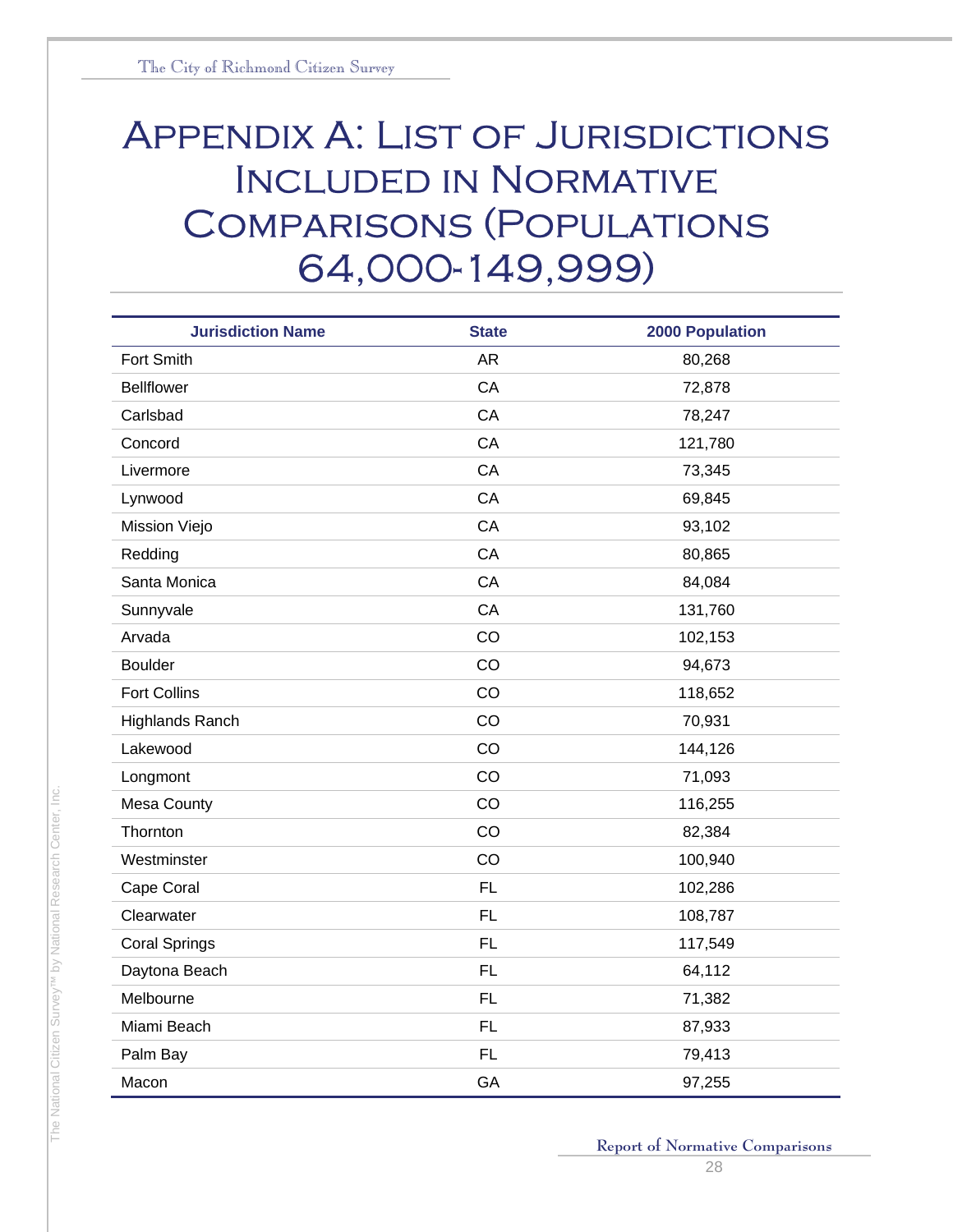Jurisdictions in Comparisons

| <b>Jurisdiction Name</b> | <b>State</b>   | <b>2000 Population</b> |
|--------------------------|----------------|------------------------|
| Maui                     | H <sub>l</sub> | 128,094                |
| Davenport                | IA             | 98,359                 |
| Evanston                 | IL             | 74,239                 |
| Naperville               | IL             | 128,358                |
| Peoria                   | IL             | 112,936                |
| Gary                     | IN             | 102,746                |
| Olathe                   | KS             | 92,962                 |
| <b>Overland Park</b>     | KS             | 149,080                |
| Daviess County           | KY             | 91,545                 |
| Cambridge                | MA             | 101,355                |
| Ann Arbor                | MI             | 114,024                |
| Troy                     | MI             | 80,959                 |
| <b>Carver County</b>     | <b>MN</b>      | 70,205                 |
| Duluth                   | <b>MN</b>      | 86,918                 |
| <b>Scott County</b>      | <b>MN</b>      | 89,498                 |
| Columbia                 | <b>MO</b>      | 84,531                 |
| Independence             | <b>MO</b>      | 113,288                |
| Lee's Summit             | <b>MO</b>      | 70,700                 |
| Cary                     | <b>NC</b>      | 94,536                 |
| Wilmington               | <b>NC</b>      | 90,400                 |
| North Las Vegas          | <b>NV</b>      | 115,488                |
| Sparks                   | <b>NV</b>      | 66,346                 |
| <b>Broken Arrow</b>      | OK             | 74,839                 |
| Edmond                   | OK             | 68,315                 |
| Gresham                  | <b>OR</b>      | 90,205                 |
| Columbia                 | <b>SC</b>      | 116,278                |
| <b>Pickens County</b>    | SC             | 110,757                |
| <b>Grand Prairie</b>     | <b>TX</b>      | 127,427                |
| Lewisville               | <b>TX</b>      | 77,737                 |
| McAllen                  | <b>TX</b>      | 106,414                |
| Pasadena                 | <b>TX</b>      | 141,674                |
| Albemarle County         | VA             | 79,236                 |
| <b>Hanover County</b>    | VA             | 86,320                 |
| Lynchburg                | VA             | 65,269                 |
| <b>Stafford County</b>   | VA             | 92,446                 |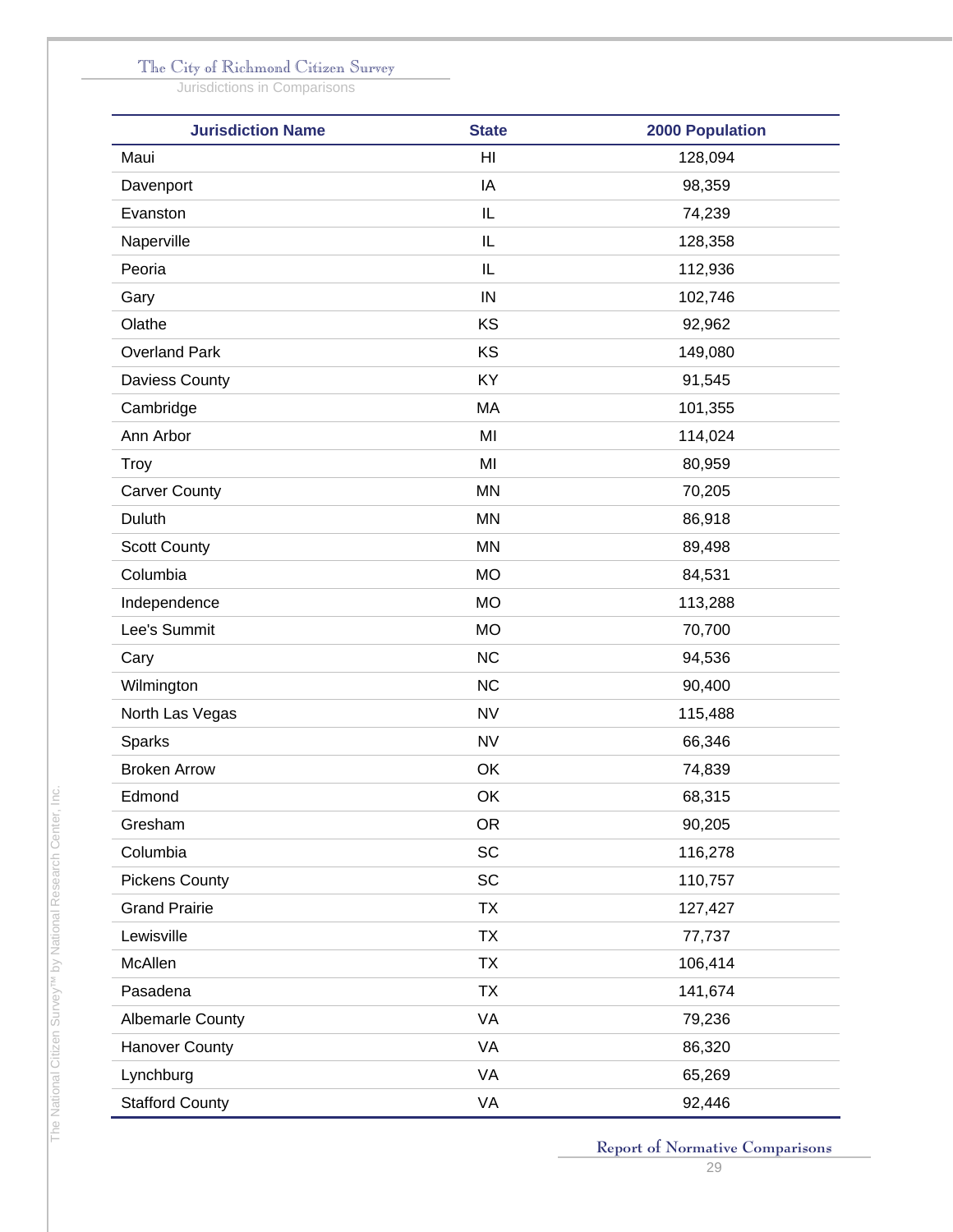Jurisdictions in Comparisons

| <b>Jurisdiction Name</b> | <b>State</b> | <b>2000 Population</b> |
|--------------------------|--------------|------------------------|
| <b>Chittenden County</b> | VT           | 146,571                |
| <b>Bellevue</b>          | <b>WA</b>    | 109,569                |
| Kent                     | WA           | 79,524                 |
| Vancouver                | <b>WA</b>    | 143,560                |
| Appleton                 | WI           | 70,087                 |
| Kenosha                  | WI           | 90,352                 |
| Ozaukee County           | WI           | 82,317                 |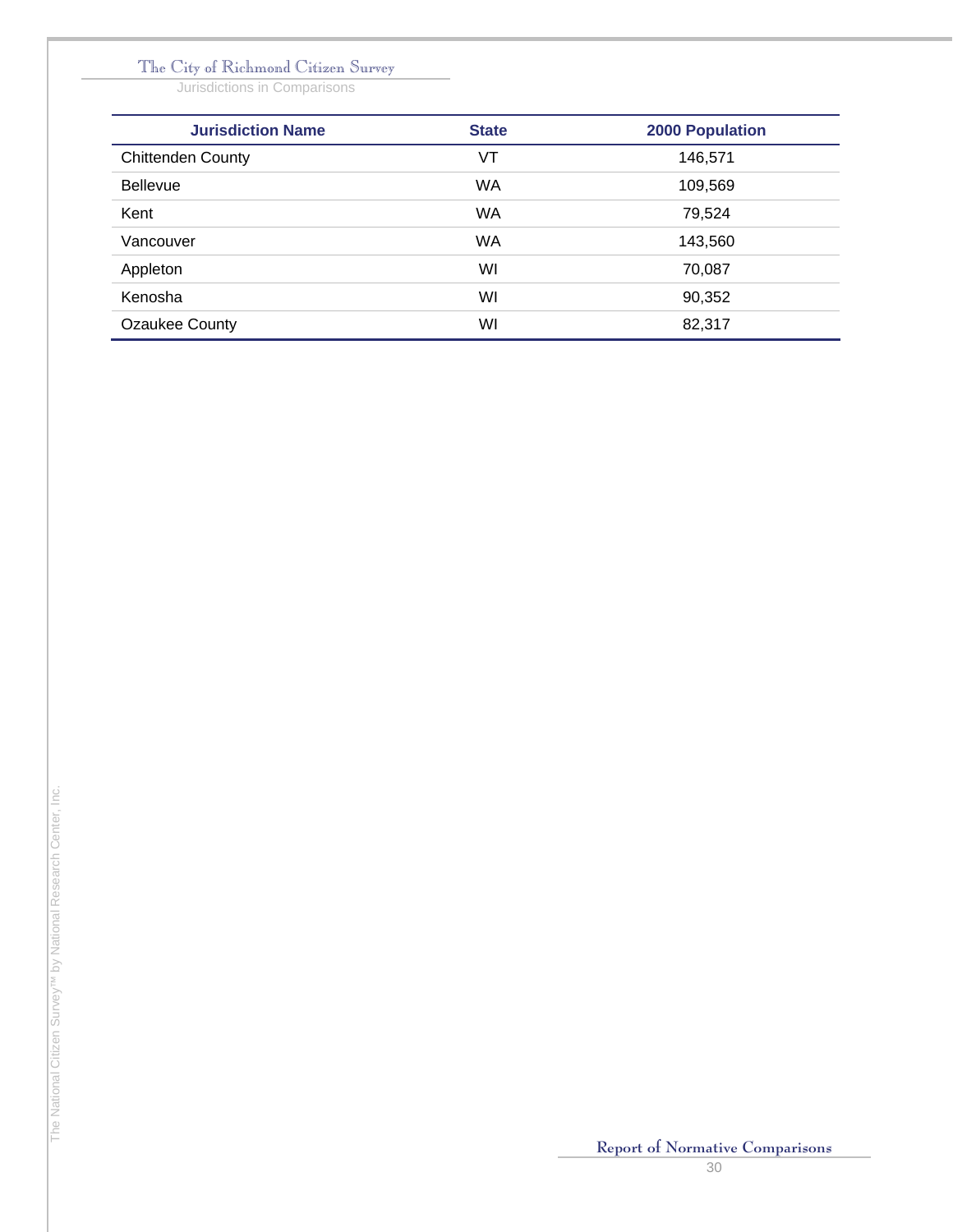# Appendix B: List of Jurisdictions Included in Normative Comparisons (All Jurisdictions IN THE DATABASE)

| <b>Jurisdiction Name</b> | <b>State</b> | <b>2000 Population</b> |
|--------------------------|--------------|------------------------|
| Homer                    | AK           | 3,946                  |
| Alabaster                | <b>AL</b>    | 22,169                 |
| Auburn                   | <b>AL</b>    | 42,987                 |
| <b>Phenix City</b>       | <b>AL</b>    | 28,265                 |
| Fayetteville             | <b>AR</b>    | 58,047                 |
| Fort Smith               | <b>AR</b>    | 80,268                 |
| <b>Hot Springs</b>       | AR           | 35,613                 |
| Siloam Springs           | <b>AR</b>    | 10,000                 |
| Chandler                 | <b>AZ</b>    | 176,581                |
| Flagstaff                | <b>AZ</b>    | 52,894                 |
| Safford                  | <b>AZ</b>    | 9,232                  |
| Scottsdale               | <b>AZ</b>    | 202,705                |
| Sedona                   | AZ           | 10,192                 |
| Tucson                   | AZ           | 486,699                |
| Agoura Hills             | CA           | 20,537                 |
| <b>Bellflower</b>        | CA           | 72,878                 |
| Benicia                  | CA           | 26,865                 |
| Capitola                 | CA           | 10,033                 |
| Carlsbad                 | CA           | 78,247                 |
| Chula Vista              | CA           | 173,556                |
| Claremont                | CA           | 33,998                 |
| Concord                  | CA           | 121,780                |
| Cupertino                | CA           | 50,546                 |
| Del Mar                  | CA           | 4,389                  |
| El Cerrito               | CA           | 23,171                 |
| La Mesa                  | CA           | 54,749                 |
| Laguna Beach             | CA           | 23,727                 |
| Livermore                | CA           | 73,345                 |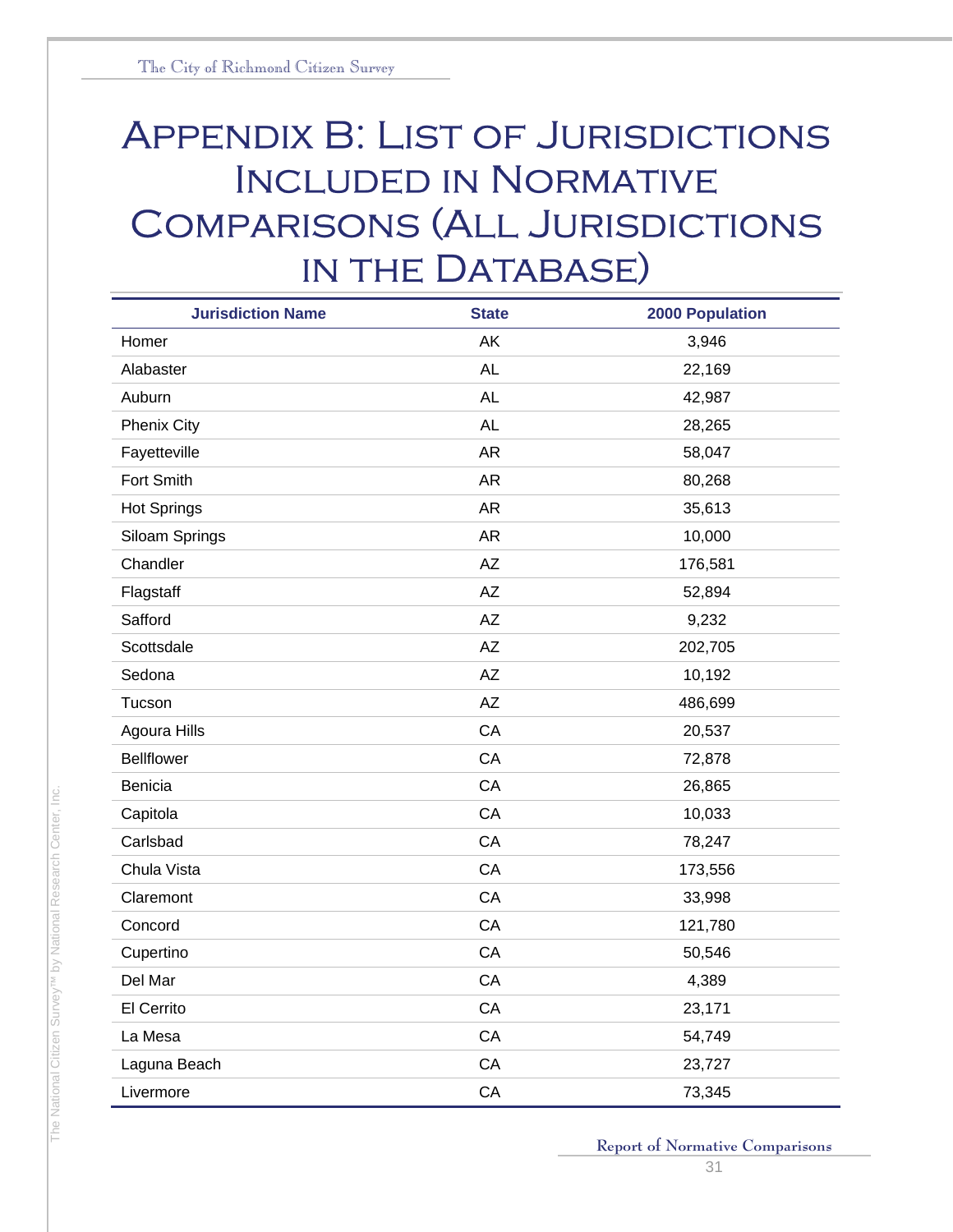FAQ

| <b>Jurisdiction Name</b> | <b>State</b> | <b>2000 Population</b> |
|--------------------------|--------------|------------------------|
| Long Beach               | CA           | 461,522                |
| Los Gatos                | CA           | 28,592                 |
| Lynwood                  | CA           | 69,845                 |
| Mission Viejo            | CA           | 93,102                 |
| Morgan Hill              | CA           | 33,556                 |
| Oceanside                | CA           | 161,029                |
| Oxnard                   | CA           | 170,358                |
| Palm Springs             | CA           | 42,807                 |
| Palo Alto                | CA           | 58,598                 |
| Poway                    | CA           | 48,044                 |
| Rancho Cordova           | CA           | 55,060                 |
| Redding                  | CA           | 80,865                 |
| Ridgecrest               | CA           | 24,927                 |
| Riverside                | CA           | 255,166                |
| San Bernardino County    | CA           | 1,709,434              |
| San Francisco            | CA           | 776,733                |
| San Jose                 | CA           | 894,943                |
| San Ramon                | CA           | 44,722                 |
| Santa Barbara County     | CA           | 399,347                |
| Santa Monica             | CA           | 84,084                 |
| Sunnyvale                | CA           | 131,760                |
| Archuleta County         | CO           | 9,898                  |
| Arvada                   | CO           | 102,153                |
| <b>Boulder</b>           | CO           | 94,673                 |
| <b>Boulder County</b>    | CO           | 291,288                |
| <b>Broomfield</b>        | CO           | 38,272                 |
| Castle Rock              | CO           | 20,224                 |
| Denver (City and County) | CO           | 554,636                |
| Douglas County           | CO           | 175,766                |
| Durango                  | CO           | 13,922                 |
| Englewood                | CO           | 31,727                 |
| <b>Fort Collins</b>      | CO           | 118,652                |
| Fruita                   | CO           | 6,478                  |
| Golden                   | CO           | 17,159                 |
| Greenwood Village        | CO           | 11,035                 |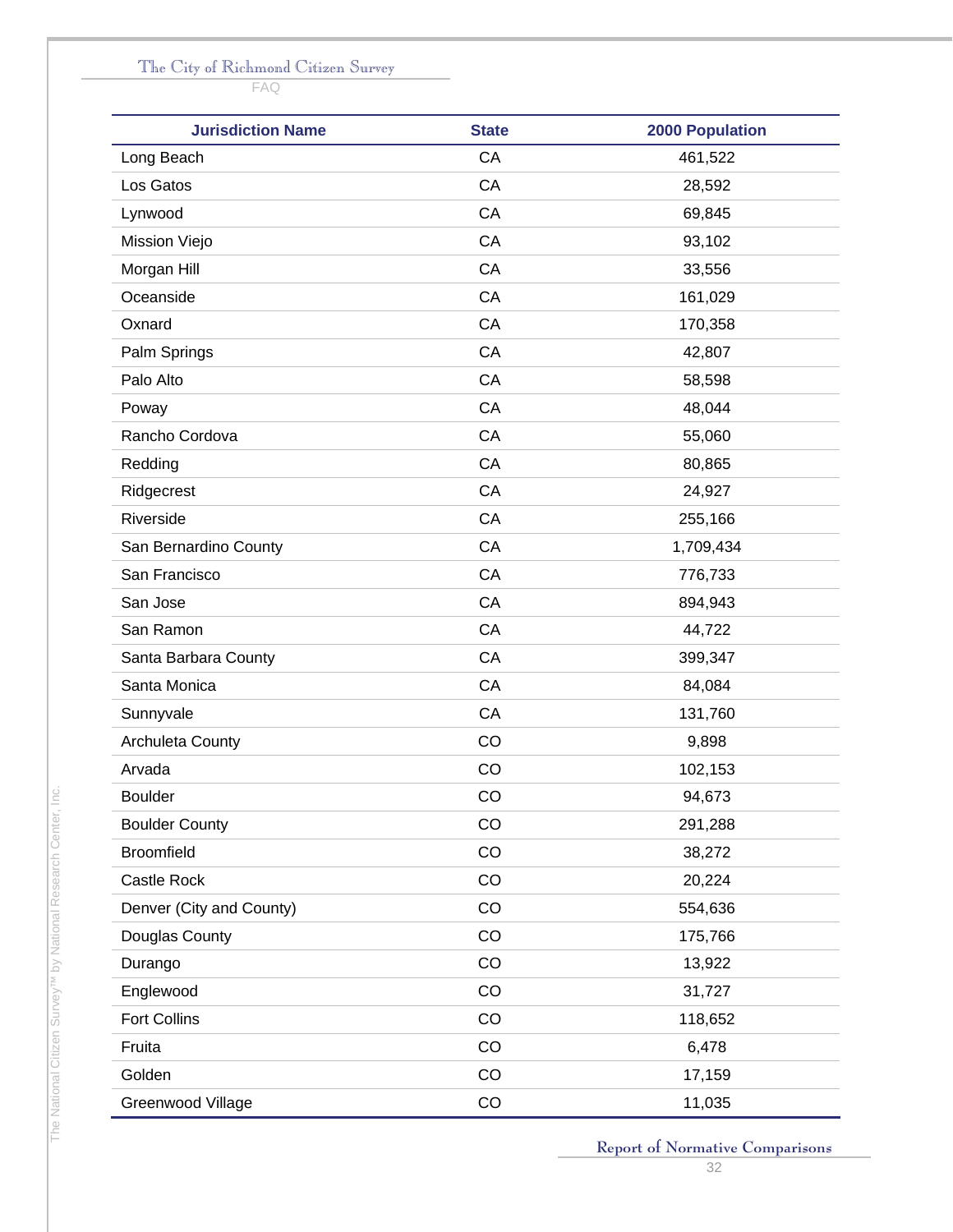FAQ

| <b>Jurisdiction Name</b> | <b>State</b> | <b>2000 Population</b> |
|--------------------------|--------------|------------------------|
| Highlands Ranch          | CO           | 70,931                 |
| Jefferson County         | CO           | 527,056                |
| Lakewood                 | CO           | 144,126                |
| Larimer County           | CO           | 251,494                |
| Lone Tree                | CO           | 4,873                  |
| Longmont                 | CO           | 71,093                 |
| Louisville               | CO           | 18,937                 |
| Loveland                 | CO           | 50,608                 |
| <b>Mesa County</b>       | CO           | 116,255                |
| Northglenn               | CO           | 31,575                 |
| Parker                   | CO           | 23,558                 |
| Thornton                 | CO           | 82,384                 |
| Westminster              | CO           | 100,940                |
| <b>Wheat Ridge</b>       | CO           | 32,913                 |
| <b>West Hartford</b>     | <b>CT</b>    | 63,589                 |
| Wethersfield             | <b>CT</b>    | 26,271                 |
| Windsor                  | <b>CT</b>    | 28,237                 |
| Dover                    | DE           | 32,135                 |
| <b>Bonita Springs</b>    | <b>FL</b>    | 32,797                 |
| <b>Bradenton</b>         | <b>FL</b>    | 49,504                 |
| <b>Brevard County</b>    | <b>FL</b>    | 476,230                |
| <b>Broward County</b>    | <b>FL</b>    | 1,623,018              |
| Cape Coral               | <b>FL</b>    | 102,286                |
| Clearwater               | <b>FL</b>    | 108,787                |
| <b>Coral Springs</b>     | FL           | 117,549                |
| Dania Beach              | <b>FL</b>    | 20,061                 |
| Daytona Beach            | FL           | 64,112                 |
| <b>Duval County</b>      | FL           | 778,879                |
| Kissimmee                | <b>FL</b>    | 47,814                 |
| Melbourne                | FL           | 71,382                 |
| Miami Beach              | FL           | 87,933                 |
| Miami-Dade County        | FL           | 2,253,362              |
| North Port               | <b>FL</b>    | 22,797                 |
| Ocoee                    | FL           | 24,391                 |
| Oldsmar                  | FL           | 11,910                 |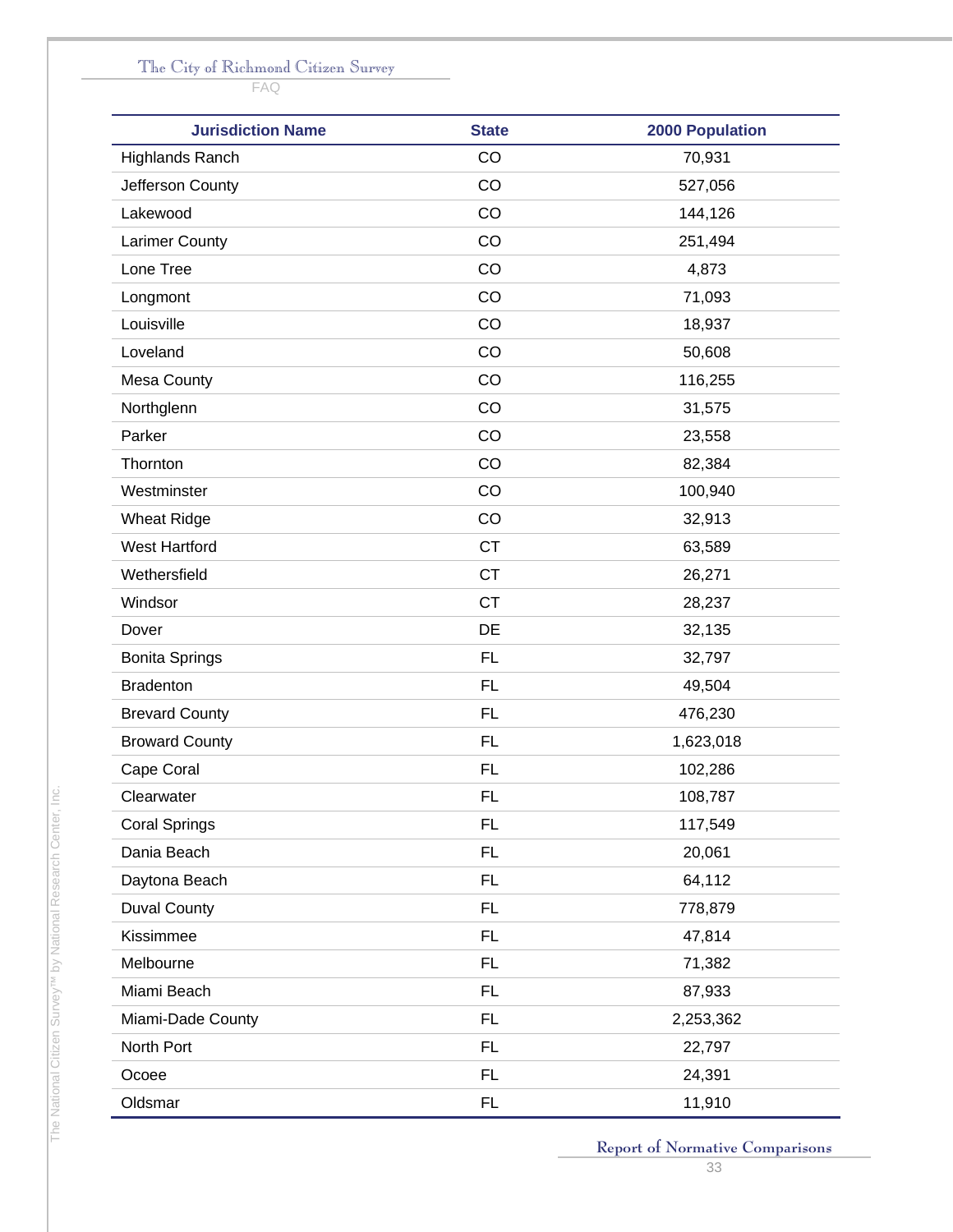FAQ

| <b>Jurisdiction Name</b> | <b>State</b> | <b>2000 Population</b> |
|--------------------------|--------------|------------------------|
| Oviedo                   | <b>FL</b>    | 26,316                 |
| Palm Bay                 | FL           | 79,413                 |
| Palm Beach County        | FL           | 1,131,184              |
| Palm Beach Gardens       | FL           | 35,058                 |
| Palm Coast               | FL           | 32,732                 |
| <b>Pinellas County</b>   | FL           | 921,482                |
| Port Orange              | FL           | 45,823                 |
| Sarasota                 | <b>FL</b>    | 52,715                 |
| Seminole                 | <b>FL</b>    | 10,890                 |
| South Daytona            | <b>FL</b>    | 13,177                 |
| Tallahassee              | <b>FL</b>    | 150,624                |
| Tallahassee              | <b>FL</b>    | 150,624                |
| Titusville               | <b>FL</b>    | 40,670                 |
| Volusia County           | <b>FL</b>    | 443,343                |
| <b>Walton County</b>     | <b>FL</b>    | 40,601                 |
| Cartersville             | GA           | 15,925                 |
| Columbus                 | GA           | 185,781                |
| Decatur                  | GA           | 18,147                 |
| Macon                    | GA           | 97,255                 |
| Milledgeville            | GA           | 18,757                 |
| Honolulu                 | HI           | 876,156                |
| Maui                     | HI           | 128,094                |
| <b>Adams County</b>      | IA           | 4,482                  |
| Ames                     | IA           | 50,731                 |
| Ankeny                   | IA           | 27,117                 |
| Bettendorf               | IA           | 31,275                 |
| <b>Cedar Falls</b>       | IA           | 36,145                 |
| <b>Clarke County</b>     | IA           | 9,133                  |
| Davenport                | IA           | 98,359                 |
| Des Moines               | IA           | 198,682                |
| Indianola                | IA           | 12,998                 |
| Iowa County              | IA           | 15,671                 |
| Marion                   | IA           | 7,144                  |
| Newton                   | IA           | 15,579                 |
| Polk County              | IA           | 374,601                |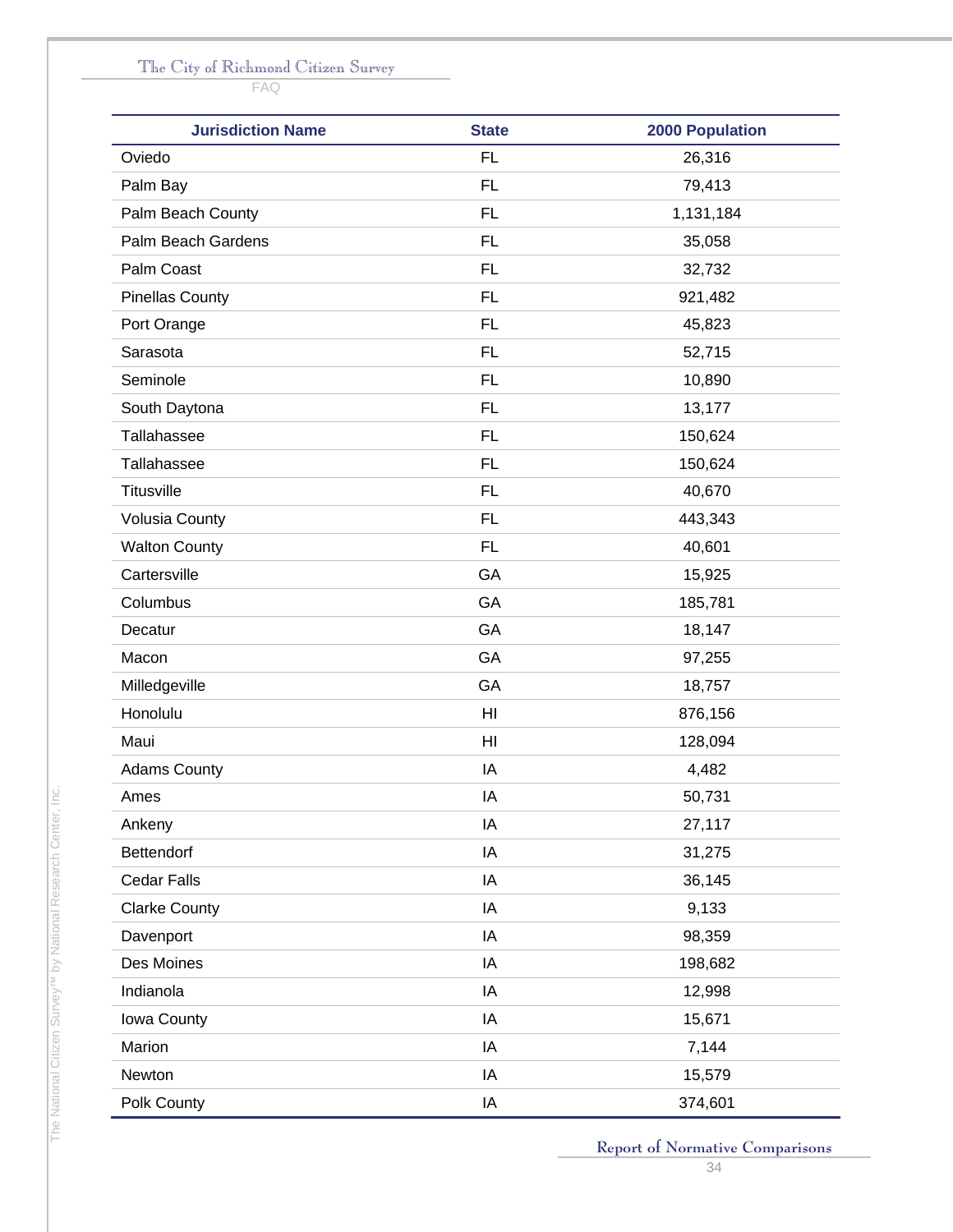FAQ

| <b>Jurisdiction Name</b>      | <b>State</b>  | <b>2000 Population</b> |
|-------------------------------|---------------|------------------------|
| Sheldahl                      | IA            | 336                    |
| Urbandale                     | IA            | 29,072                 |
| Waukee                        | IA            | 5,126                  |
| <b>West Des Moines</b>        | IA            | 46,403                 |
| Moscow                        | ID            | 21,291                 |
| Batavia                       | $\sf IL$      | 23,866                 |
| DeKalb                        | IL            | 39,018                 |
| Elmhurst                      | IL            | 42,762                 |
| Evanston                      | IL            | 74,239                 |
| Gurnee                        | IL            | 28,834                 |
| <b>Highland Park</b>          | IL            | 31,365                 |
| Homewood                      | IL            | 19,543                 |
| Naperville                    | IL            | 128,358                |
| O'Fallon                      | IL            | 21,910                 |
| Peoria                        | IL            | 112,936                |
| <b>Skokie</b>                 | $\mathsf{IL}$ | 63,348                 |
| Village of Oak Park           | IL            | 52,524                 |
| Woodridge                     | $\sf IL$      | 30,934                 |
| <b>Fishers</b>                | IN            | 37,835                 |
| Fort Wayne                    | IN            | 205,727                |
| Gary                          | IN            | 102,746                |
| Munster                       | IN            | 21,511                 |
| Calgary                       | <b>INT</b>    | 878,866                |
| District of Saanich, Victoria | <b>INT</b>    | 103,654                |
| North Vancouver               | <b>INT</b>    | 44,303                 |
| <b>Prince Albert</b>          | <b>INT</b>    | 34,291                 |
| <b>Thunder Bay</b>            | <b>INT</b>    | 109,016                |
| Winnipeg                      | <b>INT</b>    | 619,544                |
| Lenexa                        | KS            | 40,238                 |
| Merriam                       | KS            | 11,008                 |
| Olathe                        | KS            | 92,962                 |
| <b>Overland Park</b>          | KS            | 149,080                |
| Salina                        | KS            | 45,679                 |
| Wichita                       | KS            | 344,284                |
| Ashland                       | KY            | 21,981                 |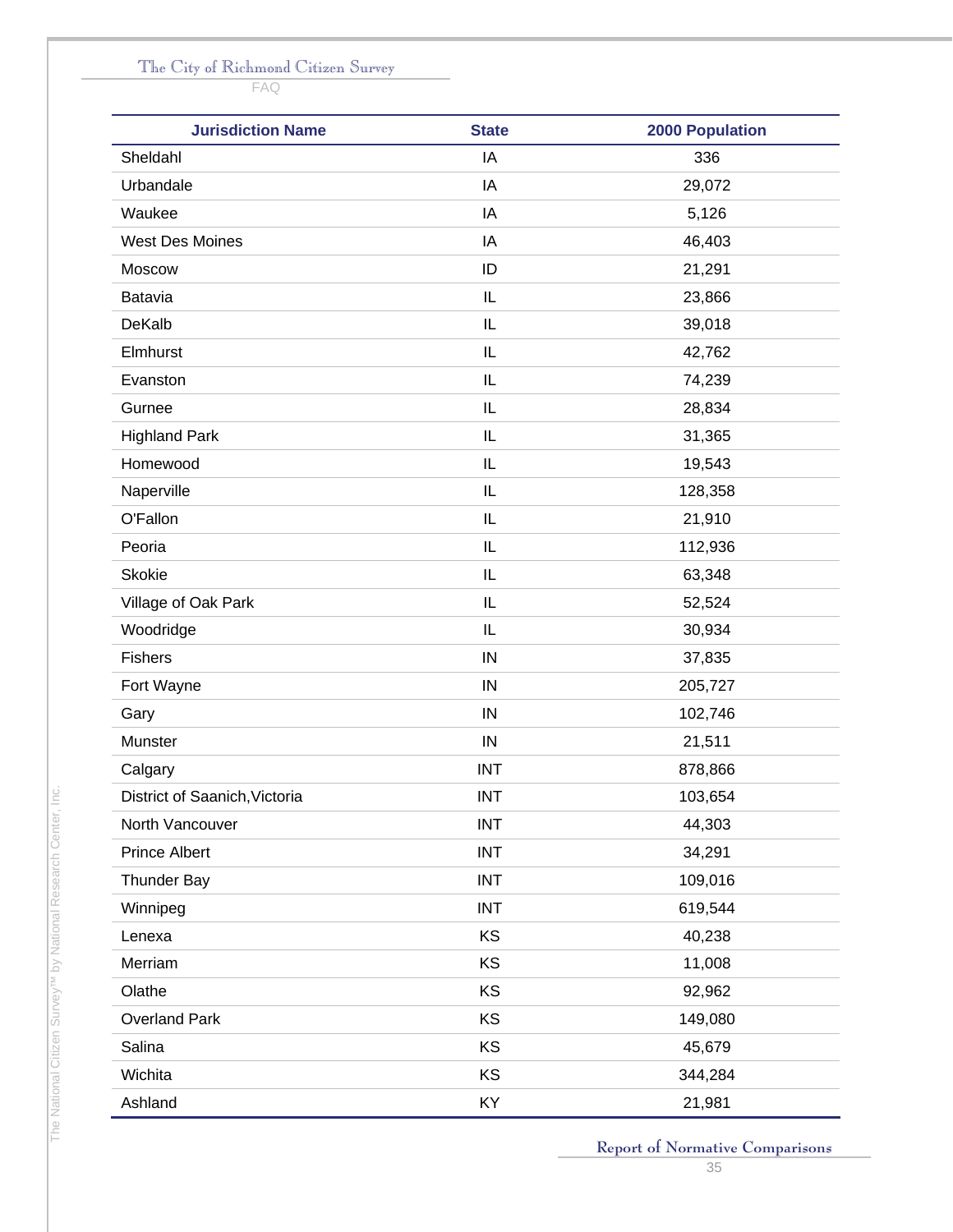FAQ

| <b>Jurisdiction Name</b>  | <b>State</b> | <b>2000 Population</b> |
|---------------------------|--------------|------------------------|
| <b>Bowling Green</b>      | KY           | 49,296                 |
| Daviess County            | KY           | 91,545                 |
| Lexington                 | KY           | 260,512                |
| Jefferson Parish          | LA           | 455,466                |
| <b>Orleans Parish</b>     | LA           | 484,674                |
| Andover                   | MA           | 31,247                 |
| Barnstable                | MA           | 47,821                 |
| Cambridge                 | MA           | 101,355                |
| Shrewsbury                | MA           | 31,640                 |
| Worcester                 | MA           | 172,648                |
| <b>College Park</b>       | MD           | 242,657                |
| Rockville                 | <b>MD</b>    | 47,388                 |
| Saco                      | ME           | 16,822                 |
| Ann Arbor                 | MI           | 114,024                |
| <b>Battle Creek</b>       | MI           | 53,364                 |
| Delhi Township            | MI           | 22,569                 |
| Detroit                   | MI           | 951,270                |
| Meridian Charter Township | MI           | 38,987                 |
| Novi                      | MI           | 47,386                 |
| <b>Ottawa County</b>      | MI           | 238,314                |
| Sault Sainte Marie        | MI           | 16,542                 |
| <b>Troy</b>               | MI           | 80,959                 |
| Village of Howard City    | MI           | 1,585                  |
| <b>Blue Earth</b>         | <b>MN</b>    | 3,621                  |
| <b>Carver County</b>      | <b>MN</b>    | 70,205                 |
| Chanhassen                | <b>MN</b>    | 20,321                 |
| Dakota County             | <b>MN</b>    | 355,904                |
| Duluth                    | <b>MN</b>    | 86,918                 |
| Fridley                   | <b>MN</b>    | 27,449                 |
| <b>Grand Forks</b>        | MN           | 231                    |
| Hutchinson                | MN           | 13,080                 |
| Mankato                   | MN           | 32,427                 |
| Maplewood                 | <b>MN</b>    | 34,947                 |
| Minneapolis               | <b>MN</b>    | 382,618                |
| North Branch              | MN           | 8,023                  |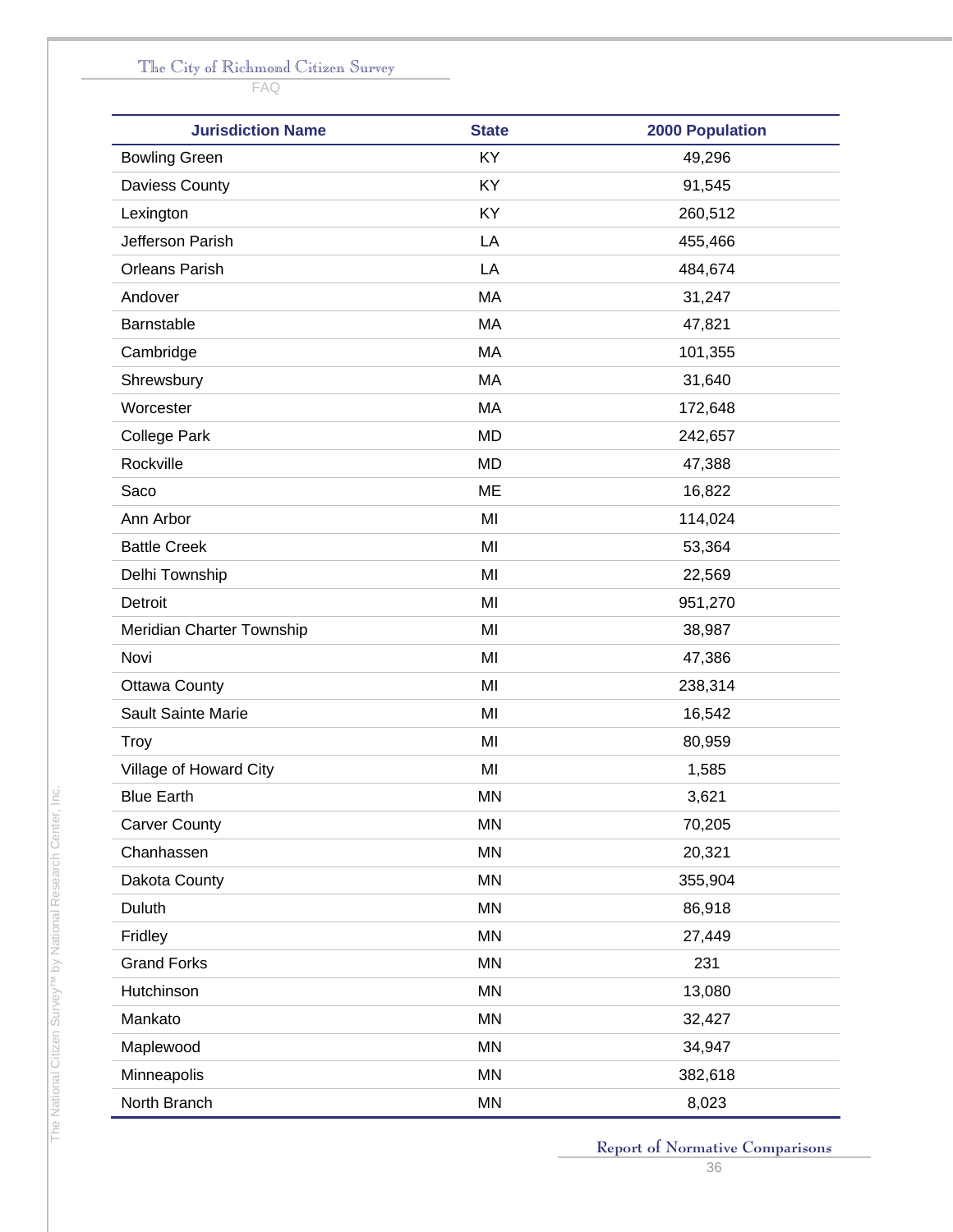FAQ

| <b>Jurisdiction Name</b> | <b>State</b> | <b>2000 Population</b> |
|--------------------------|--------------|------------------------|
| Polk County              | <b>MN</b>    | 31,369                 |
| Prior Lake               | <b>MN</b>    | 15,917                 |
| <b>Scott County</b>      | <b>MN</b>    | 89,498                 |
| St. Cloud                | <b>MN</b>    | 59,107                 |
| St. Louis County         | <b>MN</b>    | 200,528                |
| St. Paul                 | <b>MN</b>    | 287,151                |
| <b>Washington County</b> | <b>MN</b>    | 201,130                |
| <b>Blue Springs</b>      | <b>MO</b>    | 48,080                 |
| Columbia                 | <b>MO</b>    | 84,531                 |
| Ellisville               | <b>MO</b>    | 9,104                  |
| Grandview                | <b>MO</b>    | 24,881                 |
| Independence             | <b>MO</b>    | 113,288                |
| Joplin                   | <b>MO</b>    | 45,504                 |
| Kansas City              | <b>MO</b>    | 441,545                |
| Lee's Summit             | <b>MO</b>    | 70,700                 |
| <b>Maryland Heights</b>  | <b>MO</b>    | 25,756                 |
| Maryville                | <b>MO</b>    | 10,581                 |
| O'Fallon                 | <b>MO</b>    | 46,169                 |
| <b>Platte City</b>       | <b>MO</b>    | 3,866                  |
| Springfield              | <b>MO</b>    | 151,580                |
| Biloxi                   | <b>MS</b>    | 50,644                 |
| <b>Starkville</b>        | <b>MS</b>    | 21,869                 |
| Bozeman                  | MT           | 27,509                 |
| Cary                     | <b>NC</b>    | 94,536                 |
| Charlotte                | <b>NC</b>    | 540,828                |
| Concord                  | <b>NC</b>    | 55,977                 |
| Durham                   | <b>NC</b>    | 187,038                |
| Hudson                   | <b>NC</b>    | 3,078                  |
| Knightdale               | <b>NC</b>    | 5,958                  |
| Wilmington               | <b>NC</b>    | 90,400                 |
| <b>Grand Forks</b>       | <b>ND</b>    | 49,321                 |
| Cedar Creek              | <b>NE</b>    | 396                    |
| Kearney                  | <b>NE</b>    | 27,431                 |
| Dover                    | <b>NH</b>    | 26,884                 |
| Willingboro Township     | NJ           | 33,008                 |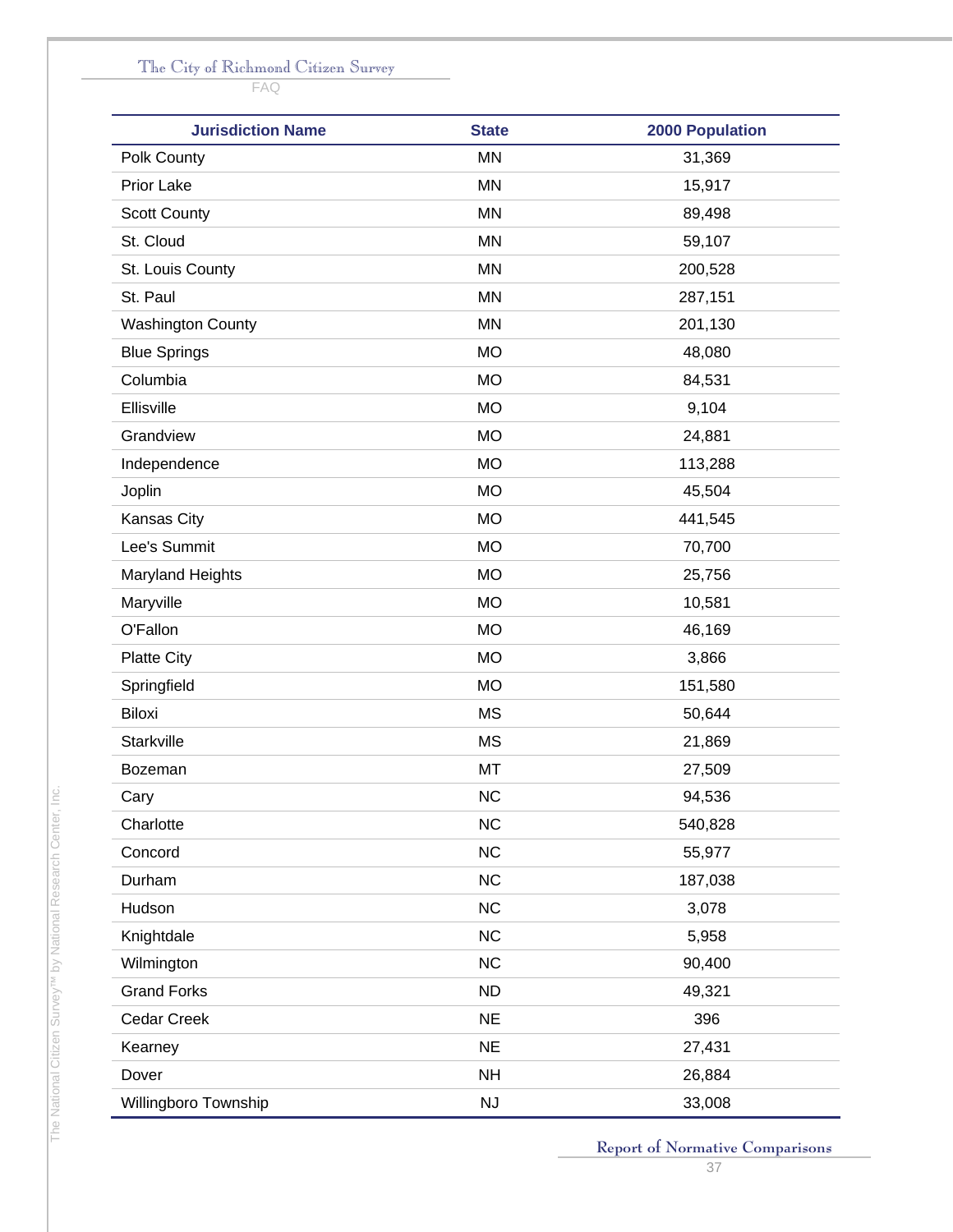FAQ

| <b>Jurisdiction Name</b> | <b>State</b> | <b>2000 Population</b> |
|--------------------------|--------------|------------------------|
| Alamogordo               | <b>NM</b>    | 35,582                 |
| Albuquerque              | <b>NM</b>    | 448,607                |
| Bloomfield               | <b>NM</b>    | 6,417                  |
| Los Alamos County        | <b>NM</b>    | 18,343                 |
| Taos                     | <b>NM</b>    | 4,700                  |
| Carson City              | <b>NV</b>    | 52,457                 |
| Henderson                | <b>NV</b>    | 175,381                |
| North Las Vegas          | <b>NV</b>    | 115,488                |
| Reno                     | <b>NV</b>    | 180,480                |
| Sparks                   | <b>NV</b>    | 66,346                 |
| <b>Washoe County</b>     | <b>NV</b>    | 339,486                |
| Beekman                  | <b>NY</b>    | 11,452                 |
| Canandaigua              | <b>NY</b>    | 11,264                 |
| Genesee County           | <b>NY</b>    | 60,370                 |
| Rye                      | <b>NY</b>    | 14,955                 |
| Akron                    | OH           | 217,074                |
| Columbus                 | OH           | 711,470                |
| Dublin                   | OH           | 31,392                 |
| Hudson                   | OH           | 22,439                 |
| Lebanon                  | OH           | 16,962                 |
| Sandusky                 | OH           | 27,844                 |
| <b>Broken Arrow</b>      | OK           | 74,839                 |
| Edmond                   | OK           | 68,315                 |
| Oklahoma City            | OK           | 506,132                |
| Stillwater               | OK           | 39,065                 |
| Ashland                  | <b>OR</b>    | 19,522                 |
| Corvallis                | <b>OR</b>    | 49,322                 |
| Gresham                  | <b>OR</b>    | 90,205                 |
| Lake Oswego              | <b>OR</b>    | 35,278                 |
| Portland                 | <b>OR</b>    | 529,121                |
| Springfield              | <b>OR</b>    | 52,864                 |
| Borough of Ebensburg     | PA           | 3,091                  |
| <b>Cumberland County</b> | PA           | 213,674                |
| Ephrata Borough          | PA           | 13,213                 |
| Philadelphia             | PA           | 1,517,550              |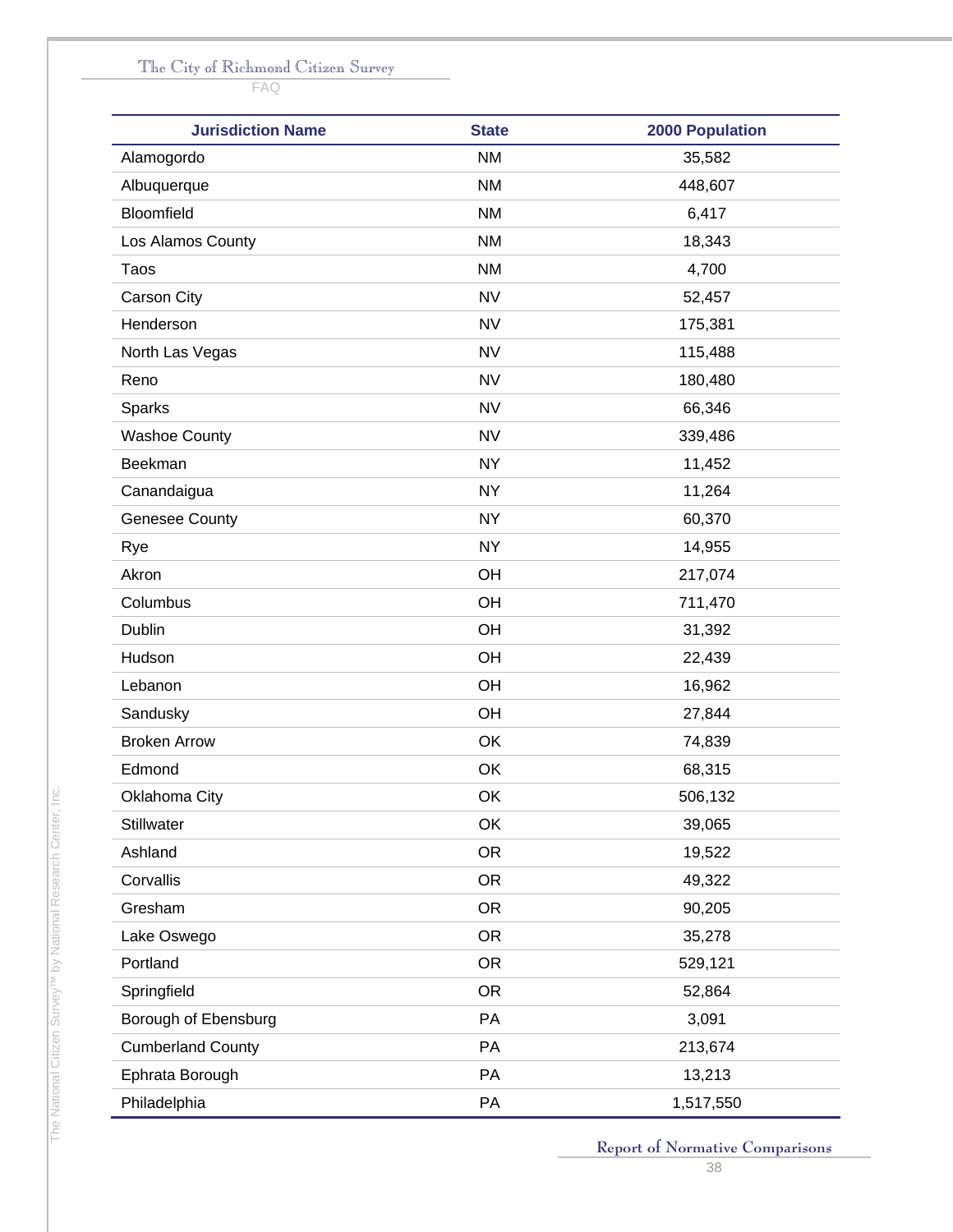FAQ

| <b>Jurisdiction Name</b>     | <b>State</b>   | <b>2000 Population</b> |
|------------------------------|----------------|------------------------|
| <b>State College</b>         | PA             | 38,420                 |
| <b>Upper Merion Township</b> | PA             | 28,863                 |
| <b>East Providence</b>       | R <sub>l</sub> | 48,688                 |
| Newport                      | R <sub>l</sub> | 26,475                 |
| Columbia                     | SC             | 116,278                |
| Mauldin                      | SC             | 15,224                 |
| Myrtle Beach                 | SC             | 22,759                 |
| Pickens County               | SC             | 110,757                |
| Rock Hill                    | SC             | 49,765                 |
| Aberdeen                     | <b>SD</b>      | 24,658                 |
| Cookeville                   | <b>TN</b>      | 23,923                 |
| Oak Ridge                    | <b>TN</b>      | 27,387                 |
| Arlington                    | <b>TX</b>      | 332,969                |
| Austin                       | <b>TX</b>      | 656,562                |
| Benbrook                     | <b>TX</b>      | 20,208                 |
| <b>Bryan</b>                 | <b>TX</b>      | 34,733                 |
| Corpus Christi               | <b>TX</b>      | 277,454                |
| Dallas                       | <b>TX</b>      | 1,188,580              |
| El Paso                      | <b>TX</b>      | 563,662                |
| Fort Worth                   | <b>TX</b>      | 534,694                |
| <b>Grand Prairie</b>         | <b>TX</b>      | 127,427                |
| Irving                       | <b>TX</b>      | 191,615                |
| Lewisville                   | <b>TX</b>      | 77,737                 |
| McAllen                      | <b>TX</b>      | 106,414                |
| Missouri City                | <b>TX</b>      | 52,913                 |
| Pasadena                     | <b>TX</b>      | 141,674                |
| Round Rock                   | <b>TX</b>      | 61,136                 |
| San Marcos                   | <b>TX</b>      | 34,733                 |
| Sugar Land                   | <b>TX</b>      | 63,328                 |
| The Colony                   | <b>TX</b>      | 26,531                 |
| Farmington                   | UT             | 12,081                 |
| Riverdale                    | UT             | 7,656                  |
| <b>Washington City</b>       | UT             | 8,186                  |
| <b>Albemarle County</b>      | VA             | 79,236                 |
| <b>Arlington County</b>      | VA             | 189,453                |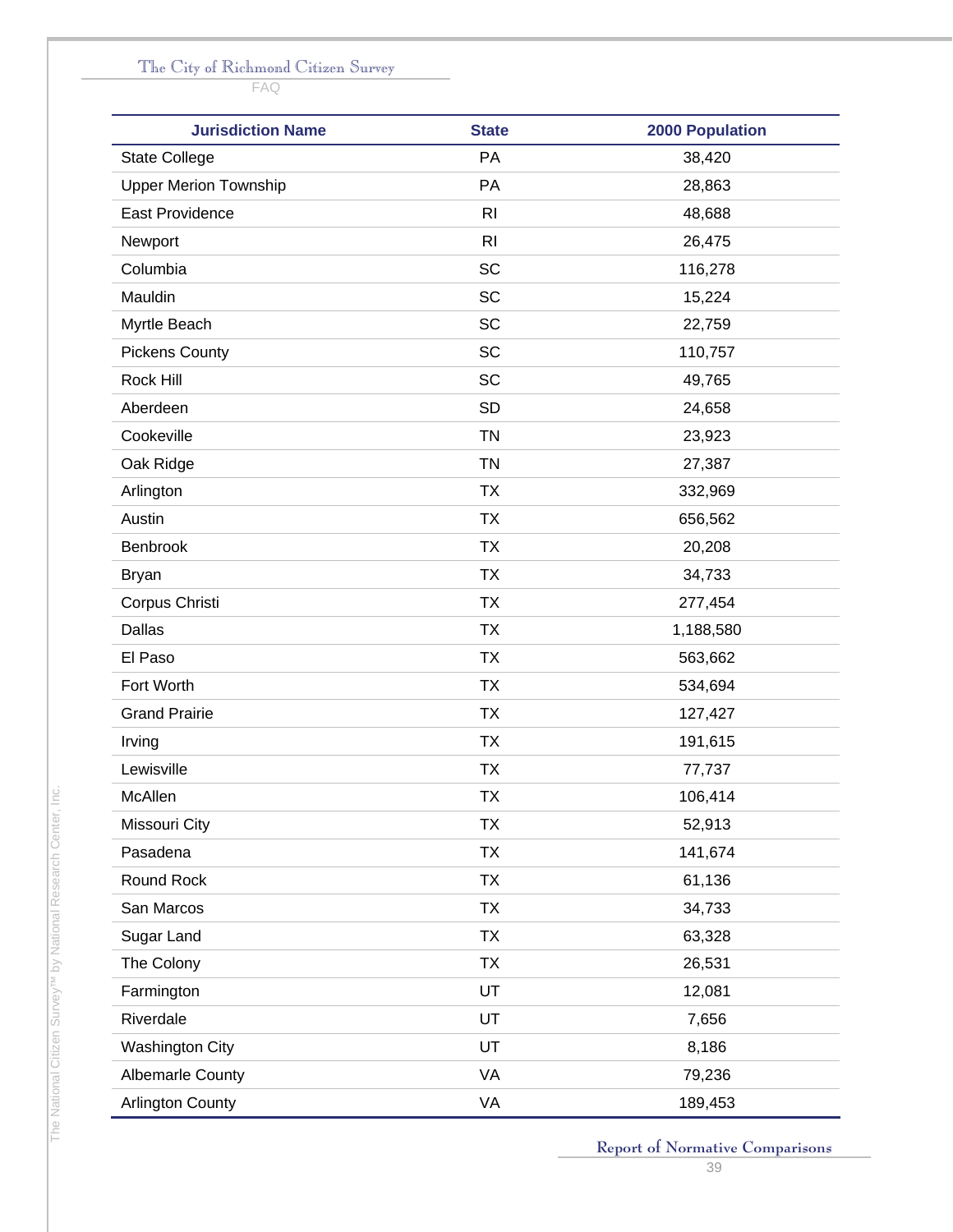FAQ

| <b>Jurisdiction Name</b>     | <b>State</b> | <b>2000 Population</b> |
|------------------------------|--------------|------------------------|
| <b>Bedford County</b>        | VA           | 60,371                 |
| Blacksburg                   | VA           | 39,357                 |
| <b>Botetourt County</b>      | VA           | 30,496                 |
| <b>Chesterfield County</b>   | VA           | 259,903                |
| <b>Hanover County</b>        | VA           | 86,320                 |
| Hopewell                     | VA           | 22,354                 |
| Lynchburg                    | VA           | 65,269                 |
| <b>Newport News</b>          | VA           | 180,150                |
| Northampton County           | VA           | 13,093                 |
| <b>Prince William County</b> | VA           | 280,813                |
| Richmond                     | VA           | 197,790                |
| <b>Stafford County</b>       | VA           | 92,446                 |
| Staunton                     | VA           | 23,853                 |
| Williamsburg                 | VA           | 11,998                 |
| <b>Chittenden County</b>     | VT           | 146,571                |
| <b>Bellevue</b>              | <b>WA</b>    | 109,569                |
| Kent                         | <b>WA</b>    | 79,524                 |
| <b>King County</b>           | <b>WA</b>    | 1,737,034              |
| Kirkland                     | <b>WA</b>    | 45,054                 |
| <b>Kitsap County</b>         | <b>WA</b>    | 231,969                |
| Lynnwood                     | <b>WA</b>    | 33,847                 |
| Marysville                   | <b>WA</b>    | 12,268                 |
| Ocean Shores                 | <b>WA</b>    | 3,836                  |
| Pasco                        | WA           | 32,066                 |
| Richland                     | <b>WA</b>    | 38,708                 |
| Tacoma                       | <b>WA</b>    | 193,556                |
| Vancouver                    | <b>WA</b>    | 143,560                |
| Appleton                     | WI           | 70,087                 |
| <b>Ashland County</b>        | WI           | 16,866                 |
| Eau Claire                   | WI           | 61,704                 |
| Kenosha                      | WI           | 90,352                 |
| Milton                       | WI           | 5,132                  |
| Ozaukee County               | WI           | 82,317                 |
| Suamico                      | WI           | 8,686                  |
| Superior                     | WI           | 27,368                 |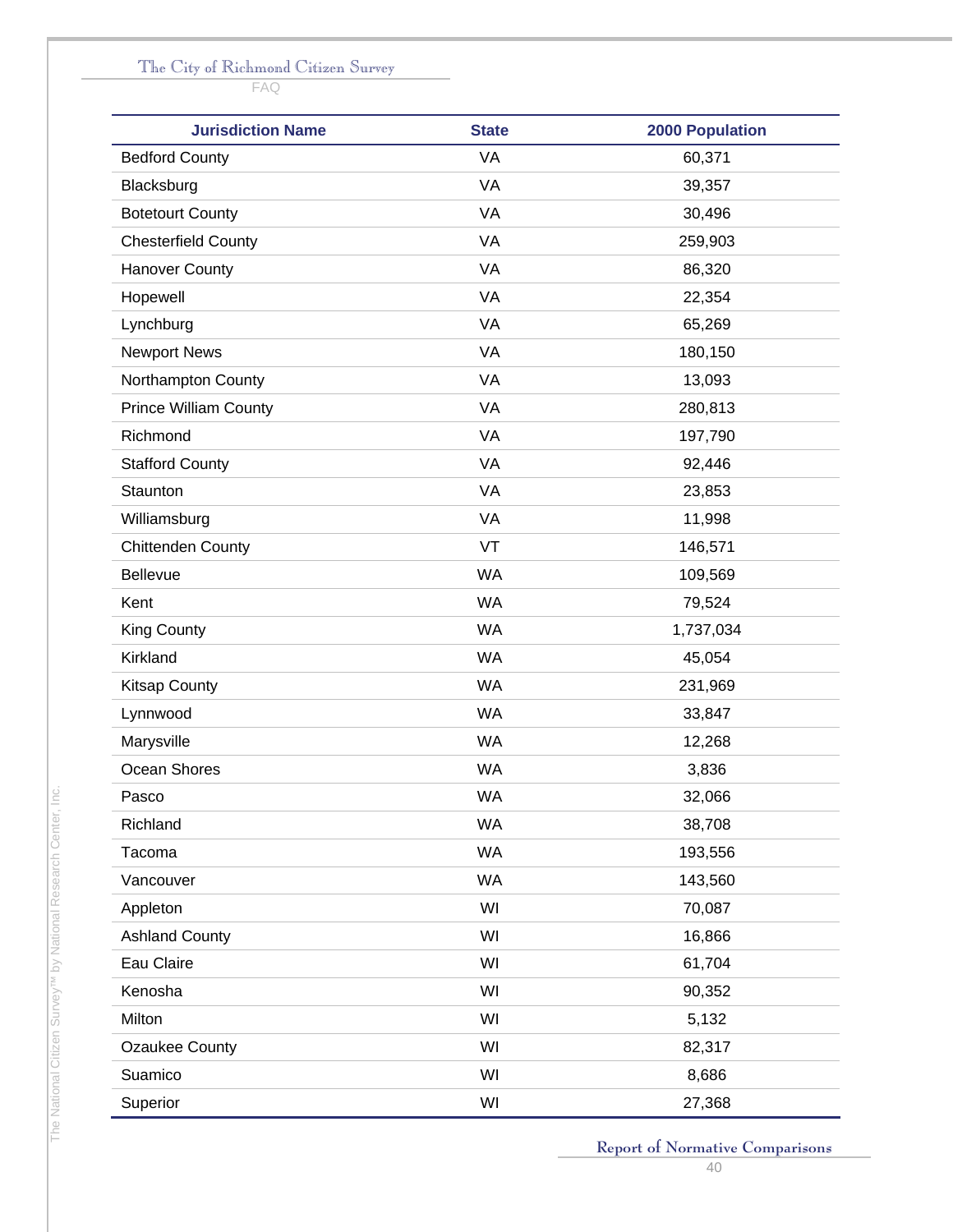FAQ

| <b>Jurisdiction Name</b> | <b>State</b> | <b>2000 Population</b> |
|--------------------------|--------------|------------------------|
| Village of Brown Deer    | WI           | 12,170                 |
| Wauwatosa                | WI           | 47,271                 |
| Whitewater               | WI           | 13,437                 |
| <b>Winnebago County</b>  | WI           | 156,763                |
| Morgantown               | <b>WV</b>    | 26,809                 |
| Cheyenne                 | <b>WY</b>    | 53,011                 |
| Gillette                 | <b>WY</b>    | 19,646                 |
| <b>Teton County</b>      | <b>WY</b>    | 18,251                 |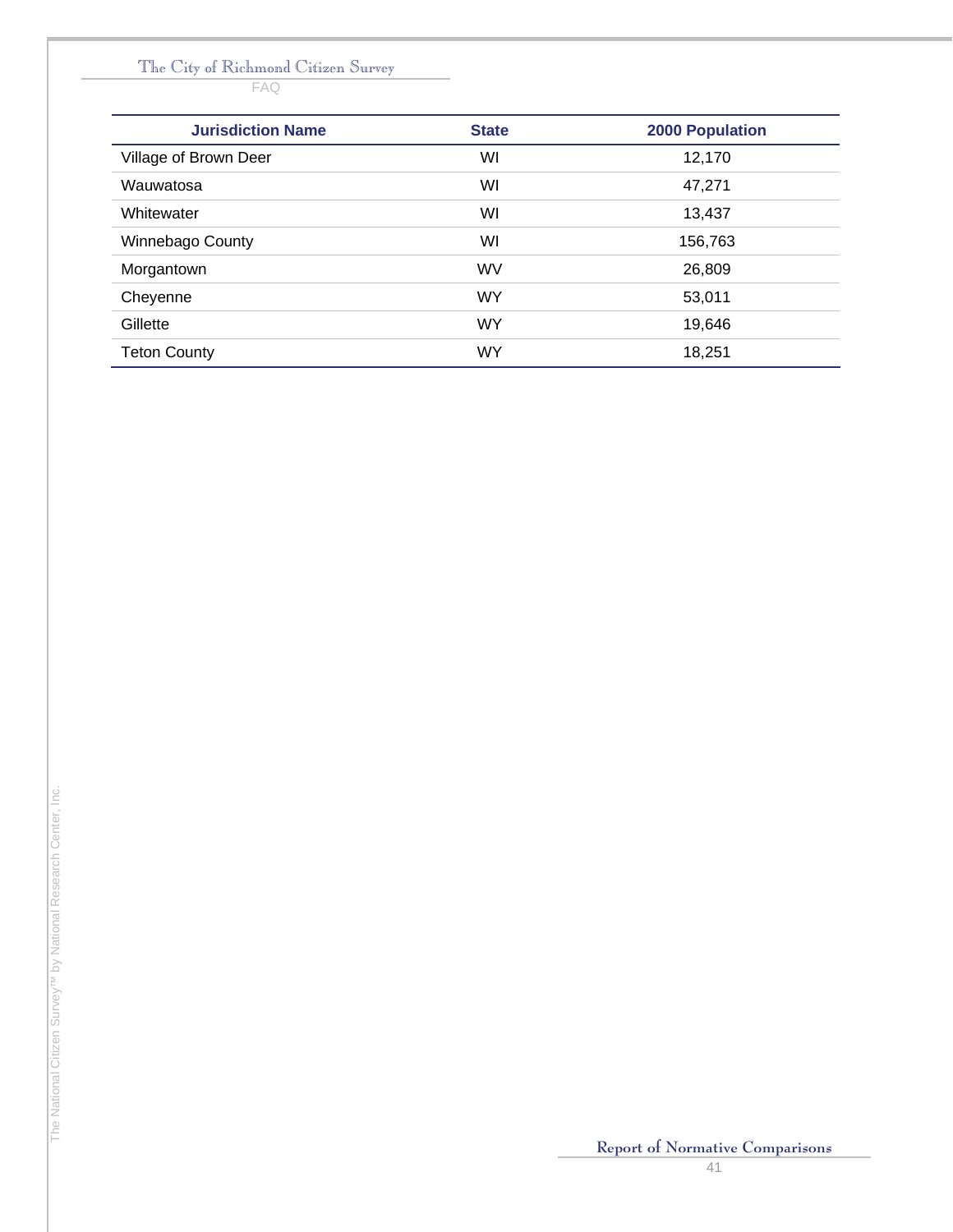# Appendix C: Frequently Asked QUESTIONS ABOUT THE CITIZEN **SURVEY DATABASE**

# **What is in the citizen survey database?**

NRC's database includes the results from citizen surveys conducted in over 500 jurisdictions in the United States. These are public opinion polls answered by hundreds of thousands of residents around the country. We have recorded, analyzed and stored responses to thousands of survey questions dealing with resident perceptions about the quality of community life and public trust and residents' report of their use of public facilities. Respondents to these surveys are intended to represent over 50 million Americans.

# **What kinds of questions are included?**

Residents' ratings of the quality of virtually every kind of local government service are included – from police, fire and trash haul to animal control, planning and cemeteries. Many dimensions of quality of life are included such as feeling of safety and opportunities for dining, recreation and shopping as well as ratings of the overall quality of community life and community as a place to raise children and retire.

# **What is so unique about National Research Center's Citizen Survey database?**

It is the only database of its size that contains the people's perceptions about government service delivery and quality of life. For example, others use government statistics about crime to deduce the quality of police services or speed of pot hole repair to draw conclusions about the quality of street maintenance. Only National Research Center's database adds the opinion of service recipients themselves to the service quality equation. We believe that conclusions about service or community quality are made prematurely if opinions of the community's residents themselves are missing.

# **What is the database used for?**

Benchmarking. Our clients use the comparative information in the database to help interpret their own citizen survey results, to create or revise community plans, to evaluate the success of policy or budget decisions, to measure local government performance. We don't know what is small or tall without comparing. Taking the pulse of the community has little meaning without knowing what pulse rate is too high and what is too low. So many surveys of service satisfaction turn up at least "good" citizen evaluations that we need to know how others rate their services to understand if "good" is good enough. Furthermore, in the absence of national or peer community comparisons, a jurisdiction is left with comparing its fire protection rating to its street maintenance rating. That comparison is unfair. Streets always lose to fire. We need to ask more important and harder questions. We need to know how our residents' ratings of fire service compare to opinions about fire service in other communities.